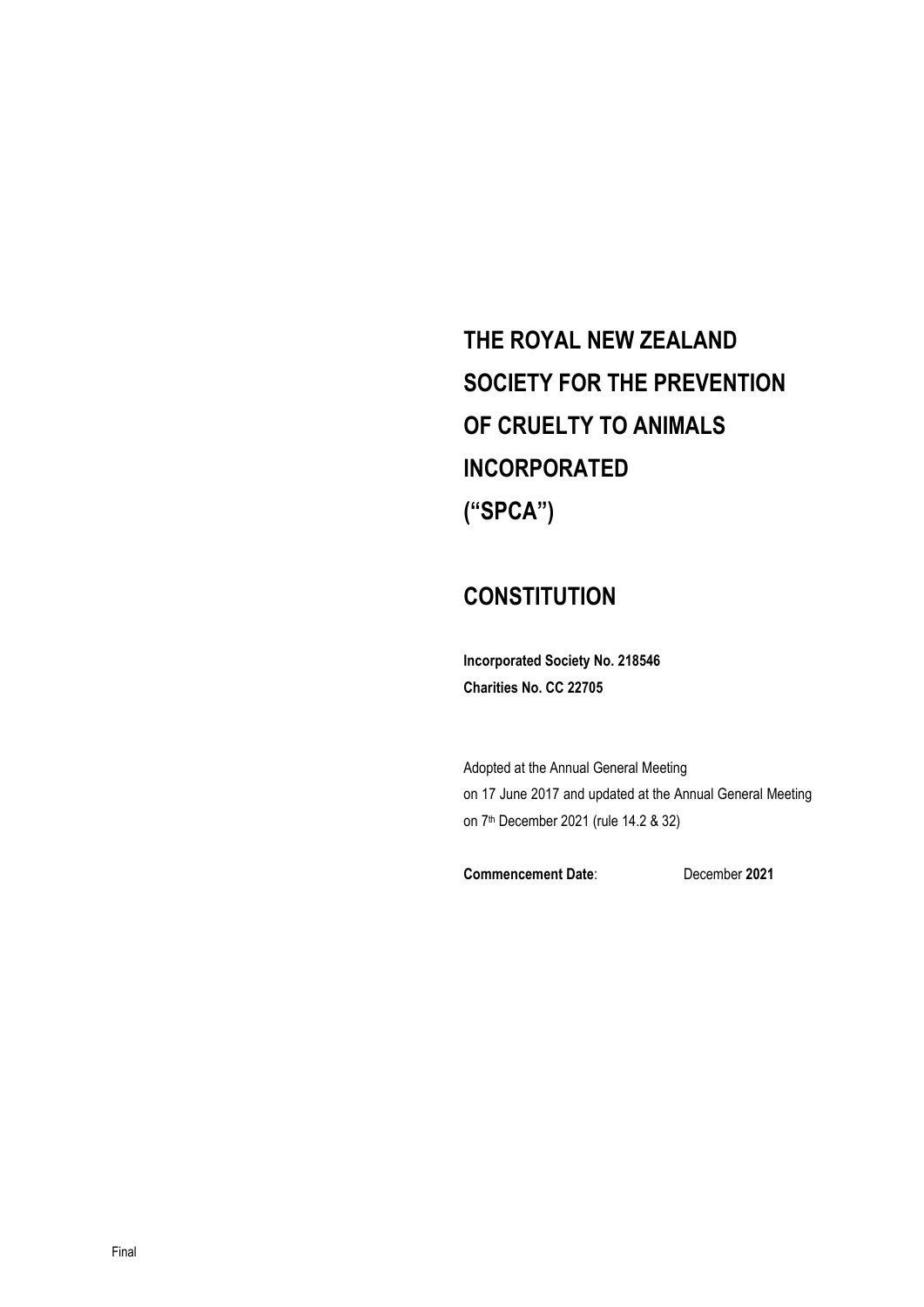## **Table of Contents**

| $\mathbf{1}$ .   |  |
|------------------|--|
| 2.               |  |
| 3.               |  |
| $\overline{4}$ . |  |
| 5.               |  |
|                  |  |
| 6.               |  |
| 7 <sub>1</sub>   |  |
| 8.               |  |
| 9.               |  |
| 10.              |  |
| 11.              |  |
| 12.              |  |
|                  |  |
| 13.              |  |
| 14.              |  |
| 15.              |  |
| 16.              |  |
| 17.              |  |
| 18.              |  |
| 19.              |  |
|                  |  |
| 20.              |  |
| 21.              |  |
| 22.              |  |
|                  |  |
| 23.              |  |
| 24.              |  |
| 25.              |  |
|                  |  |
| 26.              |  |
| 27.              |  |
| 28.              |  |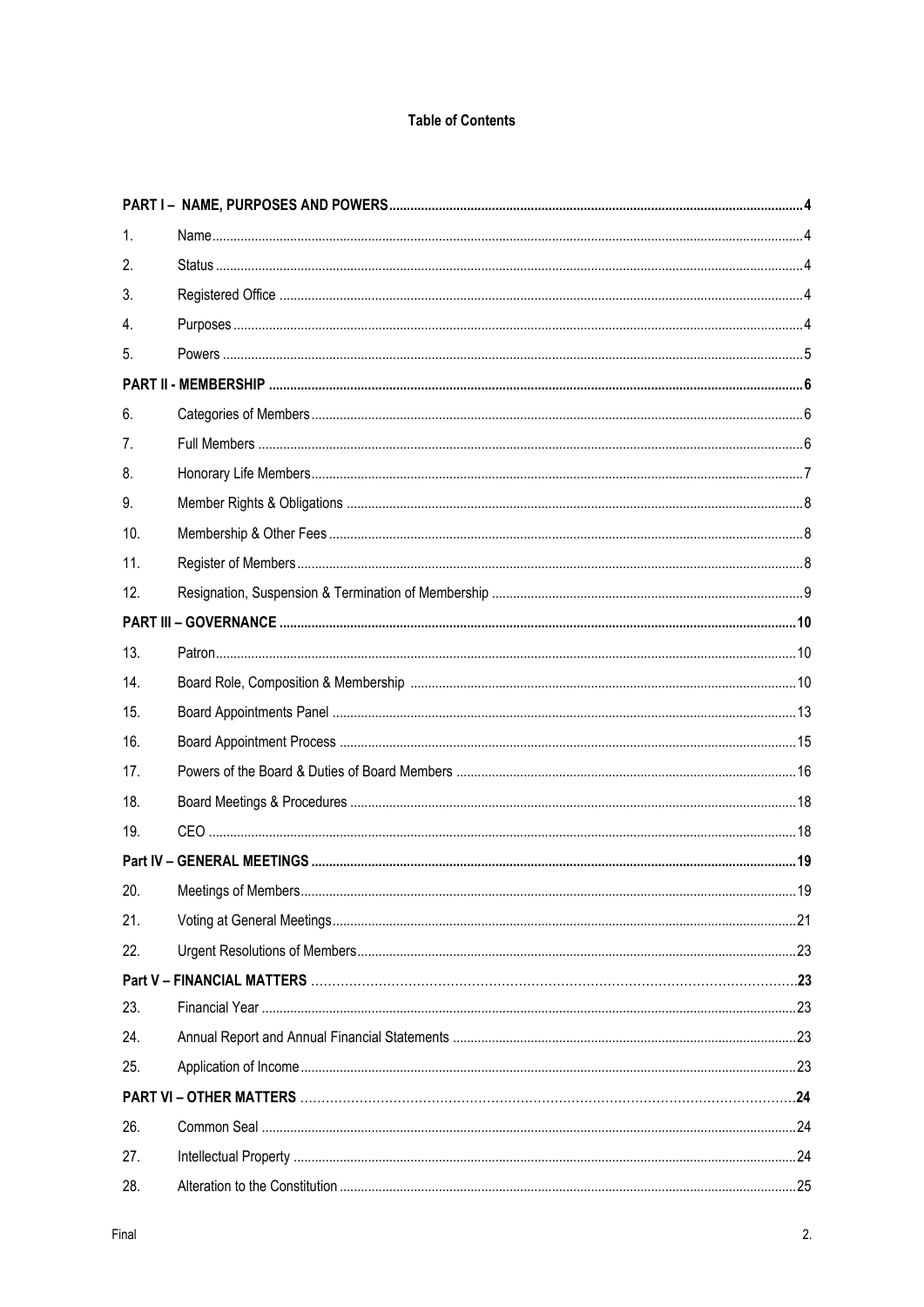| 29. |  |  |  |  |
|-----|--|--|--|--|
| 30. |  |  |  |  |
| 31. |  |  |  |  |
| 32. |  |  |  |  |
|     |  |  |  |  |
| 33. |  |  |  |  |
| 34. |  |  |  |  |
| 35. |  |  |  |  |
| 36. |  |  |  |  |
| 37. |  |  |  |  |
| 38. |  |  |  |  |
| 39. |  |  |  |  |
|     |  |  |  |  |
| 40. |  |  |  |  |
|     |  |  |  |  |
|     |  |  |  |  |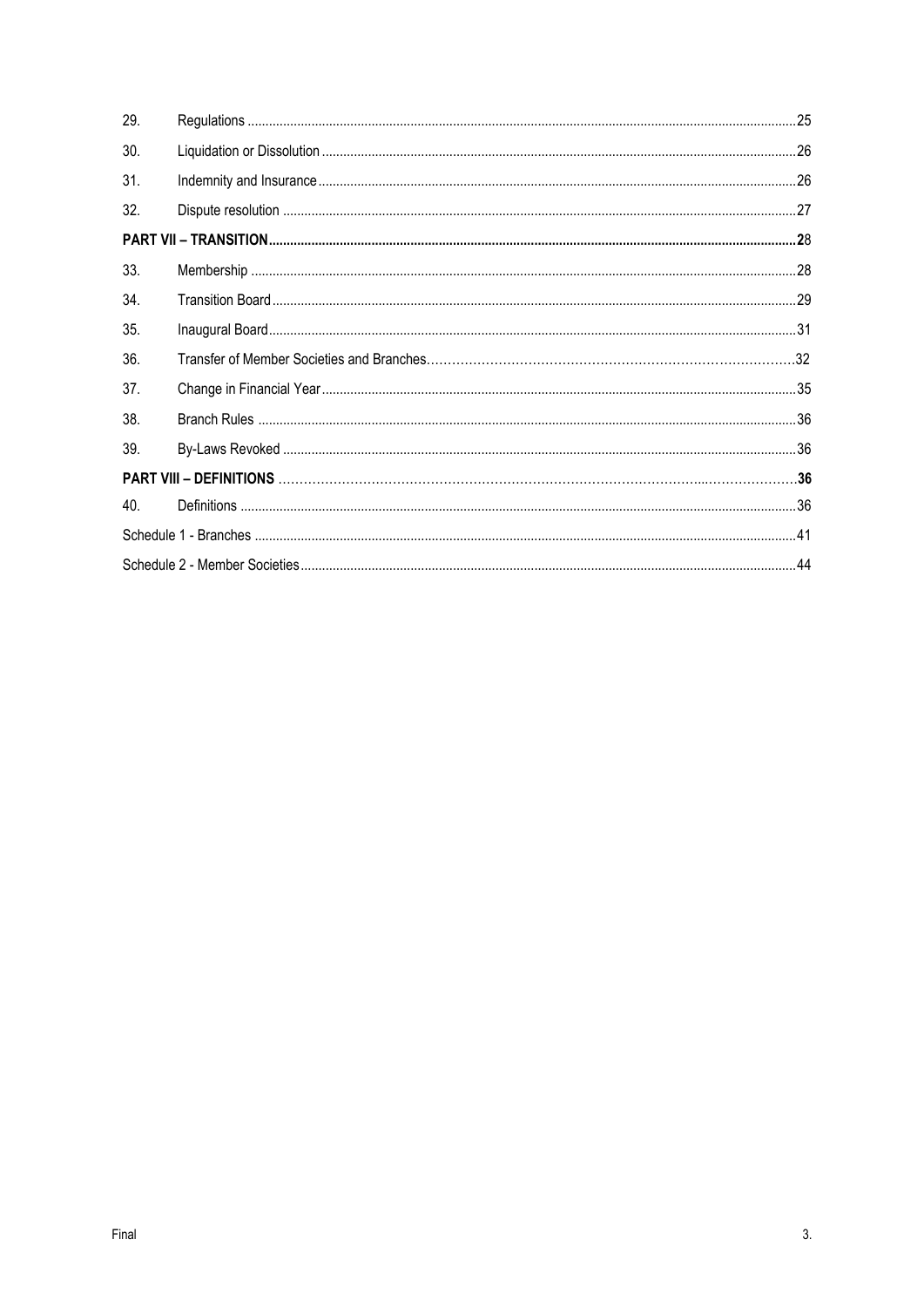## **THE ROYAL NEW ZEALAND SOCIETY FOR THE PREVENTION OF CRUELTY TO ANIMALS INCORPORATED**

## **CONSTITUTION**

## <span id="page-3-0"></span>**PART I – NAME, PURPOSES AND POWERS**

<span id="page-3-3"></span><span id="page-3-2"></span><span id="page-3-1"></span>

| 1.  | Name                                                                                                                          |                                                                                                                                                                                                                                                                                                              |  |  |  |
|-----|-------------------------------------------------------------------------------------------------------------------------------|--------------------------------------------------------------------------------------------------------------------------------------------------------------------------------------------------------------------------------------------------------------------------------------------------------------|--|--|--|
| 1.1 | Board.                                                                                                                        | The name of the incorporated society is The Royal New Zealand Society for the Prevention of Cruelty to Animals<br>Incorporated, (referred to in this Constitution as "RNZSPCA" or "SPCA"), or any other name as decided by the                                                                               |  |  |  |
| 2.  | <b>Status</b>                                                                                                                 |                                                                                                                                                                                                                                                                                                              |  |  |  |
| 2.1 |                                                                                                                               | SPCA is an incorporated society under the Incorporated Societies Act 1908 (No.218546) and a registered<br>charity under the Charities Act 2005 (CC22705).                                                                                                                                                    |  |  |  |
| 3.  |                                                                                                                               | <b>Registered Office</b>                                                                                                                                                                                                                                                                                     |  |  |  |
| 3.1 |                                                                                                                               | The registered office of SPCA shall be at such place in New Zealand as decided by the Board from time to time.                                                                                                                                                                                               |  |  |  |
| 3.2 |                                                                                                                               | SPCA may have offices at any one or more locations as decided by the Board from time to time.                                                                                                                                                                                                                |  |  |  |
| 4.  |                                                                                                                               | <b>Purposes</b>                                                                                                                                                                                                                                                                                              |  |  |  |
| 4.1 | The purposes of SPCA are to create a better life for, and prevent cruelty to and neglect of, Animals and in<br>particular to: |                                                                                                                                                                                                                                                                                                              |  |  |  |
|     | a.                                                                                                                            | be the lead organisation for Animal welfare in New Zealand;                                                                                                                                                                                                                                                  |  |  |  |
|     | b.                                                                                                                            | educate New Zealanders about their Animal welfare responsibilities including developing and delivering<br>programmes and activities;                                                                                                                                                                         |  |  |  |
|     | C.                                                                                                                            | establish and maintain facilities and provide services primarily throughout New Zealand and, if it<br>considers it necessary to do so, also Australia and the Pacific Islands, to improve the welfare of Animals<br>using standards, policies and practices based on best practice and scientific knowledge; |  |  |  |
|     | d.                                                                                                                            | promote and advocate for Animal welfare legislation and standards;                                                                                                                                                                                                                                           |  |  |  |
|     | е.                                                                                                                            | act as an Approved Organisation under the Animal Welfare Act 1999, including taking action against<br>those who fail to comply with their legal obligations relating to the physical, health, and behavioural<br>needs of Animals.                                                                           |  |  |  |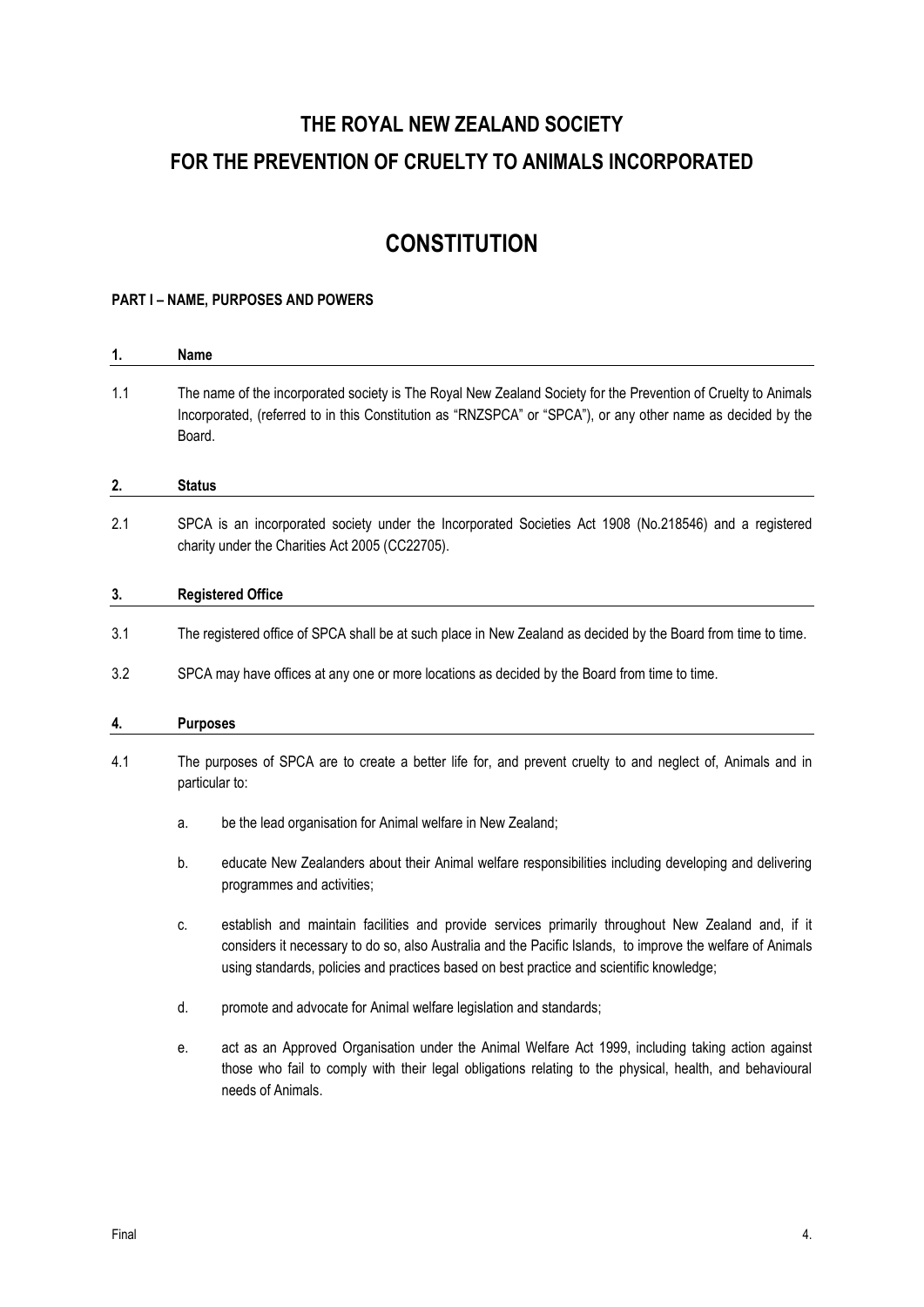#### <span id="page-4-0"></span>**5. Powers**

- 5.1 Subject to this Constitution, the powers of SPCA are to:
	- a. make, alter, rescind or enforce this Constitution, and any Regulations, rules, policies or procedures for the governance, management and operation of SPCA;
	- b. establish a Board, commissions, committees, forums, and other groups, including consultative groups, and to delegate its powers and functions to such groups;
	- c. enter into, manage, and terminate contracts, agreements or other arrangements as it considers fit;
	- d. be an Approved Organisation under the Animal Welfare Act 1999 with such powers and authority as specified under that Act;
	- e. employ, engage, manage and terminate employees, contractors, volunteers, agents and others to undertake work for it or on its behalf;
	- f. purchase, lease, hire or otherwise acquire, hold, manage, maintain, insure, or otherwise deal with any real or personal property and other rights, privileges and licences;
	- g. invest, lend, advance or otherwise deal with monies and secure the payment of such monies with or without charges, or guarantees;
	- h. borrow, loan or raise monies and provide undertakings and securities, by way of mortgage, charge or other security, over all or part of any of its property and enter into guarantees;
	- i. sell, gift, lease, mortgage, charge, call in, convert or otherwise dispose of any real or personal property of SPCA and grant such rights and privileges over such property as it considers appropriate;
	- j. raise and receive real or personal property (including monies) through bequests, legacies, endowments, gifts, donations, subscriptions, fees, grants, subsidies, levies, fundraising, government funding, other financial contributions or otherwise;
	- k. carry out or fulfil any specified trust to which any donation, bequest, legacy, endowment or other contribution is attached provided that such specified trust is not inconsistent with the Purposes;
	- l. produce, develop, create, own, licence and otherwise exploit, use and protect Intellectual Property;
	- m. publish, advertise, disseminate and otherwise communicate information in any media or medium as it sees fit to fulfil the Purposes;
	- n. establish, maintain and have an interest in other organisations whose activities or objects are similar to those of SPCA, or for any purpose designed to benefit SPCA;
	- o. purchase or otherwise acquire all or any part of the property, assets and liabilities of any one or more companies, institutions, trusts, incorporated societies or organisations whose activities or objects are similar (in whole or in part) to those of SPCA, or with which SPCA is authorised to merge or amalgamate. or for any purpose designed to benefit SPCA;
	- p. establish, acquire, carry on or participate in any business or enterprise which fulfils the Purposes of SPCA (in whole or part);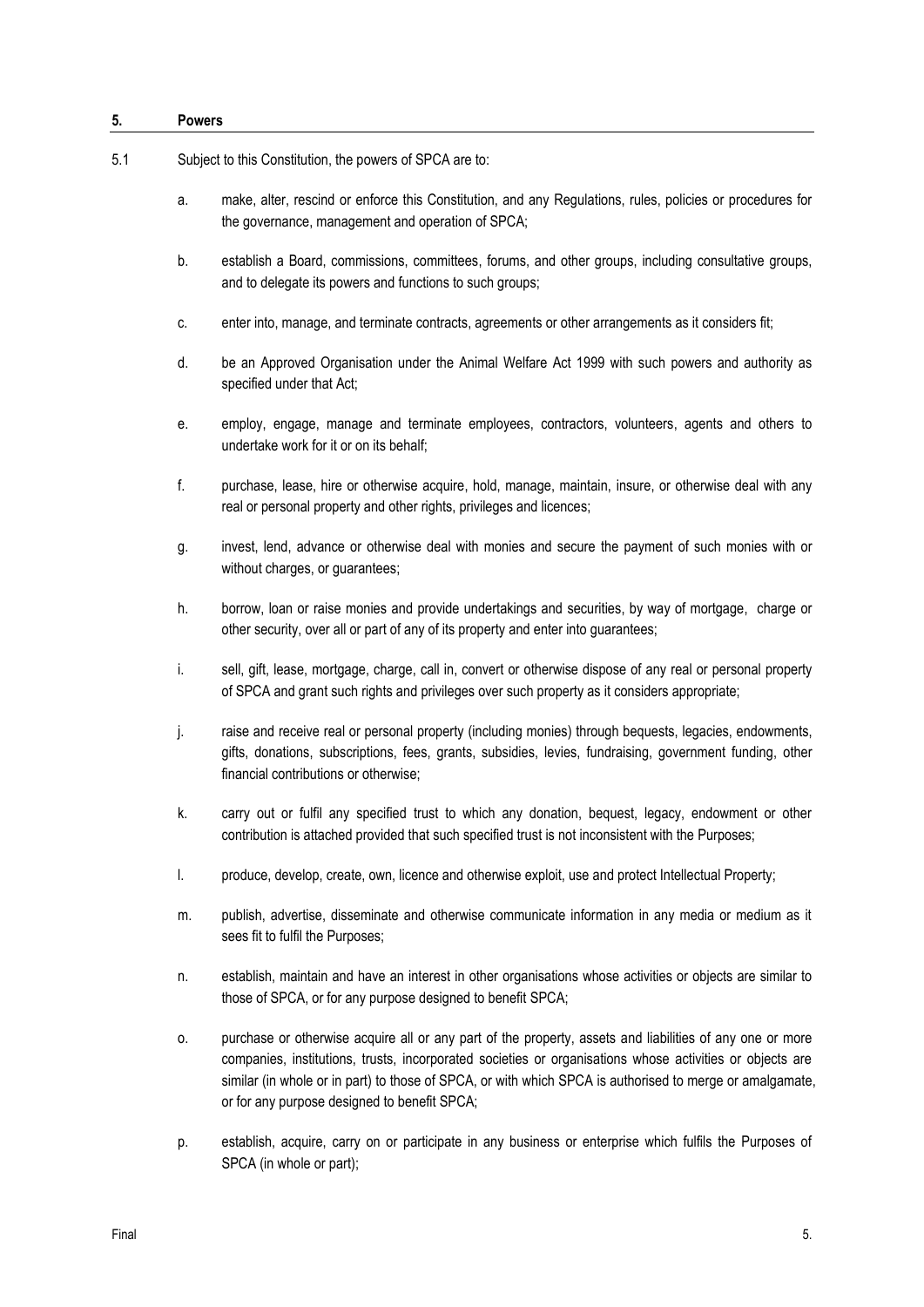- q. be a member of, affiliate or be associated in any other way with, any organisation which has objects which are similar, in whole or in part, to the Purposes of SPCA; and,
- r. do any other acts or things which further the Purposes of SPCA, provided that the above powers shall not limit the rights and powers of SPCA as an incorporated society under the Incorporated Societies Act 1908.

## <span id="page-5-0"></span>**PART II - MEMBERSHIP**

#### <span id="page-5-1"></span>**6. Categories of Members**

- 6.1 The Members of SPCA shall be:
	- a. **Full Members:** as described in Rule [7](#page-5-2) (Full Members);
	- b. **Honorary Life Members:** as described in Rule [8](#page-6-0) (Honorary Life Members); and,
	- c. **Member Societies and Branches:** for the Transition Period only Member Societies and Branches (and their Existing Branch Members) as described in Rule 36.6 (Status of Member Societies and Branches during the Transition Period),
- 6.2 For the avoidance of doubt, a person shall only be entitled to be a Member of SPCA in one membership category at any one time.
- 6.3 The Board, or a sub-committee of it, shall consider each application for membership and accept or decline it in its absolute discretion.

#### <span id="page-5-2"></span>**7. Full Members**

- 7.1 **Criteria:** Any person (who is 18 years of age or older) who meets the criteria to be a Full Member, as decided by the Board, may become a Full Member of SPCA. This may include any person who works for SPCA, whether as an employee, volunteer or otherwise.
- 7.2 **Process for Membership:** Subject to Rule 33.4 (Other Existing Members of SPCA), an individual who wishes to become a Full Member must apply for membership of SPCA to the Board, in the manner prescribed by the Board. The Board shall decide, in its discretion, whether to accept or decline to grant any applicant membership of SPCA as a Full Member.
- 7.3 **Full Member Obligations:** In addition to the rights and obligations as a Member under Rule 9 (Member Rights & Obligations), each Full Member shall:
	- a. promote and support the Purposes of SPCA, this Constitution and the Regulations;
	- b. provide membership information to SPCA as requested by it:
	- c. pay the Membership Fee or other fees in accordance with Rule 10 (Membership & Other Fees);
	- d. use and protect the Intellectual Property of SPCA in accordance with this Constitution, the Regulations and any agreement with SPCA; and,
	- e. act in good faith and with loyalty to SPCA to ensure the maintenance and enhancement of SPCA and its reputation, and to do so for the collective and mutual benefit of the Members.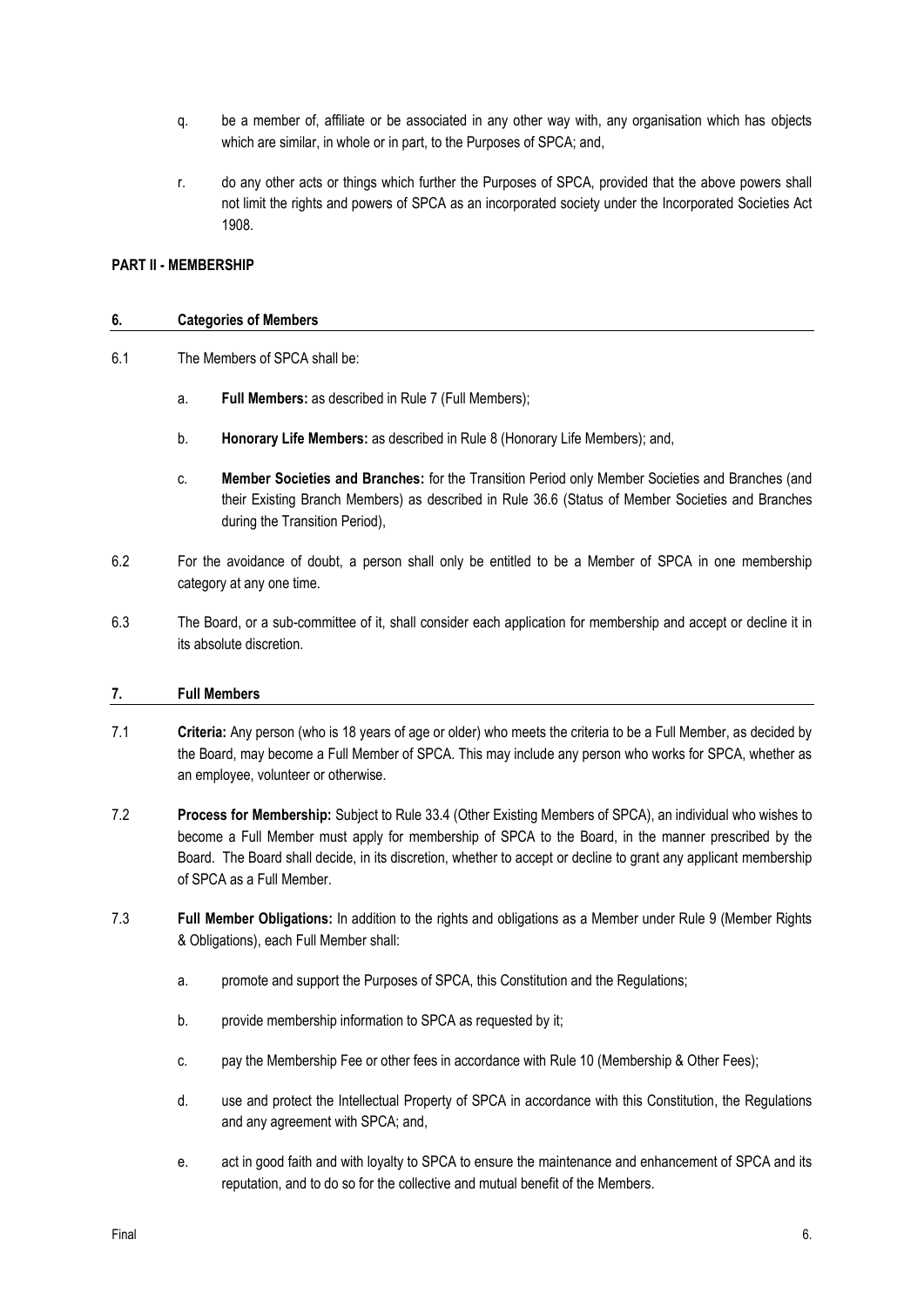- 7.4 **Full Member Entitlements:** Subject to Rule 36.7 (Entitlements of the Members During Transition), a Full Member is entitled to:
	- a. subject to Rule 12.2 (Default in Payments), attend, speak and vote at General Meetings of SPCA in accordance with Rule [21](#page-20-0) (Voting at General Meetings), and vote on Urgent Resolutions under Rule 22 (Urgent Resolutions of Members), provided that the Member has been a Full Member for at least three (3) months immediately prior to the General Meeting or the Urgent Resolution, as applicable;
	- b. be a member of regional or local groups as decided by the Board;
	- c. receive any discounts and benefits applicable to Full Members;
	- d. receive SPCA news and communications relevant to Full Members; and,
	- e. receive invitations relevant to Full Members to regional and local forums and events.
- 7.5 **Duration of Membership**: Subject to Rule [12](#page-8-0) (Resignation, Suspension & Termination of Membership), the duration of membership for Full Members is the period of the Financial Year (or any part of the Financial Year during which the person becomes a Full Member).
- 7.6 **Renewal of Membership**: Each Full Member of SPCA must annually renew his or her membership with SPCA, including paying any applicable Membership Fee, in the manner prescribed by the Board, in order to remain a Member.

## <span id="page-6-0"></span>**8. Honorary Life Members**

- 8.1 **Criteria:** Honorary Life Membership of SPCA may be granted to any person who has rendered exceptional service, or who has made a significant contribution, to the SPCA Movement or SPCA.
- 8.2 **Process for Appointment**: Subject to Rule 33.3 (Existing Honorary Life Members of SPCA), a person shall become an Honorary Life Member of SPCA if:
	- a. the person is nominated by at least five (5) Full Members; and,
	- b. the Board approves the Honorary Life Membership in accordance with any procedures set out in Regulations.
- 8.3 **Honorary Life Member Rights and Obligations:** Except to the extent specified in this Constitution (including in this Rule) and the Regulations, every Honorary Life Member has the same rights and obligations as a Full Member including the right to vote at General Meetings. Honorary Life Members shall not be required to pay a Membership Fee.
- 8.4 **Duration of Honorary Life Membership:** Subject to Rule [12](#page-8-0) (Resignation, Suspension & Termination of Membership), and the liquidation or dissolution of SPCA under Rule 30 (Liquidation or Dissolution), Honorary Life Members shall be Members of SPCA for their lifetime, commencing on the date their Honorary Life Membership is granted.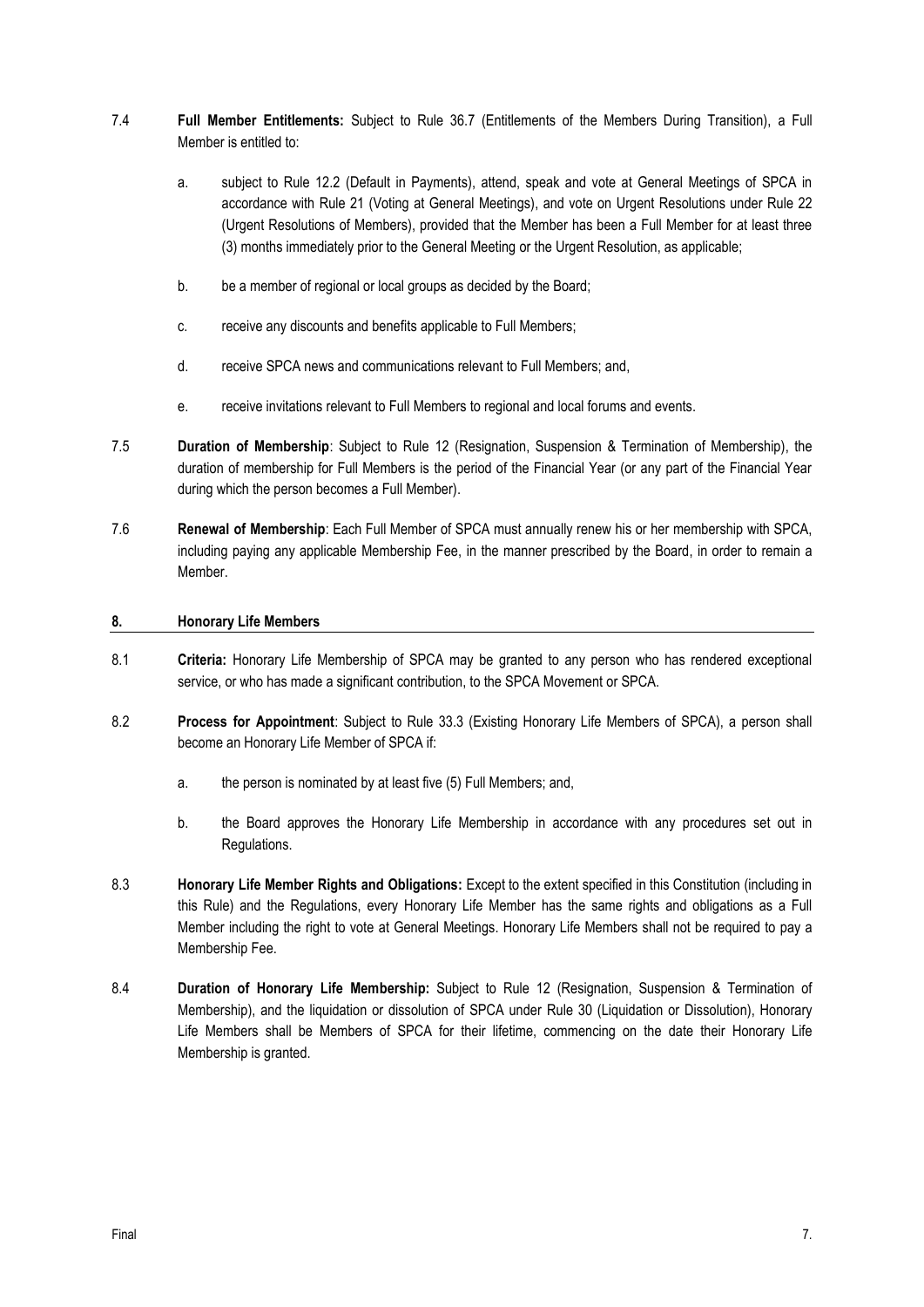## <span id="page-7-0"></span>**9. Member Rights & Obligations**

## 9.1 Members acknowledge and agree that:

- a. this Constitution constitutes a contract between each of them and SPCA and they are bound by this Constitution and the Regulations;
- b. they shall comply with and observe this Constitution and the Regulations and any standards, resolutions, decisions or policies, including (but not limited to) any codes or rules, which may be made or passed by the Board;
- c. they are subject to the jurisdiction of SPCA;
- d. this Constitution and Regulations are necessary and reasonable for promoting the Purposes of SPCA; and,
- e. they are entitled to all rights, entitlements, and privileges of membership conferred by this Constitution and the Regulations.

## <span id="page-7-1"></span>**10. Membership & Other Fees**

- <span id="page-7-3"></span>10.1 **Membership Fees:** Full Members shall pay a Membership Fee annually. The amount of the Membership Fee (which may include different amounts for different categories of Full Members) shall be decided at each Annual General Meeting, on the recommendation of the Board, including the due date for payment and the method(s) for payment of such fee.
- 10.2 **Other Fees:** The Board may impose any other reasonable fees, levies or payments to be paid by Full Members in addition to those specified in Rule [10.1](#page-7-3) (Membership Fees).

#### <span id="page-7-2"></span>**11. Register of Members**

- <span id="page-7-4"></span>11.1 **Register:** The CEO shall keep and maintain a Register in which shall be entered the full name, address, type of membership, the date of entry of each Member and any other details about each Member as reasonably required by the Board or required by law.
- 11.2 **Changes:** All Members shall provide written notice of any change to their details in Rule [11.1](#page-7-4) (Register) to SPCA as soon as reasonably practicable after such change occurring.
- 11.3 **Privacy Act:** SPCA shall, in collecting personal information from individuals for the Register, seek the consent of the individual concerned and at all times comply with the Privacy Act 1993.
- 11.4 **Inspection:** Any Member's entry on the Register shall be available for inspection by that Member, the SPCA staff and Board Members in accordance with the Privacy Act 1993, upon request made to the CEO.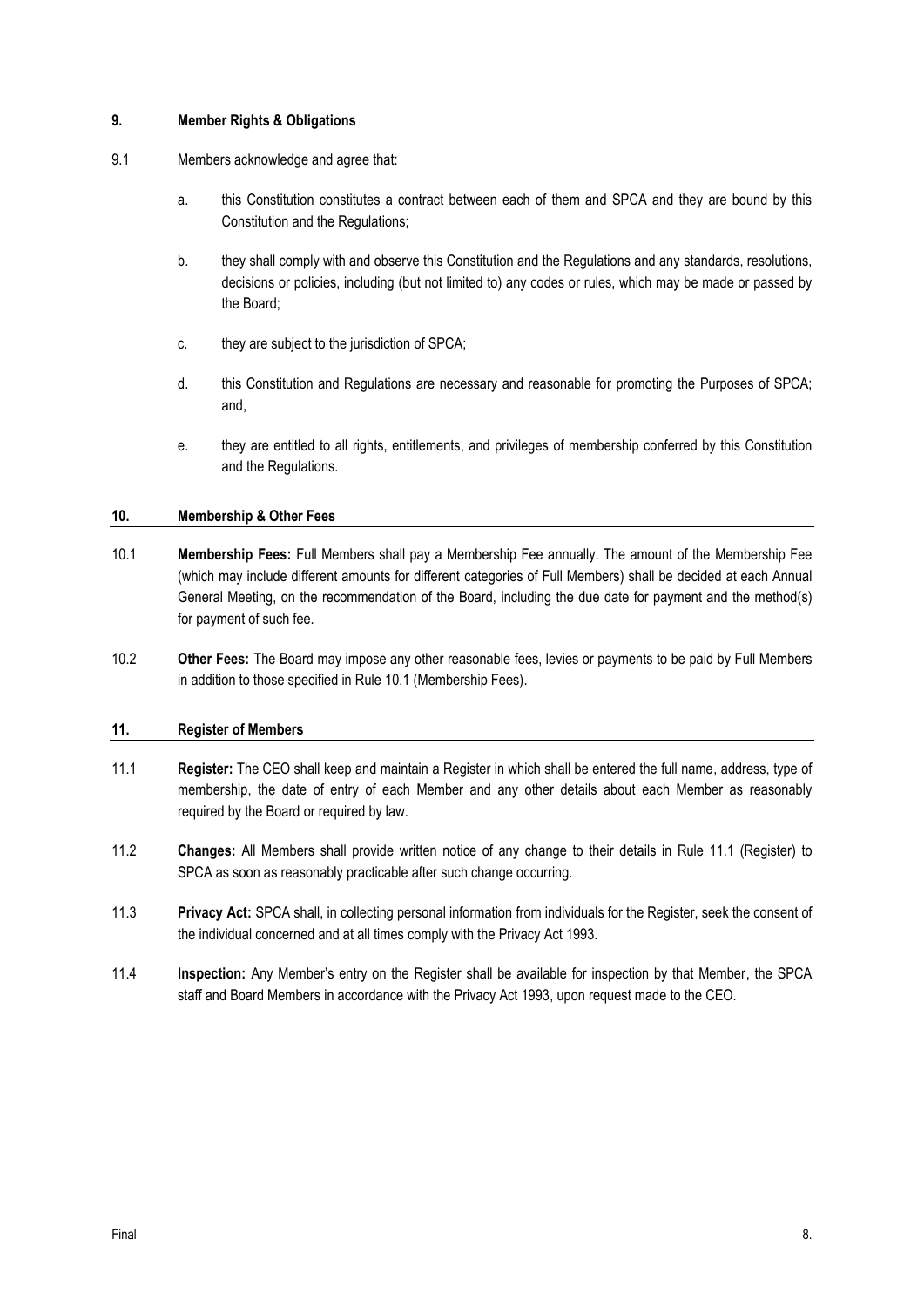## <span id="page-8-0"></span>**12. Resignation, Suspension & Termination of Membership**

- 12.1 **Resignation of Membership:** Subject to Rule 36.6 (Status of Member Societies and Branches During Transition), any Member that is not in default of any payments as specified in Rule [12.2](#page-8-2) (Default in Payments), may resign his or her membership of SPCA by giving not less than thirty (30) Days' written notice to SPCA.
- <span id="page-8-2"></span>12.2 **Default in Payments:** A Full Member shall not be entitled to any of his or her entitlements as described in Rule 7.4 (Full Member Entitlements) if he or she is in default of their Membership Fee. In particular the Member shall have no right to attend, speak or vote at a General Meeting. A Member shall also have his or her membership of SPCA terminated if any payments to SPCA are due and outstanding. Before such termination can occur SPCA must give the Member written notice specifying the payment(s) due and demanding payment by a due date, being not less than seven (7) Days from the date of the demand. If payment is not received by the due date, the membership shall be automatically terminated.
- <span id="page-8-4"></span><span id="page-8-3"></span>12.3 **Other Grounds:** In addition to Rule [12.2](#page-8-2) (Default in Payments), and subject to Rule 12.4 (Procedure), a Member may be suspended from membership, terminated from membership or liable to such other penalty as reasonably decided by the Board (or a sub-committee of the Board appointed for that purpose), if the Board, (or the appointed sub-committee), after reasonable enquiry, considers that the Member:
	- a. did not, or is unable to, comply with this Constitution, the Regulations or any standard, resolution, decision or policy, code or rule decided by the General Meeting or the Board;
	- b. engaged in Misconduct or acted in a manner unbecoming of a Member or prejudicial to the Purposes and interests of SPCA; or
	- c. brought SPCA into disrepute.
- <span id="page-8-5"></span>12.4 **Procedure:** Before any decision under Rule [12.3](#page-8-3) (Other Grounds) is made, the Member concerned:
	- a. shall be given no less than seven (7) Days' written notice by the Board (or the appointed sub-committee of the Board), of the proposal to suspend their membership; or,
	- b. shall be given fourteen (14) Days' written notice by the Board (or the appointed sub-committee of the Board) of the proposal to terminate their membership, or to impose any other sanction or penalty; and,
	- c. in either a. or b. above, have the right to be present, make submissions and be heard at the Board (or the appointed sub-committee of the Board) meeting in which the proposal is to be considered.
- <span id="page-8-6"></span>12.5 **Board's decision:** The decision of the Board (or the appointed sub-committee of the Board) under Rule [12.3](#page-8-4) (Other Grounds) shall be final and there shall be no right of appeal.
- <span id="page-8-7"></span><span id="page-8-1"></span>12.6 **Consequences of Termination of Membership:** Where any Member ceases to be a Member of SPCA, that person shall forfeit all rights in, and claims upon, SPCA and its property, and shall not use any SPCA property including Intellectual Property. Furthermore, any licence, agreement, consent or other arrangement between the Member and SPCA in place immediately prior to the Member ceasing to be a Member shall automatically terminate, be revoked and/or cease to have any effect on and from the date that the Member ceases to be a Member. That Member shall also not be entitled to any other rights, entitlements or privileges to which he or she would otherwise have been entitled. These consequences, and those set out in this Constitution and the Regulations, shall survive the termination of such membership.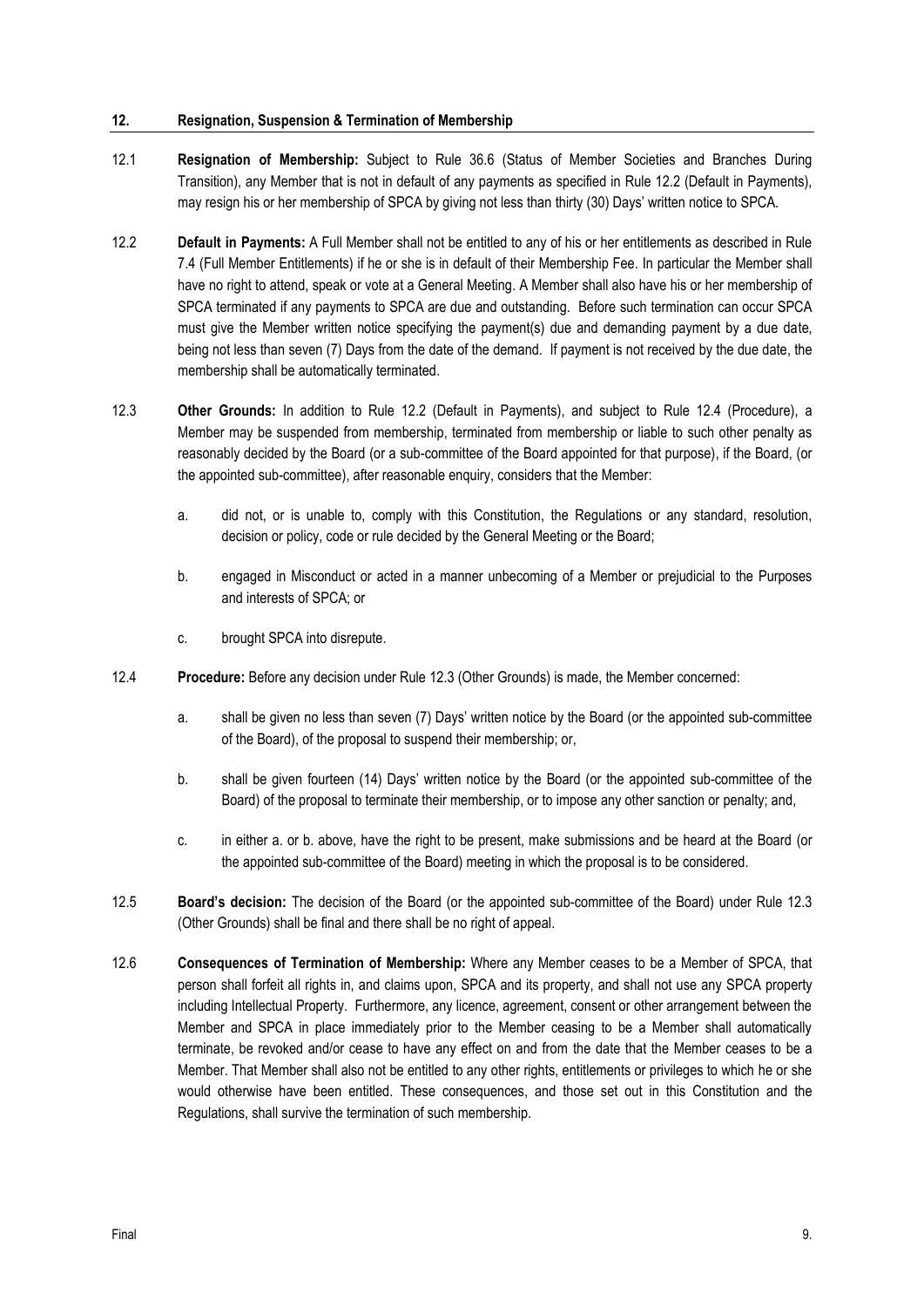## <span id="page-9-0"></span>**PART III – GOVERNANCE**

#### **13. Patron**

<span id="page-9-2"></span>13.1 **Patron:** The Board may appoint a person to be the Patron of SPCA. The Patron shall be invited to attend and speak at all General Meetings but shall have no right to vote.

#### <span id="page-9-1"></span>**14. Board Role, Composition & Membership**

- 14.1 **Role of the Board:** The Board is responsible for governing SPCA and, subject to this Constitution, may exercise all the powers of SPCA and do all things that are not expressly required to be undertaken at a General Meeting.
- 14.2 **Membership of the Board:** Except where Rule 14.8 (Casual Vacancy Meaning) applies, the Board shall comprise of a minimum of five (5) and a maximum of nine (9) people, appointed in accordance with Rule 16 (Board Appointment Process).

## 14.3 **Chairperson of the Board:**

- a. Except to the extent Rule 34.4 (Chairperson of the Transition Board) and Rule 35.5 (Chairperson of the Inaugural Board) applies, and subject to this Rule, the Board shall appoint the Chairperson of the Board from amongst the Board Members at the first Board meeting following each AGM.
- b. The role of the Chairperson is to chair meetings of the Board and to publicly represent the Board and SPCA.
- c. The Board may remove the Chairperson from office as Chairperson (but not as a Board Member) if:
	- i. all Board Members including the Chairperson are given at least 48 hours' notice (by a Board Member) of the proposal to remove the Chairperson; and,
	- ii. a two–thirds (2/3rds) majority of the Board Members present at a meeting of the Board decide to do so. Before any such decision the Chairperson who is proposed to be removed shall be given the opportunity to respond to the proposal for his or her removal.
- d. If the Chairperson vacates office as the Chairperson for any reason (whether or not they remain on the Board), the Board shall, as soon as practicable, appoint a new Chairperson from amongst the Board Members.
- 14.4 **Ineligibility:** The following persons shall be Ineligible for appointment, or to remain in office, as a Board Member:
	- a. **Non-Member**: a person who is not a Member of SPCA;
	- b. **Employee or Volunteer:** a person who is a paid employee or a contractor or a Volunteer (as defined in Rule 40.1 – Definitions) of SPCA, or of a Member Society or Branch during the Transition Period;
	- c. **Under 18 Years:** a person who is under the age of 18 years;
	- d. **Bankrupt:** a person who is a bankrupt who has not obtained a final order of discharge or whose order of discharge has been suspended for a term not yet expired, or is subject to a condition not yet fulfilled, or by any order under section 299 of the Insolvency Act 2006;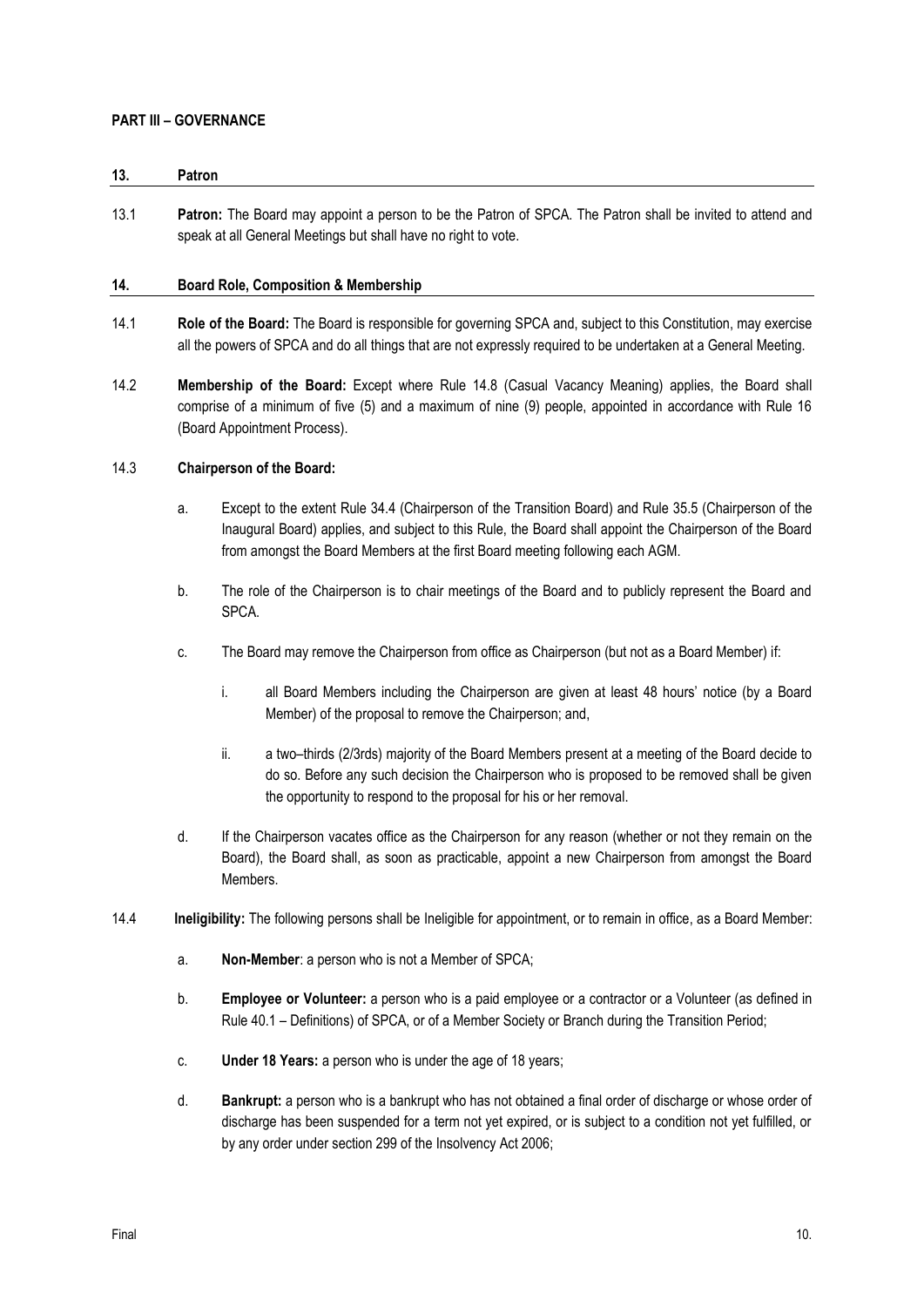- e. **Dishonesty Offences:** a person who has been convicted of a crime involving dishonesty (within the meaning of the Crimes Act 1961) and has been sentenced for that crime within the last seven (7) years;
- f. **Conviction:** a person who has been convicted of any offence under the Animal Welfare Act 1999 or any other offence under any statute punishable by a term of imprisonment of two (2) or more years (whether or not a term of imprisonment is imposed);
- g. **Disqualified Director:** a person who is prohibited from being a director or promoter of, or being concerned or taking part in the management of, a company or any other incorporated or unincorporated body under any statute including financial markets legislation, the Companies Act 1993, or the Charities Act 2005;
- h. **Property Order:** a person who is subject to a property order made that the person is lacking in competence to manage their own affairs under the Protection of Personal and Property Rights Act 1988, or whose property is managed by a trustee corporation under the Protection of Personal and Property Rights Act 1988; or,
- i. **Incapacity:** a person who becomes mentally incapable as defined in the Protection of Personal and Property Rights Act 1988.
- 14.5 **Matters Not Provided For:** If any situation arises that, in the opinion of the Board, is not provided for in the Constitution, the Regulations, or the policies or procedures of SPCA, the matter will be decided by the Board.
- 14.6 **Term of Office:** Except as specified in this Constitution, the term of office for all Board Members shall be three (3) years, commencing on the date specified by the Board Appointments Panel and expiring on the third anniversary of their appointment. This Rule is subject to Rule 14.9 (Casual Vacancies), Rule 14.11 (Cessation of Office), Rule 14.12 (Removal of Board Member), Rule 34 (Transition Board), and Rule [35](#page-30-0) (Inaugural Board).
- 14.7 **Maximum Term:** All Board Members shall, if reappointed to the Board for a consecutive term, be eligible to serve a maximum of two (2) consecutive terms of office. This excludes any terms of office on the Transition Board or the Previous Board. The Board may also request the Board Appointments Panel to consider a Board Member who has served the maximum term, to be reappointed for a further term or terms of three (3) years or less (as decided by the Board Appointments Panel).
- 14.8 **Casual Vacancy Meaning:** A casual vacancy arises if:
	- a. a Board Member resigns from office prior to the expiry of their term of office;
	- b. a Board Member dies;
	- c. a Board Member ceases office under Rule 14.11 (Cessation of Office) or is removed under Rule 14.12 (Removal of Board Member); or,
	- d. a Board Member is absent from more than two (2) successive meetings unless leave of absence is granted (where such leave is for no more than six (6) months), by the Chairperson or his or her nominee, or in the case of the Chairperson seeking leave, the Board as a whole.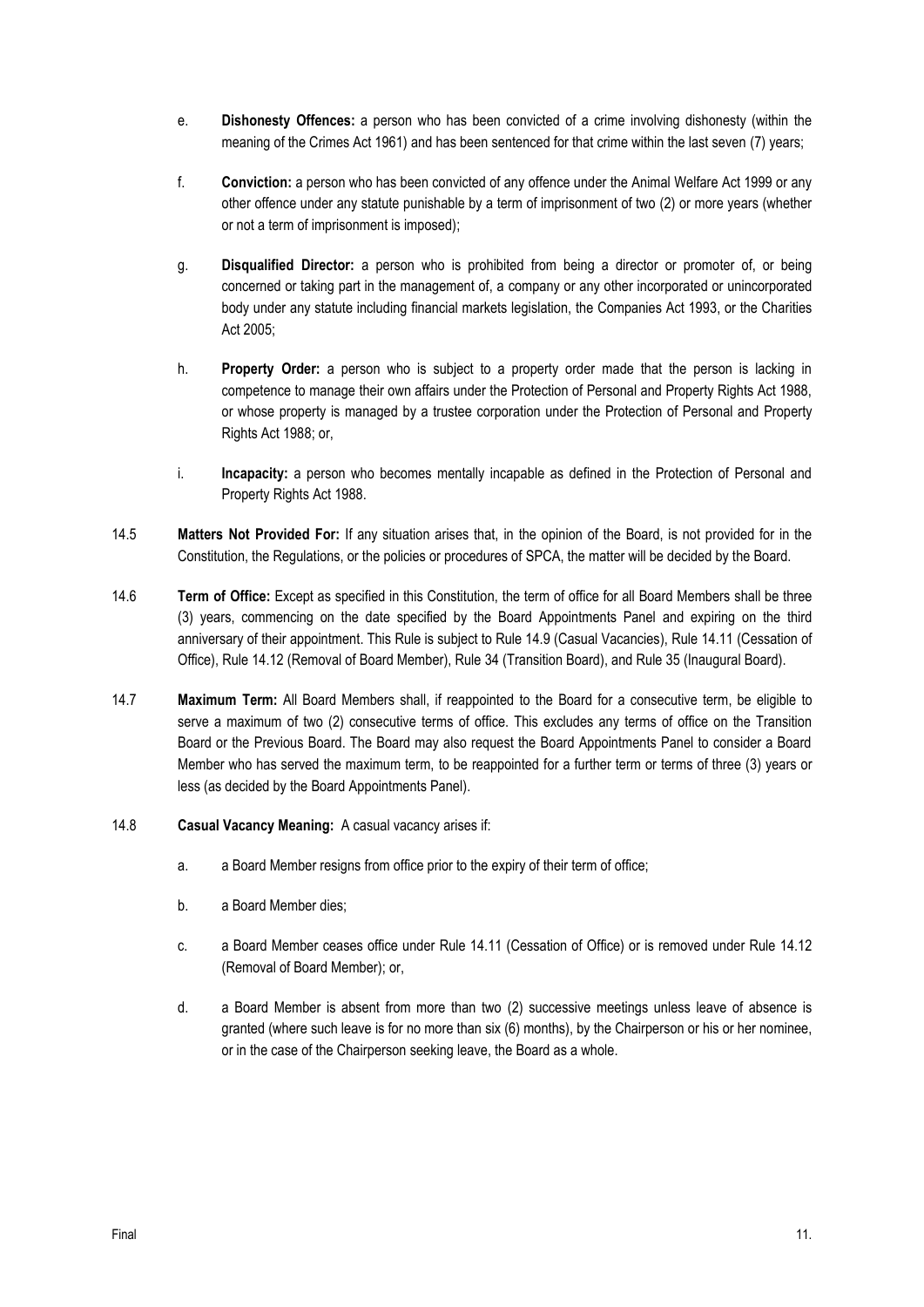- 14.9 **Casual Vacancies:** If there is a casual vacancy on the Board (including the Inaugural Board) as defined in Rule 14.8 (Casual Vacancy Meaning) it shall be filled by the Board Appointments Panel in accordance with the procedure set out in Rule 16 (Board Appointment Process), Rule 34.2c (Transition Board), or Rule 35 (Inaugural Board) as applicable.
- 14.10 **Suspension of Board Member**: If any Board Member is:
	- a. alleged to have been involved in, or is charged with, or is given notice by the relevant authority of a proposal to make an order or finding against that Board Member of, any of the circumstances described in Rule 14.4d to Rule 14.4i (Ineligibility), or
	- b. given notice under Rule 12.4 (Procedure) of a proposal by the Board (or an appointed sub-committee of the Board) to suspend, terminate or impose any other sanction or penalty on that person as a Member under Rule 12.3 (Other Grounds); or
	- c. alleged to have breached any of the duties as a Board Member under Rule 17.2 (Duties of Board Members);

the remaining Board Members may, after reasonable enquiry and giving the Board Member concerned the right to be heard, suspend the Board Member from the Board pending the determination of such allegation, notice or charge in accordance with this Constitution.

## 14.11 **Cessation of Office:** If:

- a. any of the circumstances listed in Rules 14.4d to 14.4i (inclusive) (Ineligibility) occur, or are found to have occurred to an existing Board Member, that Board Member shall be deemed to have vacated his or her office upon the relevant authority making an order or finding against that Board Member of any of those circumstances; and,
- b. a Board Member ceases to be a Member of SPCA or becomes an employee, contractor or Volunteer (as defined in Rule 40.1 – Definitions) of SPCA, that Board Member shall be deemed to have vacated his or her office as a Board Member immediately upon their cessation as a Member or their agreement to become an employee, contractor or Volunteer of SPCA, as applicable.

This Rule does not limit the right to suspend a Board Member under Rule 14.10 (Suspension of Board Member) or the right to remove a Board Member under Rule 14.12 (Removal of Board Member).

- 14.12 **Removal of Board Member:** In addition to Rules 14.10 (Suspension of Board Member) and 14.11 (Cessation of Office), and subject to Rule 14.13 (Procedure) a Board Member may be removed from the Board before the expiration of their term of office by a sub-committee appointed by the Board (whose members shall be independent of the Board), if:
	- a. that Board Member:
		- i. breaches any of the duties in Rule 17.2 (Duties of Board Members);
		- ii. did not, or is unable to, comply with this Constitution, the Regulations or any standard, resolution, decision or policy, code or rule decided by the General Meeting or the Board;
		- iii. engaged in Misconduct or acted in a manner unbecoming of a Member or prejudicial to the Purposes and interests of SPCA;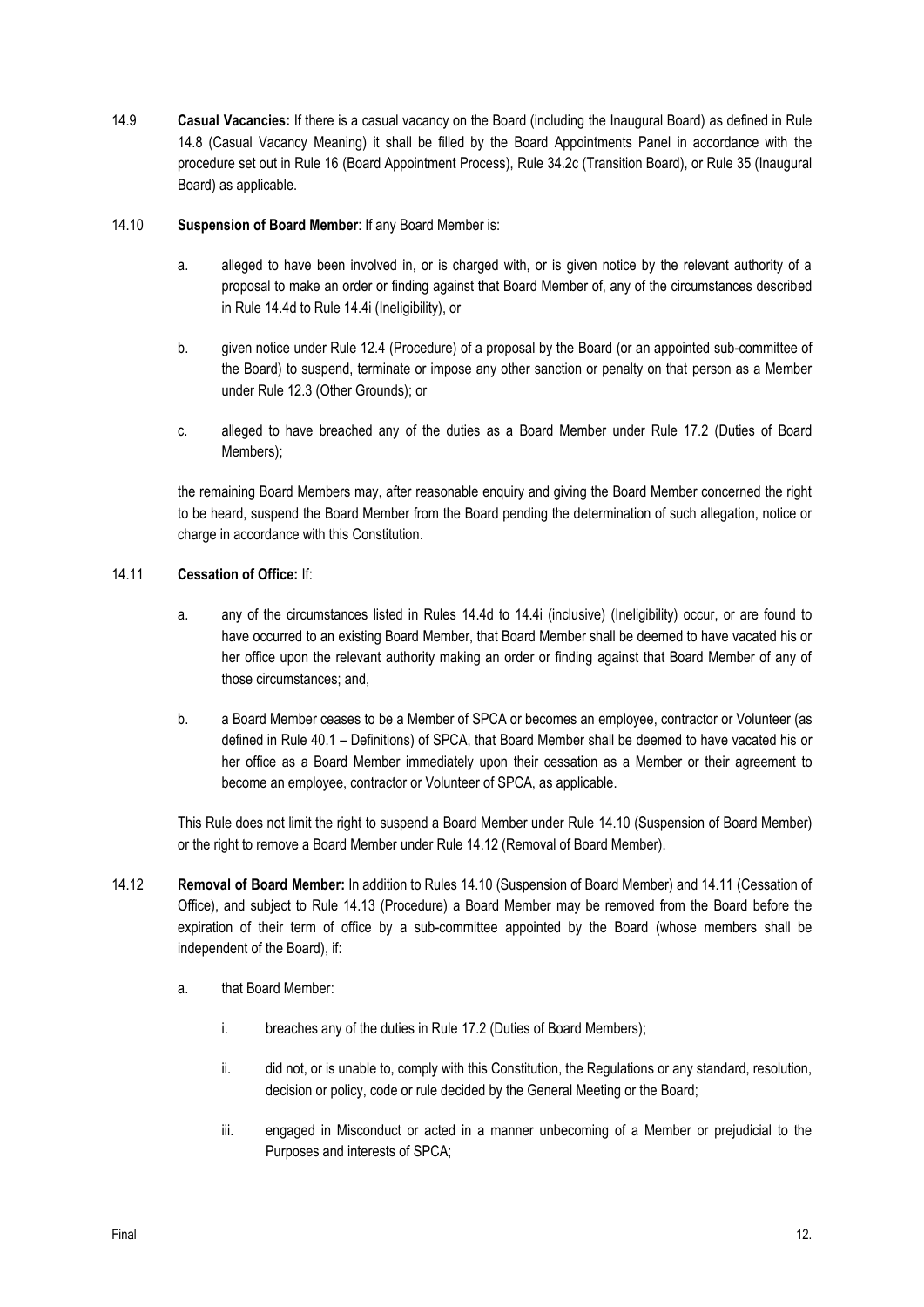- iv. brought SPCA into disrepute; or,
- v. is terminated as a Member or had a sanction or penalty imposed by the Board (or a subcommittee of the Board) under Rule 12.3 (Other Grounds).
- 14.13 **Procedure:** Before any decision under Rule 14.12 (Removal of Board Member) is made by the Board appointed sub-committee, the Board Member concerned:
	- a. shall be given no less than seven (7) Days' written notice by the Board appointed sub-committee of the proposal to remove them from the Board; and,
	- b. shall have the right to be present, make submissions and be heard by the Board appointed subcommittee on the proposal to be considered.
- 14.14 **Board Appointed Sub-Committee's decision:** The decision of the Board appointed sub-committee to remove a Board Member, or otherwise, under Rule 14.12 (Removal of Board Member) shall be final and there shall be no right of appeal.

## <span id="page-12-0"></span>**15. Board Appointments Panel**

- 15.1 **Role:** Except where Rule 34 (Transition Board) applies, there shall be a Board Appointments Panel whose role it is to appoint Board Members.
- 15.2 **Composition:** The Board Appointments Panel shall be appointed by the Board. Subject to Rule [15.5](#page-12-1) (Board Unable to Appoint), it shall comprise of the following four (4) people:
	- a. two (2) current Board Members, appointed by the Board as required for each vacancy in a Board Member's position, who are not seeking re-appointment to the Board; and,
	- b. two (2) persons, appointed by the Board every two (2) years, (usually at the first Board meeting held after an AGM), who are independent of SPCA and the SPCA Movement, and have expertise in governance and appointment processes of directors in New Zealand.
- 15.3 **Eligibility:** No person will be eligible to be a member of the Board Appointments Panel, or to remain on the Board Appointments Panel, if any of the circumstances listed in Rule 14.4b to 14.4.i (inclusive) (Ineligibility) apply, or occur to that person, and every reference to a Board Member in Rule 14.4b to 14.4.i shall apply to a person seeking to be, or who is, a member of the Board Appointments Panel. In addition, no member of the Board Appointments Panel may seek appointment as a Board Member whilst a member of the Board Appointments Panel.
- 15.4 **Establishment:** The Board Appointments Panel shall be convened by SPCA for such period as required to carry out its functions in accordance with this Constitution.
- <span id="page-12-1"></span>15.5 **Board Unable to Appoint:** If the Board resigns en masse or does not have a quorum and is therefore unable to appoint the persons described in Rule 15.2 (Composition), the Board Appointments Panel shall comprise the two (2) persons in Rule 15.2b (Composition) and in these circumstances a quorum of two (2) shall be sufficient for the Panel to undertake its responsibilities including making decisions.
- 15.6 **Chair:** The Chairperson of the Board Appointments Panel shall be one (1) of the two (2) persons specified in Rule 15.2b, as decided by the Board.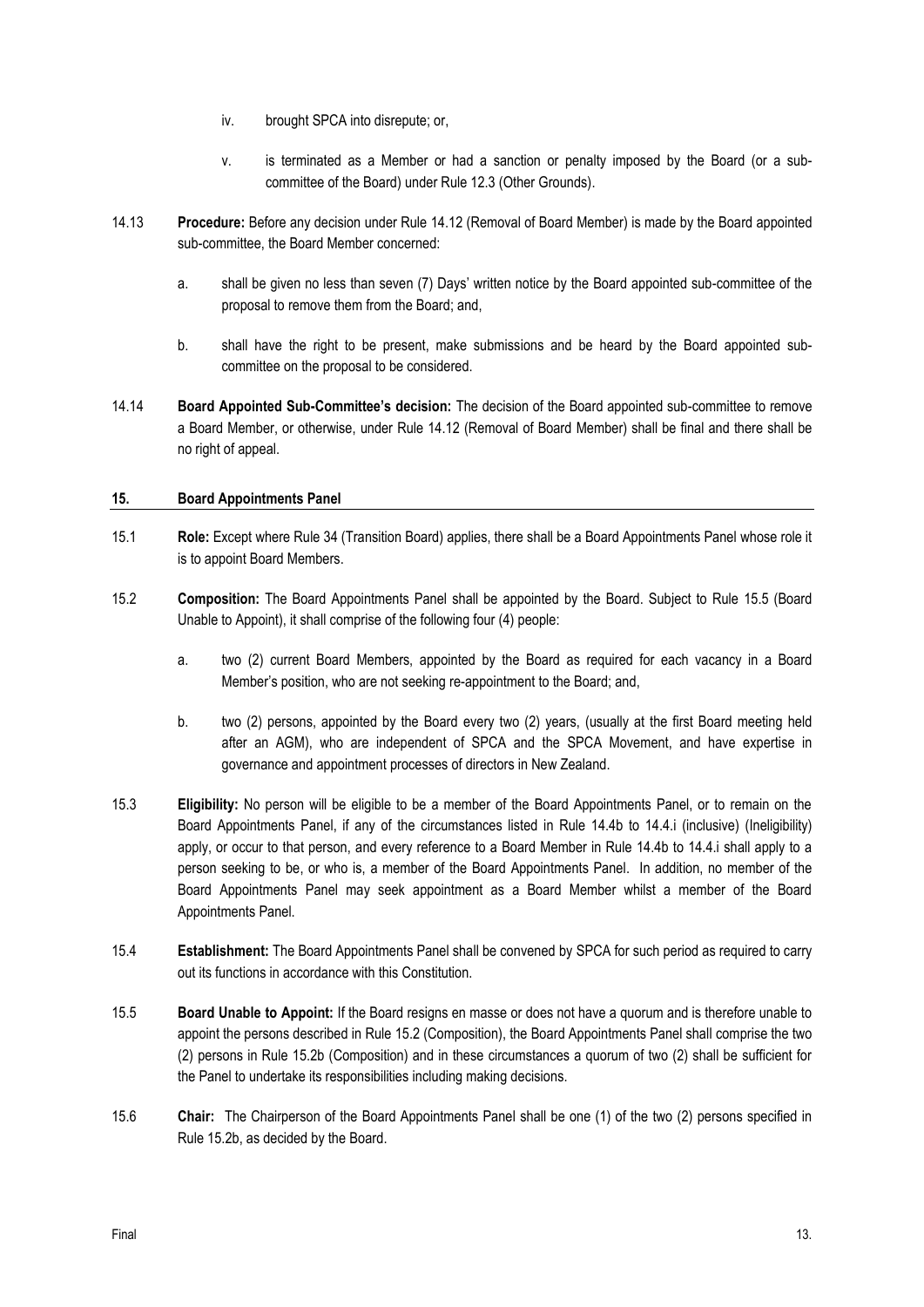- 15.7 **Term of Office:** Except as specified in this Constitution, the members of the Board Appointments Panel shall hold office for the following periods:
	- a. the Panel members described in Rule 15.2a (Composition), for the period necessary to fulfil their responsibilities in relation to each vacancy of a Board Member for which they were appointed to the Panel;
	- b. the Panel members described in Rule 15.2b (Composition), for a period of two (2) years from their appointment under Rule 15.2b; and,
	- c. there is no limit to the number of occasions a person can be appointed to the Board Appointments Panel.
- <span id="page-13-0"></span>15.8 **Responsibilities:** Except to the extent specified in Rule 34 (Transition Board) and Rule [35](#page-30-0) (Inaugural Board), the Board Appointments Panel shall be independent of the Board and shall:
	- a. consult with the Chairperson of the Board (unless the Chairperson of the Board is seeking reappointment) and the CEO regarding the composition of the Board and identifying any potential needs or skill gaps on the Board;
	- b. identify and invite suitable candidates to apply for positions on the Board:
	- c. advertise and invite members of the public to apply for positions on the Board;
	- d. receive and assess applications from candidates for a position on the Board, (including undertaking such enquiries and holding interviews and meetings as it sees fit);
	- e. decide the persons to be appointed as Board Members;
	- f. prepare a report to the Members prior to the AGM, which details the person(s) the Board Appointments Panel has appointed as Board Member(s) since the last AGM with the reasons for the appointment(s); and,
	- g. such other related matters as decided by the Board.
- <span id="page-13-1"></span>15.9 **Relevant Factors for Appointing Board Members:** In deciding who to appoint as a Board Member, the Board Appointments Panel shall take into account the following factors about the applicants, and the Board as a whole:
	- a. prior governance experience including demonstrated achievement in governance roles;
	- b. knowledge of and experience in the SPCA Movement, other animal welfare organisations or not for profit organisations generally;
	- c. occupational skills, abilities and experience;
	- d. the need for conflicts of interest to be minimised;
	- e. the need for a wide range of skills and experience on the Board; and,
	- f. the desire to have a Board that represents the diverse interests of SPCA and its Members, including but not limited to, gender, geographical spread, age and ethnic diversity.
- 15.10 **Quorum:** The quorum for a meeting or decision of the Board Appointments Panel shall be three (3) members, except where Rule 15.5 (Board Unable to Appoint) applies.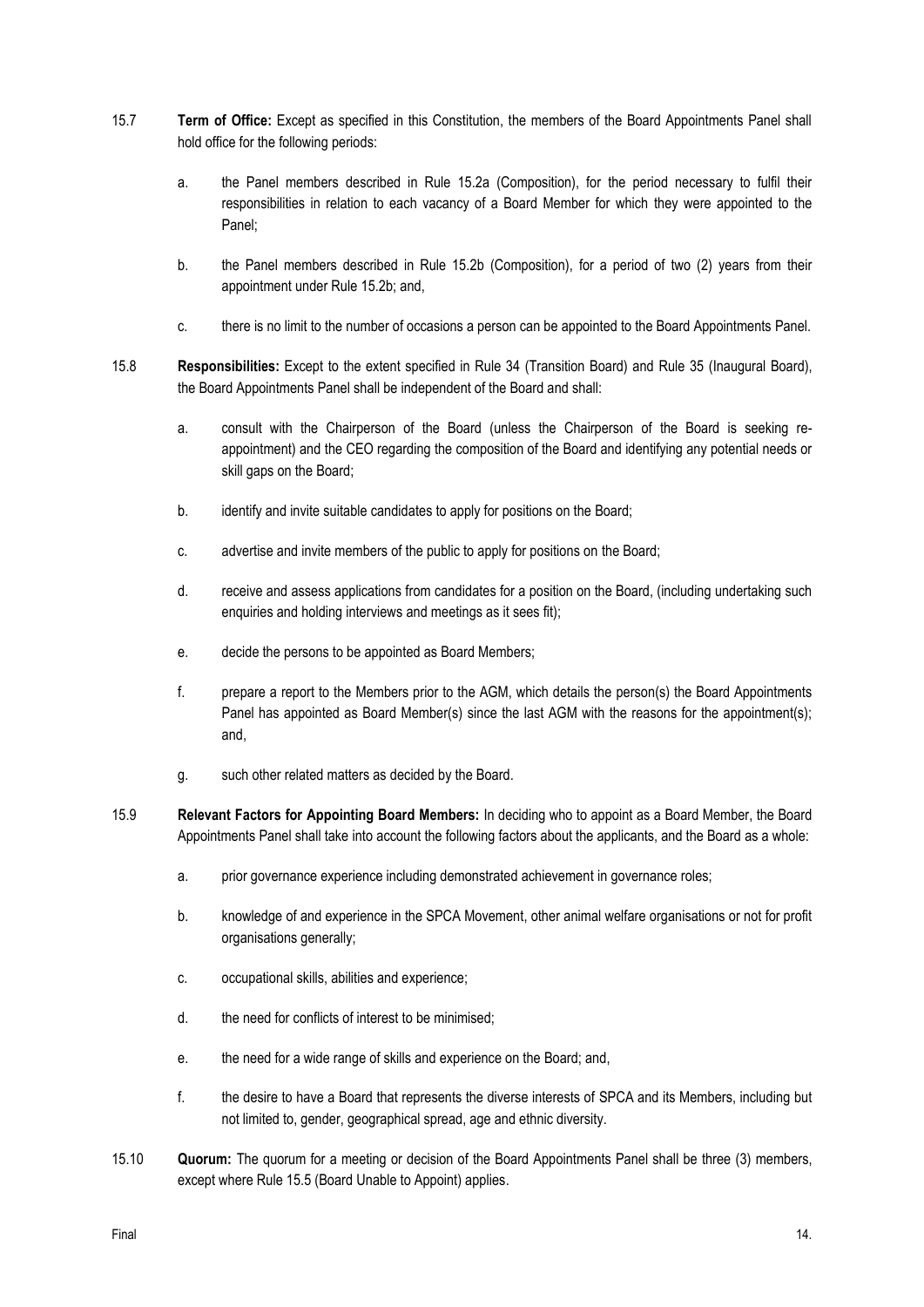- 15.11 **Decisions:** All decisions of the Board Appointments Panel on the appointment of Board Members must be approved by a majority of the Panel. In the event there is a tie, the Chairperson of the Panel shall have a casting vote.
- 15.12 **Conflicts and Confidentiality**: All information received by the Board Appointments Panel, and its deliberations, shall be kept confidential except to the extent required by law. Any member of the Board Appointments Panel who considers he or she may have a potential conflict of interest in considering an appointment or otherwise of any candidate, shall declare that potential conflict to the Chairperson of the Panel. If the Chairperson considers he or she may have a potential conflict of interest, he or she shall declare the conflict to the other members of the Board Appointments Panel and the Chairperson of the Board.
- 15.13 **Vacancies:** Any vacancy that arises in the membership of the Board Appointments Panel shall be filled with a replacement member to be appointed in accordance with the process specified in Rule 15.2 (Composition).
- 15.14 **Removal:** The Board may remove any member of the Board Appointments Panel if the Board considers, in its sole discretion, that:
	- a. the Panel member has a conflict of interest which has not been satisfactorily resolved to the Board's satisfaction by the Panel's Chairperson; or,
	- b. there are circumstances which may give rise to a question of bias in the Board Appointment Panel's process; or,
	- c. the Panel member has been found by the Board to have breached any rules or Regulations, or brought SPCA into disrepute; or,
	- d. any of the circumstances listed in Rule 14.4b to i (Ineligibility) (inclusive) have occurred to the Panel member.
- 15.15 **Procedure:** Before removing any member from the Board Appointments Panel, the Board must notify the Panel member of its proposal to remove them and give the Panel member and the other members of the Board Appointments Panel, the right to be heard and the opportunity to make submissions on the proposed removal.

#### <span id="page-14-0"></span>**16. Board Appointment Process**

- 16.1 Except to the extent specified in Rule 34 (Transition Board), and Rul[e 35](#page-30-0) (Inaugural Board), the Board Members shall be appointed as follows:
	- a. the Chairperson of the Board Appointments Panel shall call for applications by publically advertising for any Board Member positions that are to be vacated either due to the expiry of the Board Member's term of office or due to a Casual Vacancy under Rule 14.8 (Casual Vacancy Meaning);
	- b. applications for Board Member positions shall be made in the approved form as decided by the Board Appointments Panel and received by the Chairperson of the Board Appointments Panel by the date, and in the manner, specified in the advertisement;
	- c. upon receipt of any applications for vacancies of Board Member(s) positions, the Chairperson of the Board Appointments Panel shall refer all the applications to the other members of the Board Appointments Panel;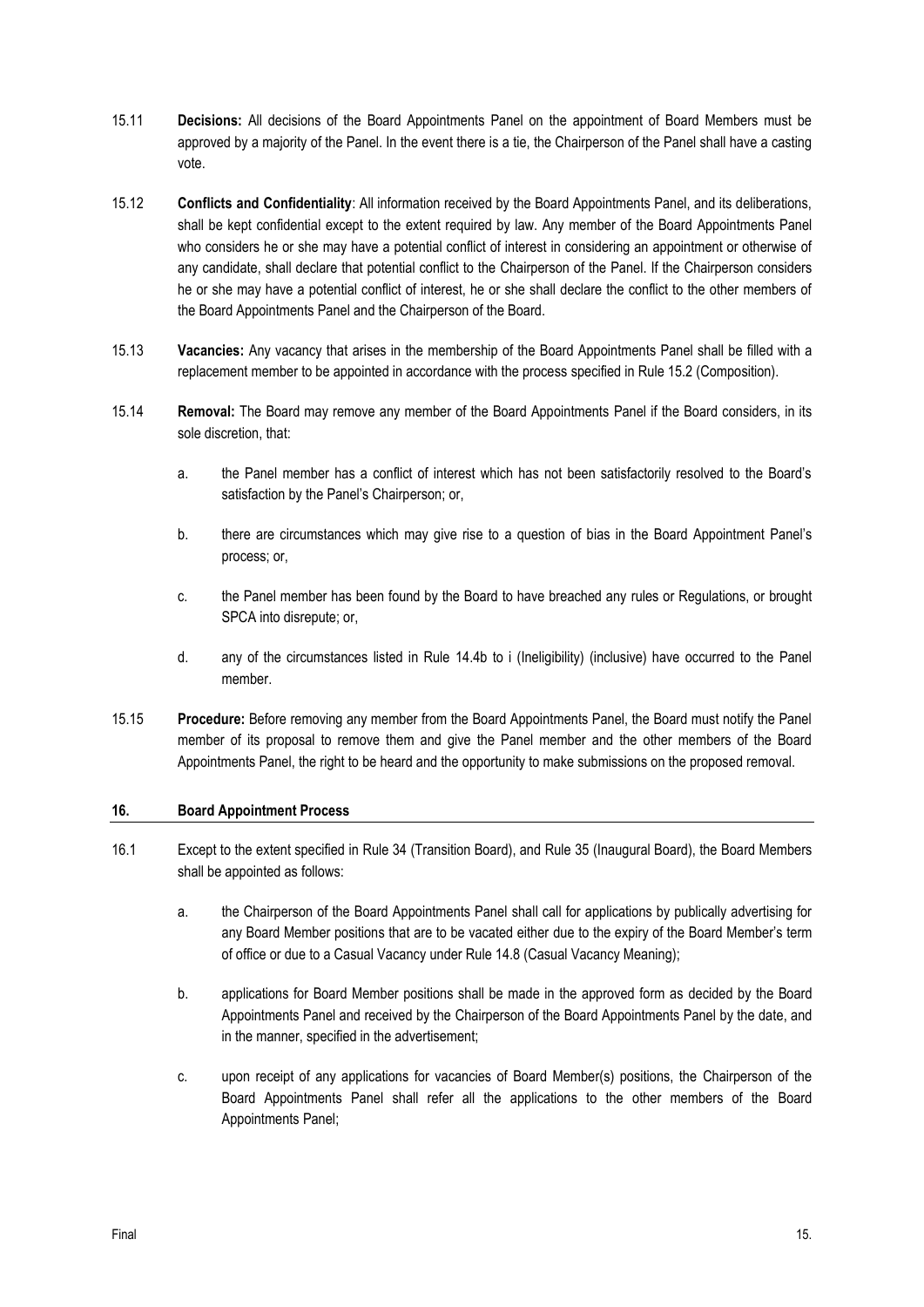- d. the Board Appointments Panel shall undertake its responsibilities in Rule [15.8](#page-13-0) (Responsibilities) and notify the CEO who it has decided to appoint to the vacant Board Member position(s) as soon as practicable after it has made its decision; and,
- e. upon receipt of the notification from the Board Appointments Panel in Rule 16.1d the CEO shall notify the Members of the decision of the Board Appointments Panel within seven (7) Days of being notified by the Panel.

#### **17. Powers of the Board & Duties of Board Members**

- 17.1 **Powers of the Board:** The Board shall have all the powers of SPCA, other than those to be exercised or done at a General Meeting or otherwise as specified in this Constitution, including the power to:
	- a. develop and implement a strategy for SPCA together with such plans and policies it considers appropriate to fulfil the Purposes of SPCA;
	- b. appoint a CEO and enter into a contract on such terms and conditions as the Board thinks fit and, if necessary, terminate such appointment;
	- c. assess and monitor risks to SPCA;
	- d. delegate such powers as it considers appropriate from the Board to the CEO;
	- e. recommend an auditor for each Financial Year for approval by the Members at each Annual General Meeting;
	- f. recommend the Membership Fee for each Financial Year for approval by the Members at each Annual General Meeting;
	- g. establish as it considers appropriate, sub-committees, advisory groups, forums, and other groups, to assist it to carry out its responsibilities, including to fill vacancies of any sub-committees and groups which are established by it;
	- h. set budgets and develop and implement prudent policies to protect and enhance the finances and property of SPCA;
	- i. control expenditure and raise funds to fulfil the Purposes of SPCA;
	- j. open and operate in the name of SPCA such bank accounts as it considers necessary;
	- k. appoint and remove persons, including Board Members, to organisations in which SPCA has an interest or interests such as trusts or other entities;
	- l. accept or decline membership of SPCA in accordance with this Constitution;
	- m. make, repeal or amend any Regulations in accordance with Rule [29](#page-24-0) (Regulations), and any policies and procedures as it thinks appropriate, provided that such Regulations, policies and procedures are not inconsistent with this Constitution;
	- n. engage, contract or otherwise agree to obtain the assistance or advice of any person or organisation for the Board;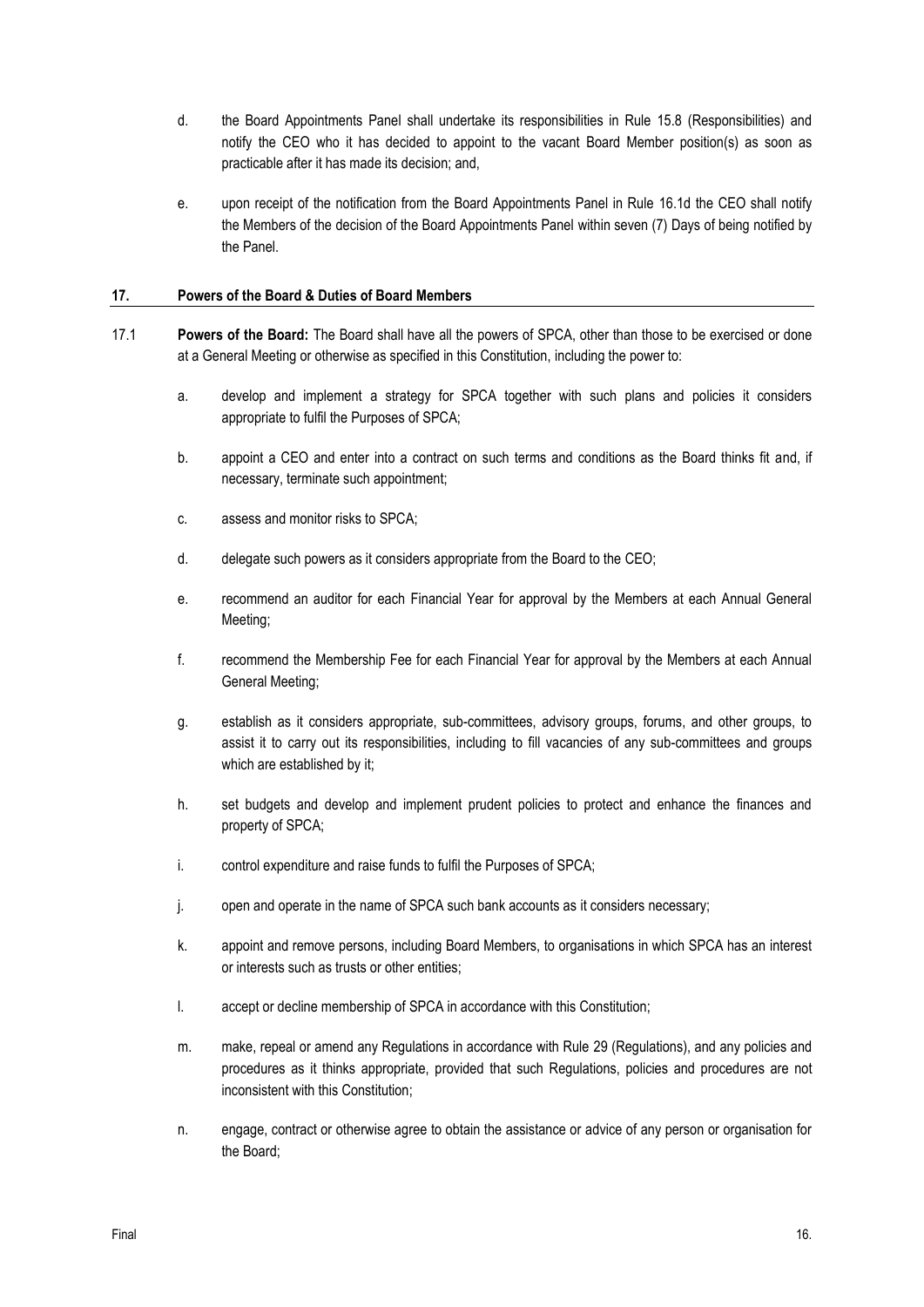- o. discipline Members as specified under Rule 12 (Resignation, Suspension & Termination of Membership);
- p. resolve and decide any disputes or matters not provided for in this Constitution; and,
- q. do all other acts and things which are within the powers and Purposes of SPCA and which the Board considers are appropriate.
- <span id="page-16-1"></span><span id="page-16-0"></span>17.2 **Duties of Board Members:** The duties of each Board Member are to:
	- a. at all times act in good faith and in the best interests of SPCA;
	- b. exercise the powers of the Board for proper purposes;
	- c. act, and ensure SPCA acts, in accordance with this Constitution and any Regulations;
	- d. not agree to, nor cause or allow, the activities of SPCA to be carried on in a manner likely to create a substantial risk or serious loss to creditors of SPCA;
	- e. not agree to SPCA incurring any obligations unless the Board Member believes at that time, on reasonable grounds, that SPCA will be able to perform the obligations when it is required to do so;
	- f. exercise the care, diligence and skill that a reasonable Board Member would exercise in the same circumstances;
	- g. disclose to the Board the nature and extent of any interest in a transaction or proposed transaction as soon as the Board Member becomes aware of the fact that he or she has such interest. For the purposes of this Rule, an interest in a transaction or proposed transaction shall have the same meaning as defined in section 139(1) of the Companies Act 1993 (or any equivalent provision under any replacement legislation);
	- h. take such other steps as decided by the Board in respect of any interest specified in Rule 17.[2g,](#page-16-0) which may include, without limitation, abstaining from deliberations and/or any vote regarding such interest;
	- i. not disclose information that the Board Member would not otherwise have available other than in his or her capacity as a Board Member, to any person, or make use of or act on the information except:
		- i. as agreed by the Board for the purposes of SPCA;
		- ii. as required by law; or,
		- iii. to persons, or for reasons identical to those specified in sections 145(2) and 145(3) of the Companies Act 1993;
	- j. make reasonable efforts to attend all Board Meetings and General Meetings of SPCA;
	- k. use their best efforts to consult widely with Members to keep abreast of the issues facing them, provided that this Rule shall not waive the duty of confidentiality in respect of information disclosed to them as Board Members under Rule 17.[2i;](#page-16-1) and,
	- l. participate in an annual review of the Board's performance.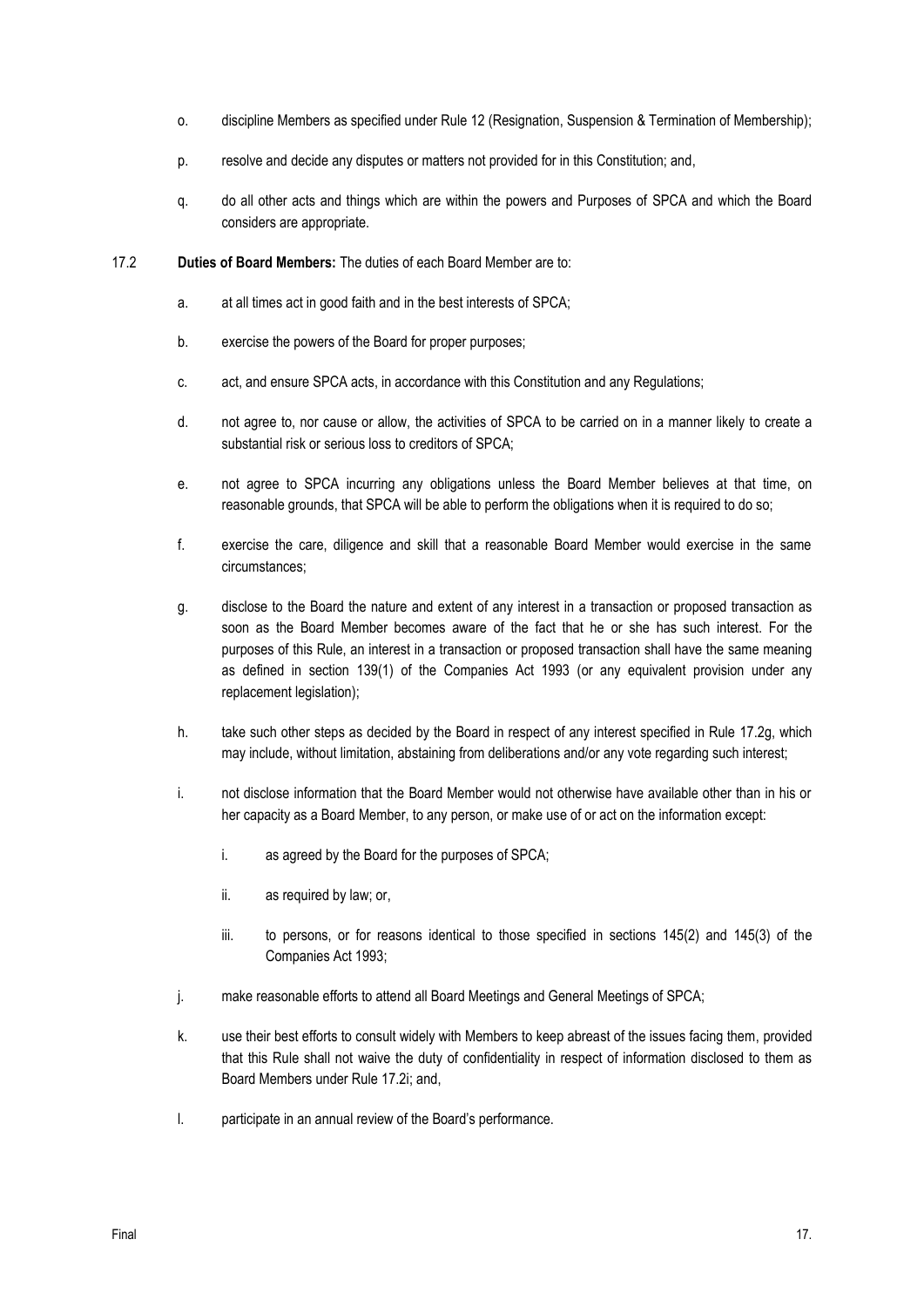## <span id="page-17-0"></span>**18. Board Meetings & Procedures**

- 18.1 **Board Meetings:** Board meetings may be called on reasonable notice at any time by the Chairperson, or his or her nominee, or four (4) Board Members, (which notice shall generally be at least fourteen (14) Days' and not less than one (1) Days' notice depending on the urgency of the meeting) but generally the Board shall meet at regular intervals as agreed by the Board.
- 18.2 **Meetings using Technology:** Any one (1) or more Board Members may participate in any meeting of the Board and vote on any proposed resolution at a meeting of the Board without being physically present. Board Meetings may occur by telephone, through video conference facilities or by other means of electronic communication (other than electronic mail (e-mail) communication) provided that prior notice of the meeting is given to all Board Members and all persons participating in the meeting are able to hear each other effectively and simultaneously. Participation by any one (1) or more Board Members in this manner at a meeting shall constitute the presence of that Board Member at that meeting.
- 18.3 **Quorum:** Except for the Transition Board (Rule 34), the quorum for a Board meeting shall be a majority of Board Members.
- 18.4 **Voting:** Each Board Member shall have one (1) vote at Board meetings including the Chairperson. In the event of an equality of votes the Chairperson, or his or her nominee, shall have a casting vote. Except for resolutions passed outside of a Board meeting under Rule [18.5](#page-17-2) (Resolutions), voting at Board meetings shall be by voice, or upon request of any Board Member, by a show of hands or by a ballot. Proxy and postal voting is not allowed at Board meetings.
- <span id="page-17-2"></span>18.5 **Resolutions:** A resolution in writing, signed or consented to by email, or other form of visible or other electronic communication by five (5) or more Board Members shall be valid as if it had been passed at a meeting of the Board. Any such resolution may consist of several documents in the same form each signed by one or more of the Board Members.
- 18.6 **Fees and Expenses:** The Board may, by majority vote, establish a policy to pay fees and/or provide an honorarium to Board Members and to pay for the reasonable expenses incurred by them in the conduct of SPCA's business. Such policy shall comply with Rule 25 (Application of Income).

## **19. CEO**

- 19.1 **Role:** There shall be a CEO of SPCA who shall be employed for such term and on such conditions as the Board may decide. The CEO shall be under the direction of the Board and shall be responsible for the day-to-day management of SPCA in accordance with this Constitution, the Regulations, policies, and procedures of SPCA and within such authority and limitations as may be imposed by the Board.
- <span id="page-17-1"></span>19.2 **Attendance at Board Meetings:** The CEO shall attend all Board meetings unless otherwise required by the Board, but shall have no voting rights.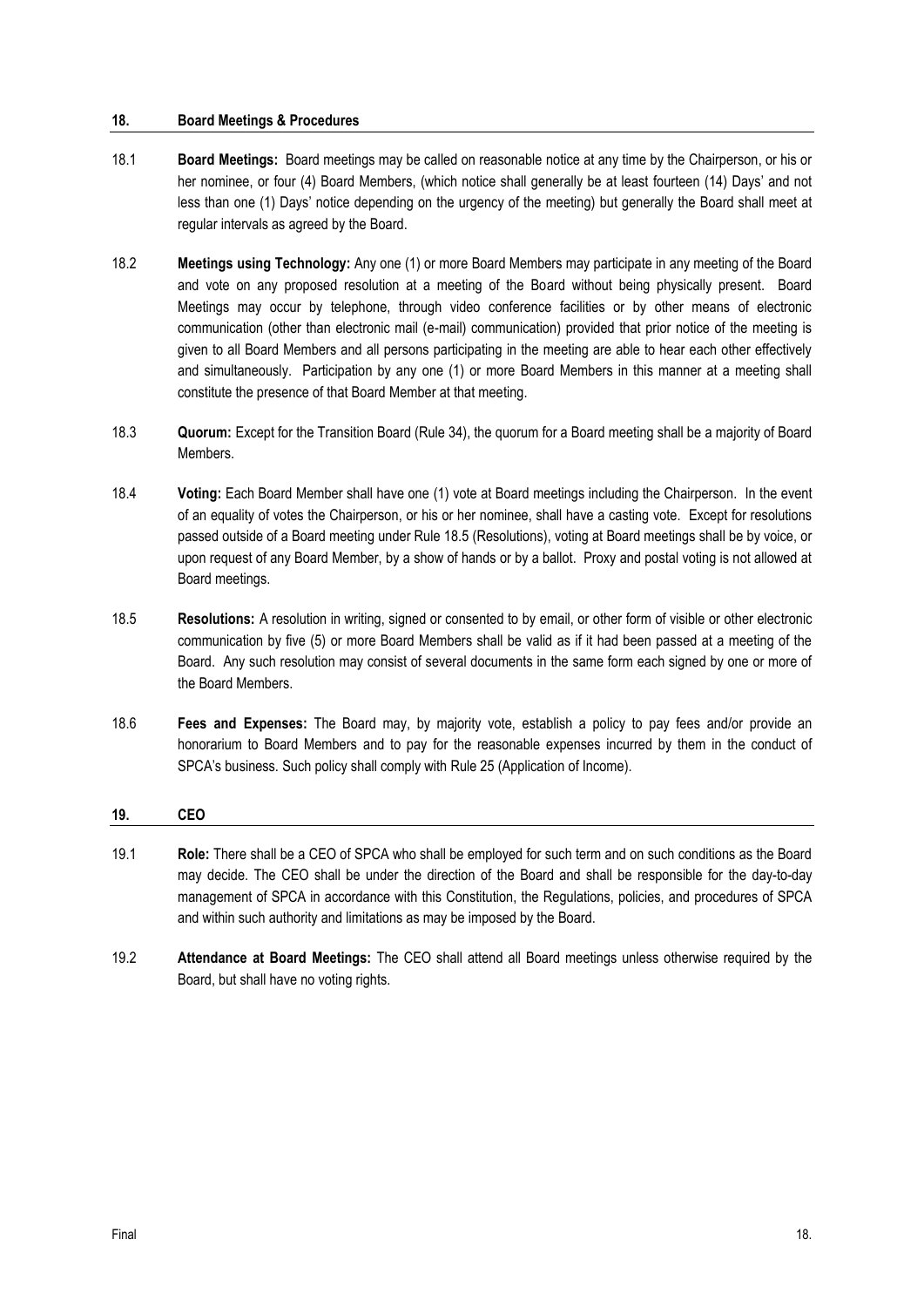## <span id="page-18-0"></span>**Part IV – GENERAL MEETINGS**

#### **20. Meetings of Members**

- <span id="page-18-3"></span>20.1 **AGM:** SPCA must hold an AGM annually within six (6) months of the end of each Financial Year at a date, time and venue decided by the Board.
- 20.2 **SGMs:** Any other General Meetings of the Members shall be Special General Meetings.
- 20.3 **Method of General Meeting:** Subject to Rule 36.7 (Entitlements of the Members During Transition), a General Meeting may be held as follows (as decided by the Board):
	- a. by a number of Members who constitute a quorum as set out in Rule 20.12 (Quorum) being present in person at the place, date and time appointed for the meeting; or,
	- b. subject to this Constitution, by means of audio, or audio and visual, communication, by which all persons participating and constituting a quorum as set out in Rule 20.12 (Quorum) who can hear each other effectively and simultaneously throughout the meeting. Participation by a Member at a General Meeting held in this manner shall constitute the presence of that person at that meeting; or,
	- c. a combination of Members present at a General Meeting as described in Rule 20.3a and Members participating in accordance with Rule 20.3b who constitute a quorum as set out in Rule 20.12 (Quorum).
- <span id="page-18-2"></span>20.4 **Notice of AGM:** The CEO must give at least ninety (90) Days' written notice of an AGM to the Patron, all Board Members, and all Members. This notice shall also be made public on the SPCA website. The notice shall set out:
	- a. the date, time and venue and/or the manner in which the AGM is to be held;
	- b. the date and time by which notification of any Members attending, proxy forms and Postal and Electronic Voting forms for the AGM must be received by the CEO;
	- c. the closing date(s) for:
		- i. proposed motions (including alterations to the Constitution), and,
		- ii. any other items of business containing recommendations to the Board to be submitted to the CEO; and,
	- d. the name of the Returning Officer for that meeting.
- 20.5 **Items of AGM Business:** Not less than thirty (30) Days before the date set for the AGM, any proposed motions (including alterations to the Constitution) and other items of business, must be received in writing by the CEO from Members and/or the Board.
- <span id="page-18-1"></span>20.6 **Business of AGM:** The following business shall be discussed at each AGM:
	- a. presentation of the Annual Report by the Chairperson for the preceding Financial Year;
	- b. presentation and approval of the audited Annual Financial Statements for the preceding Financial Year including a report from the Auditor;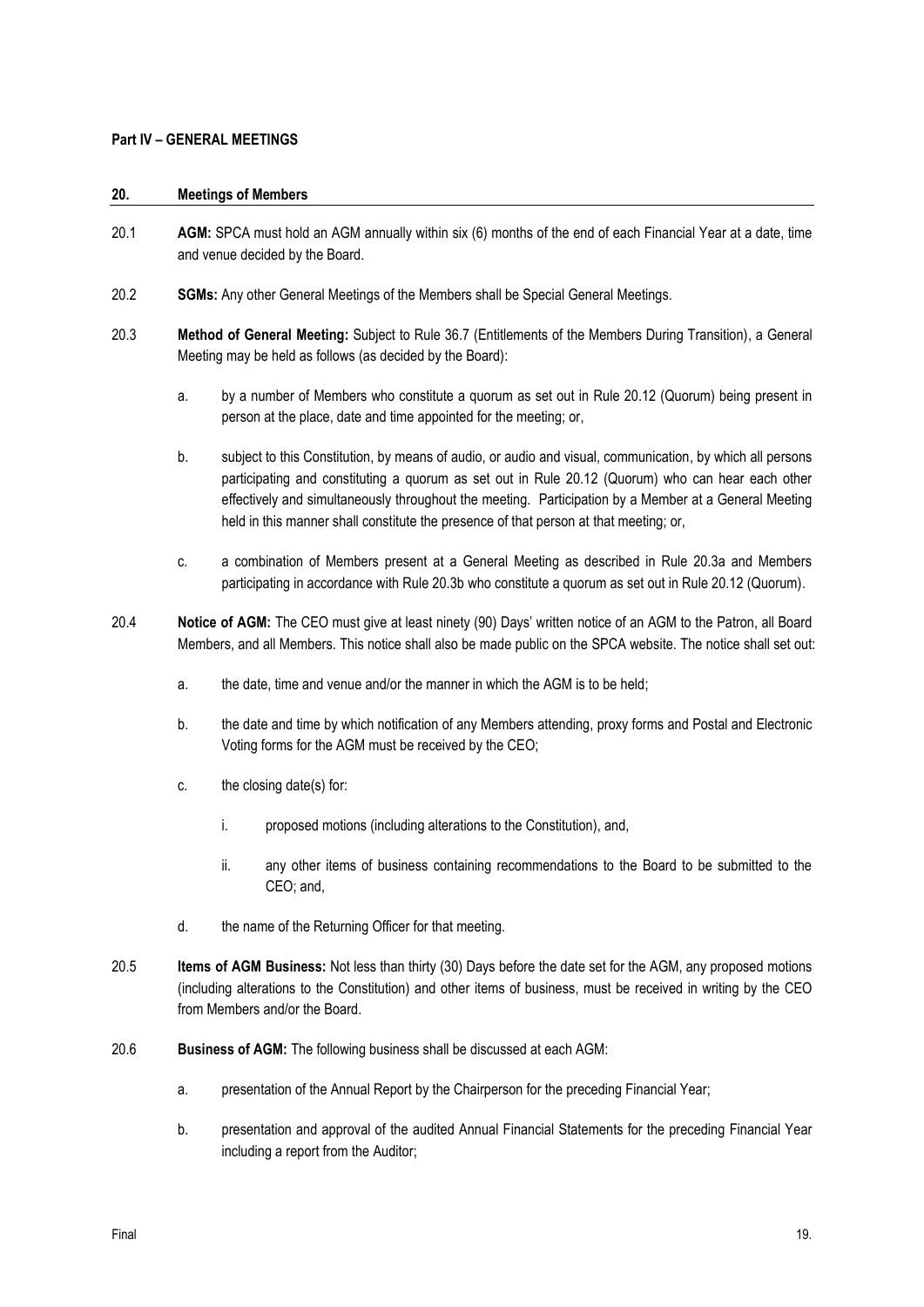- c. approval of the Auditor for the next Financial Year;
- d. approval of the Membership Fee for the next Financial Year;
- e. any motion(s) proposing to alter this Constitution; and,
- f. any other items of business that have been properly submitted for consideration at the AGM. Unless this Constitution specifies otherwise, such items of business may only be recommendatory to the Board.
- <span id="page-19-0"></span>20.7 **AGM Agenda:** An agenda shall be sent by the CEO to the Board, Patron and Members by no later than twentyone (21) Days before the date of the AGM setting out the business to be discussed at the AGM (as set out in Rul[e 20.6](#page-18-1) – Business of AGM), together with:
	- a. the Annual Report for the preceding Financial Year;
	- b. the audited Annual Financial Statements for the preceding Financial Year;
	- c. the proxy form and Postal and Electronic Voting form; and,
	- d. the report from the Board Appointments Panel in accordance with Rule [15.8f](#page-13-1) (Responsibilities).

Additional items of business not listed on the agenda cannot be voted on but may be discussed by unanimous agreement of the Members at the meeting.

- 20.8 **SGM:** Subject to Rule 36.7 (Entitlements of the Members During Transition), the CEO must call an SGM upon a written request (which must state the purpose for which the SGM is requested including any proposed motion(s)) from the Board or from 20 Members.
- <span id="page-19-1"></span>20.9 **Notice of SGM:** Subject to Rule 36.7 (Entitlements of the Members During Transition), not less than thirty (30) Days' written notice must be given by the CEO to the Patron, all Board Members and the Members for a SGM (including Delegates of Member Societies and Branches during the Transition Period), which notice must only deal with the business for which the SGM is requested and shall include:
	- a. the date, time and venue and/or the manner in which the meeting is to be held (as decided by the Board);
	- b. the date and time by which notification of any Members attending, proxy forms and Postal and Electronic Voting forms for the SGM must be received by the CEO;
	- c. the proposed motion or motions that have been properly submitted for consideration; and,
	- d. the name of the Returning Officer for that meeting.
- 20.10 **Minutes:** Minutes shall be kept of all General Meetings and made available upon request by any Member.
- 20.11 **Errors:** Any irregularity, error or omission in notices, agendas and papers for a General Meeting or the omission to give notice within the required time frame or the omission to give notice as specified in Rules [20.4](#page-18-2) (Notice of AGM), [20.6](#page-18-1) (Business of AGM), [20.7](#page-19-0) (AGM Agenda) and [20.9](#page-19-1) (Notice of SGM) and any other error in the organisation of the meeting shall not invalidate the meeting nor prevent the meeting from considering the business of the meeting provided that:
	- a. the Chairperson, or his or her nominee, in his or her discretion decides that it is still appropriate for the meeting to proceed despite the irregularity, error or omission; and,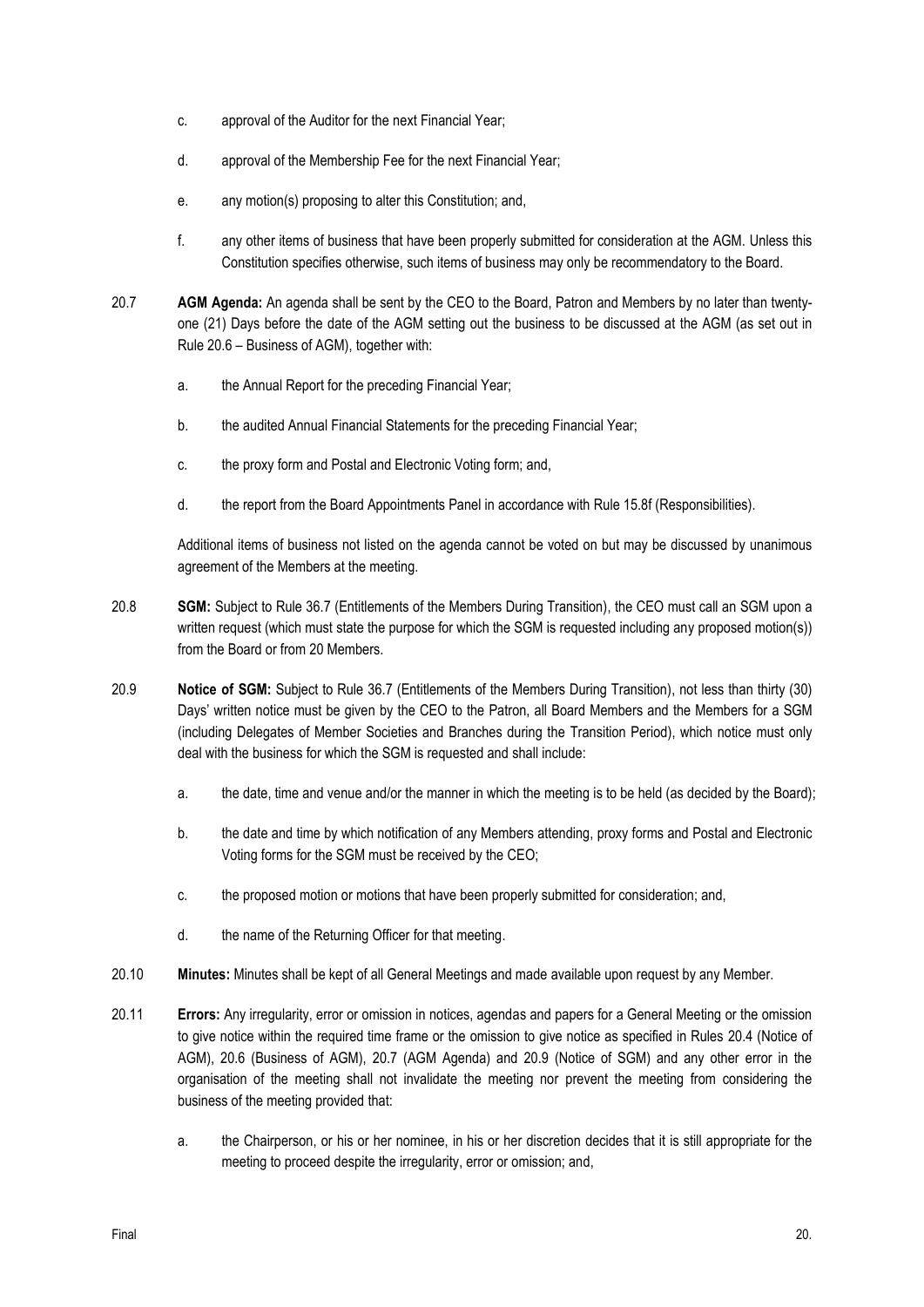- b. a motion to proceed is put to the meeting and carried by Special Resolution of those Members present (either in person or by Proxy).
- 20.12 **Quorum:** Subject to Rule 36.7 (Entitlements of the Members During Transition), no business shall be transacted at any General Meeting unless a quorum is present at the time when the meeting is due to commence as set out in the notice of meeting. The quorum for a General Meeting shall be no less than twenty (20) Members. The presence of a Member by audio, or audio and visual communication and by Members who have appointed a Proxy to attend the meeting, shall be counted. The quorum must be present at all times during the meeting. If a quorum is not obtained within thirty (30) minutes of the intended commencement time of the General Meeting, then the General Meeting shall be adjourned to such other Day (being not less than seven (7) Days following the adjournment), time and place as decided by the Board. If no quorum is obtained at this second General Meeting then the persons present at such second General Meeting are deemed to constitute a valid quorum.
- 20.13 **Chairperson:** The Chairperson of the Board shall chair all General Meetings unless he or she is unavailable for any reason in which case another Board Member appointed by the Board shall undertake the Chairperson's role during the period of unavailability.
- 20.14 **Attendees:** In addition to Board Members, Patron, Full Members, and Honorary Life Members, employees and volunteers of SPCA are entitled to and may attend and observe a General Meeting.

## <span id="page-20-0"></span>**21. Voting at General Meetings**

- 21.1 **Voting Entitlement**: Subject to Rule 36.7 (Entitlements of the Members During Transition), and Rule 7.4a (Full Member Entitlements), each Member is entitled to one vote on each motion at a General Meeting. Board Members, and the Patron are not entitled to vote at General Meetings.
- 21.2 **Casting Vote:** In the event of equality of votes at a General Meeting the Chairperson, or his or her nominee, shall have a casting vote (unless the resolution directly involves the Chairperson in which case the Board shall unanimously agree on a Board Member to have the casting vote).
- 21.3 **Method of Voting:** Subject to Rule 36.7 (Entitlements of the Members During Transition), voting at General Meetings may be conducted by voices, show of hands, ballot, or secret ballot if requested by three (3) Members present at the meeting and approved by Ordinary Resolution at the meeting. Each Member who is entitled to vote, may exercise its vote in any one of the following ways:
	- a. in person at the General Meeting or by their Proxy (Rule 21.4); or,
	- b. by Postal or Electronic Voting (Rule 21.5).
- 21.4 **Proxy Voting**: Where a Member chooses to exercise his/her vote by appointing a Proxy to attend a General Meeting (unless he or she decides to vote by Postal or Electronic Voting), the following general principles shall apply together with any specific requirements decided by the Board:
	- a. the Proxy must be appointed by notice in writing on the form, as prescribed by the Board, and signed by the Member;
	- b. the proxy form must specify how the Member directs the Proxy to vote, including a specific vote and/or authority to allow the Proxy to decide how he or she will vote;
	- c. the completed proxy form must reach the Returning Officer not less than one (1) hour before the time scheduled for the commencement of the General Meeting;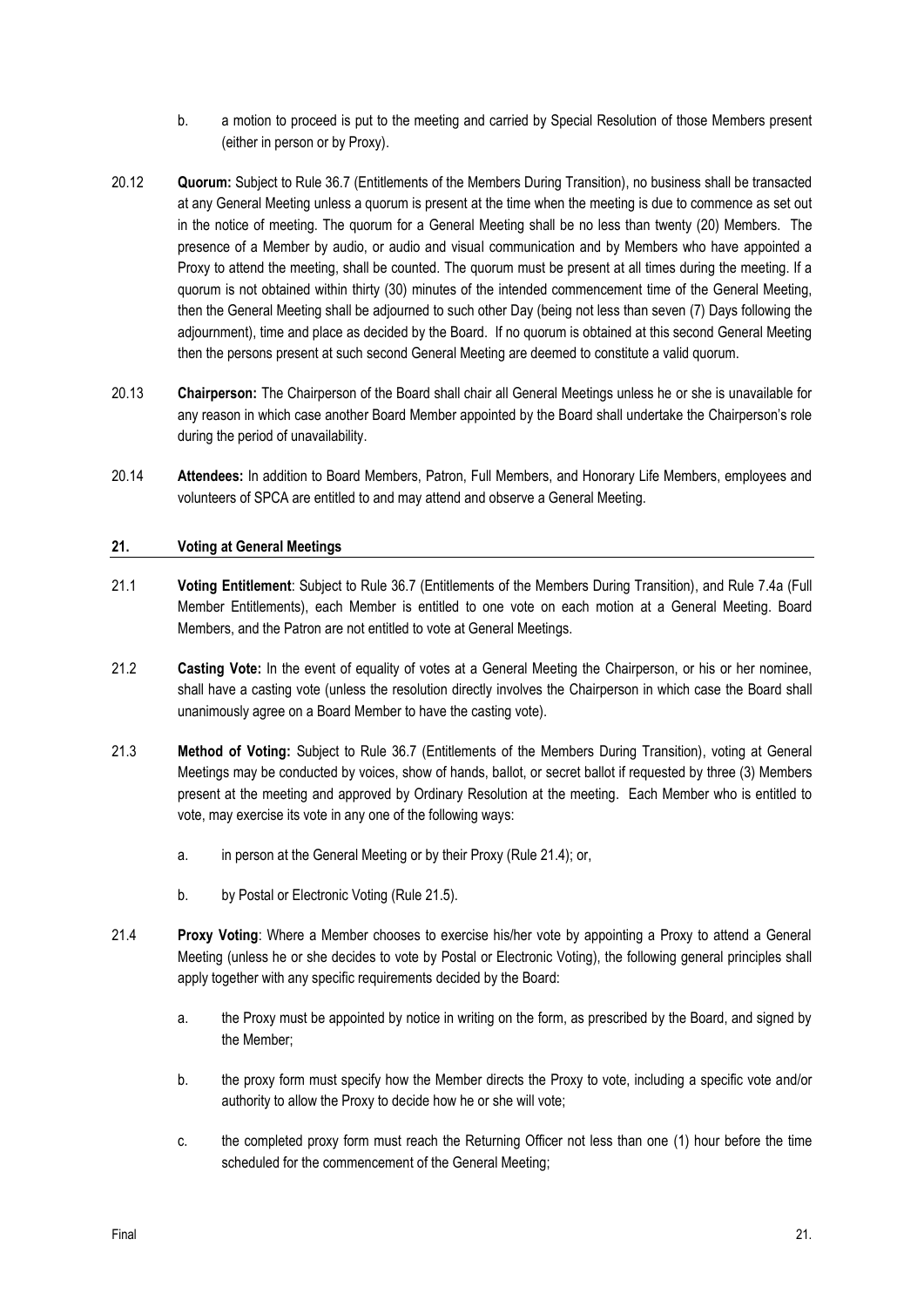- d. only a Member who is entitled to vote may hold a Proxy. No Board Member may hold a proxy; and,
- e. a Member may hold up to four (4) Proxies at a General Meeting.
- 21.5 **Postal or Electronic Voting:** Where a Member chooses to exercise their vote at a General Meeting, or is required to for an Urgent Resolution, by casting a Postal or Electronic Vote the following general principles shall apply together with any specific requirements decided by the Board:
	- a. a Member who is entitled to vote may cast a Postal or Electronic Vote on all or any of the motions to be voted on at the General Meeting by returning the voting form, prescribed by the Board, to the Returning Officer (Rule 21.6) for that meeting;
	- b. the voting form must reach the Returning Officer not less than forty eight (48) hours before the time scheduled to commence the General Meeting; and,
	- c. the Postal or Electronic Votes shall be counted in accordance with Rule [21.6](#page-21-0) (Returning Officer) prior to or at the General Meeting.
- <span id="page-21-0"></span>21.6 **Returning Officer:** For each General Meeting and any Urgent Resolution (under Rule 22) :
	- a. The CEO shall appoint a Returning Officer. No Member, Board Member, employee, or volunteer of SPCA may be the Returning Officer.
	- b. The Returning Officer shall undertake the following duties:
		- i. collect together any Postal and Electronic Votes received in accordance with this Constitution;
		- ii. in relation to each motion to be voted on at the meeting, count the total number of valid votes cast, including those votes cast by Postal and Electronic Vote; and,
		- iii. decide whether the motion is carried, lost or there is an equality of votes (in accordance with the requisite majority under this Constitution) and inform the Chairperson, or his or her nominee, accordingly.
- 21.7 **Resolutions:** An Ordinary Resolution at a General Meeting shall be sufficient to pass a resolution except as specified otherwise in this Constitution.
- 21.8 **Chairperson's Declaration:** The Chairperson, or his or her nominee, shall declare the result of the vote once voting is complete. The Chairperson's declaration of the result will be conclusive.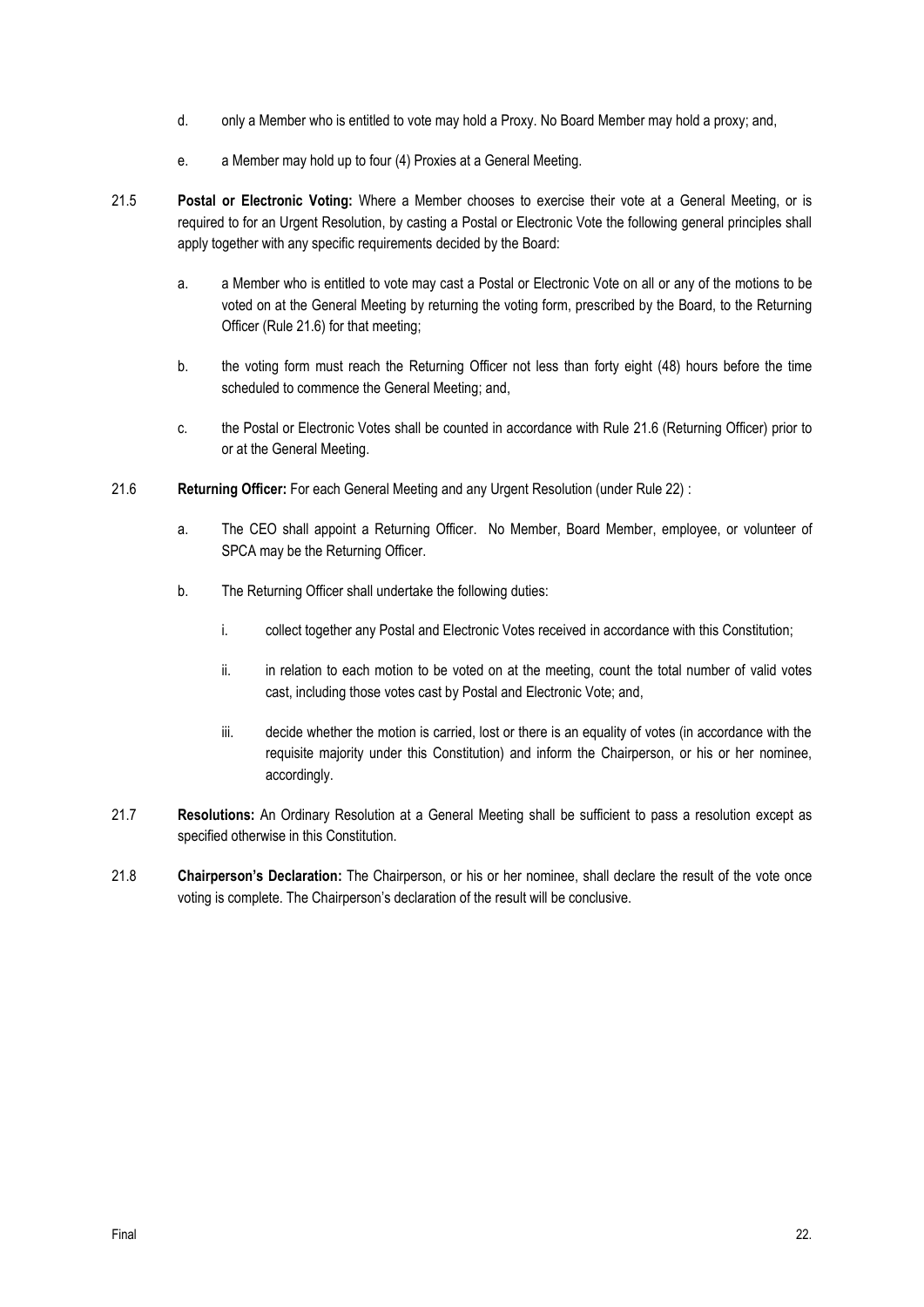#### **22. Urgent Resolutions of Members**

- 22.1 In addition to resolutions of Members made at General Meetings, the Members may approve Urgent Resolutions outside of a General Meeting, if:
	- a. The resolution is, in the Board's opinion, urgent;
	- b. The resolution is proposed by the Board;
	- c. All Members are given no less than seven (7) Days' notice of the proposed resolution;
	- d. Voting on the proposed resolution by Members entitled to vote, is undertaken by Postal or Electronic Vote only, in accordance with Rule 21.5 (Postal or Electronic Voting);
	- e. The minimum number of Members who must participate in voting on the proposed resolution shall be the same as for the quorum for a General Meeting under Rule 20.12 (Quorum); and
	- f. The resolution is carried if passed by an Ordinary Resolution, unless the resolution proposes alterations to this Constitution (under Rule 28) or to dissolve or liquidate SPCA (under Rule 30), in which case a Special Resolution is required.

## <span id="page-22-0"></span>**PART V – FINANCIAL MATTERS**

#### **23. Financial Year**

23.1 Subject to Rule 37 (Change in Financial Year), the Financial Year of SPCA shall commence on 1 July and end on the following 30 June, or such other period as may be decided by the Board from time to time.

#### <span id="page-22-1"></span>**24. Annual Report and Annual Financial Statements**

- 24.1 The Board shall prepare an Annual Report for presentation to the AGM.
- 24.2 In addition, the Board shall produce audited Annual Financial Statements for the preceding Financial Year to the AGM for approval, which shall be audited by an Auditor.
- 24.3 Subject to Rule 37 (Change in Financial Year), the Auditor will be appointed at each Annual General Meeting for the next Financial Year. The Auditor shall conduct the audit in compliance with applicable auditing and assurance standards. Should the appointed Auditor resign during the Financial Year, the Board shall appoint a replacement Auditor for that Financial Year.

#### <span id="page-22-2"></span>**25. Application of Income**

- 25.1 The income and property of SPCA shall be applied solely towards the promotion of the Purposes.
- <span id="page-22-3"></span>25.2 Except as provided in this Constitution:
	- a. no portion of the income or property of SPCA shall be paid or transferred, directly or indirectly by way of dividend, bonus or otherwise to any Member or Board Member; and,
	- b. no remuneration or other benefit in money or money's worth shall be paid or given by SPCA to any Member or Board Member.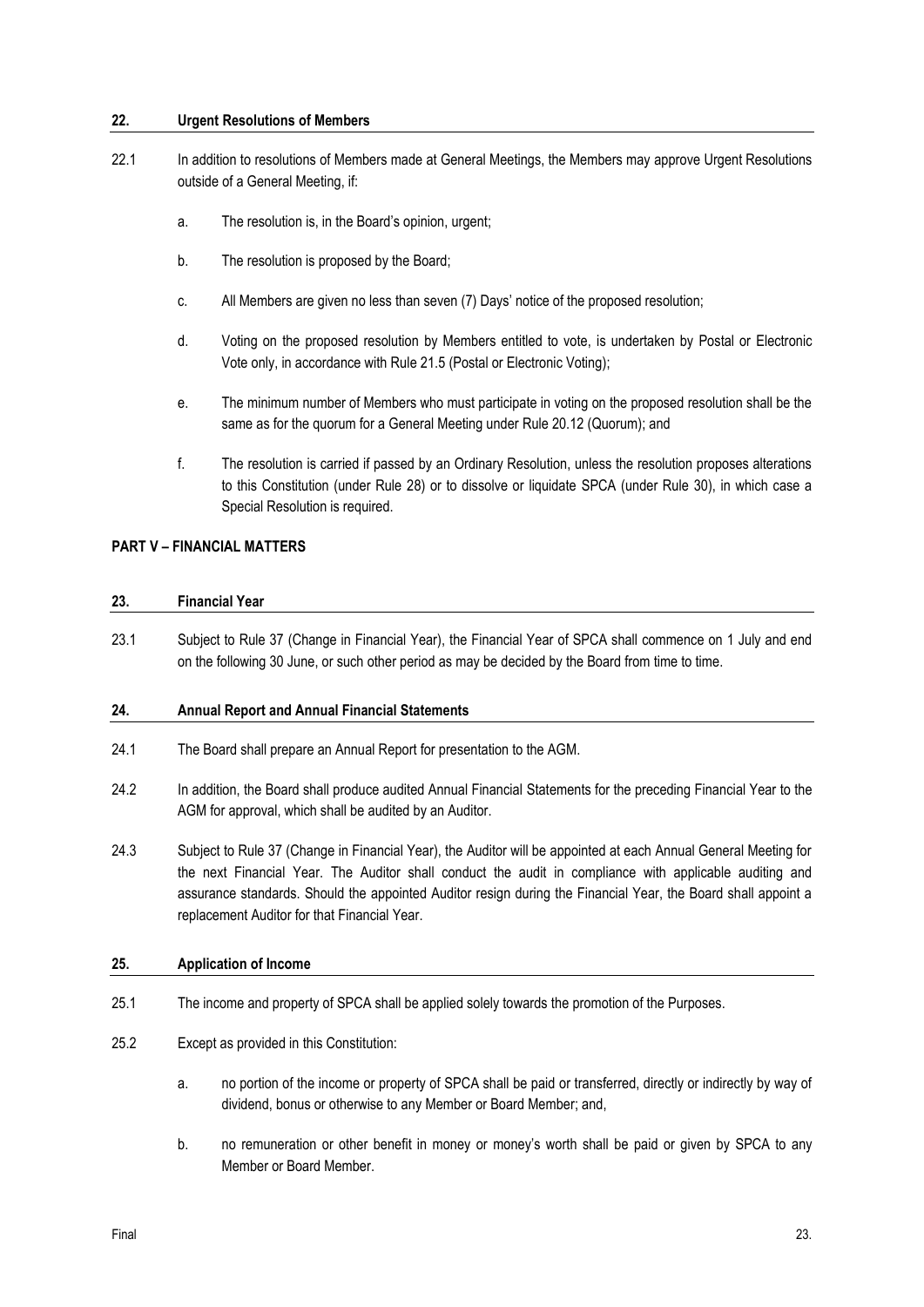- 25.3 Nothing in Rule [25.2](#page-22-3) shall prevent payment, in good faith of, or to any, Member or Board Member for any of the following provided that any such payment shall not exceed the amount ordinarily payable between ordinary commercial parties dealing at arm's length in a similar transaction:
	- a. any services actually rendered to SPCA whether as an employee or otherwise; or,
	- b. products supplied to SPCA in the ordinary and usual course of operation; or,
	- c. interest on money borrowed from any Member or Board Member; or,
	- d. rent for premises demised or let by any Member or Board Member to SPCA; or,
	- e. any remuneration, fees, honorarium or reimbursement for out-of-pocket expenses incurred by the Member or Board Member on behalf of SPCA for any other reason.

## <span id="page-23-0"></span>**PART VI – OTHER MATTERS**

## **26. Common Seal**

- 26.1 SPCA shall have a common seal.
- 26.2 The Board shall decide when and by whom the common seal is to be used and make provision for its safe custody, subject to the Incorporated Societies Act 1908.

## <span id="page-23-1"></span>**27. Intellectual Property**

- 27.1 **Acknowledgements by the Members**. The Members agree that:
	- a. the SPCA is the exclusive owner of the Trade Marks;
	- b. nothing in this Constitution confers on any Member any right or interest in the Intellectual Property of SPCA except as expressly set out in this Constitution, the Regulations or any other agreement in writing between the SPCA and the relevant Member entered after the Commencement Date (for the avoidance of doubt, any rights granted to Members in relation to use of the Intellectual Property of the SPCA prior to the Commencement Date are revoked effective from the Commencement Date);
	- c. all rights in and to the Intellectual Property of the SPCA including the Trade Marks and any additions, modifications, improvements, enhancements and developments to such Intellectual Property are and remain the property of the SPCA;
	- d. the Members must only use the Intellectual Property of SPCA as directed by SPCA under this Constitution, the Regulations or any other agreement in writing between the SPCA and the relevant Member entered after the Commencement Date.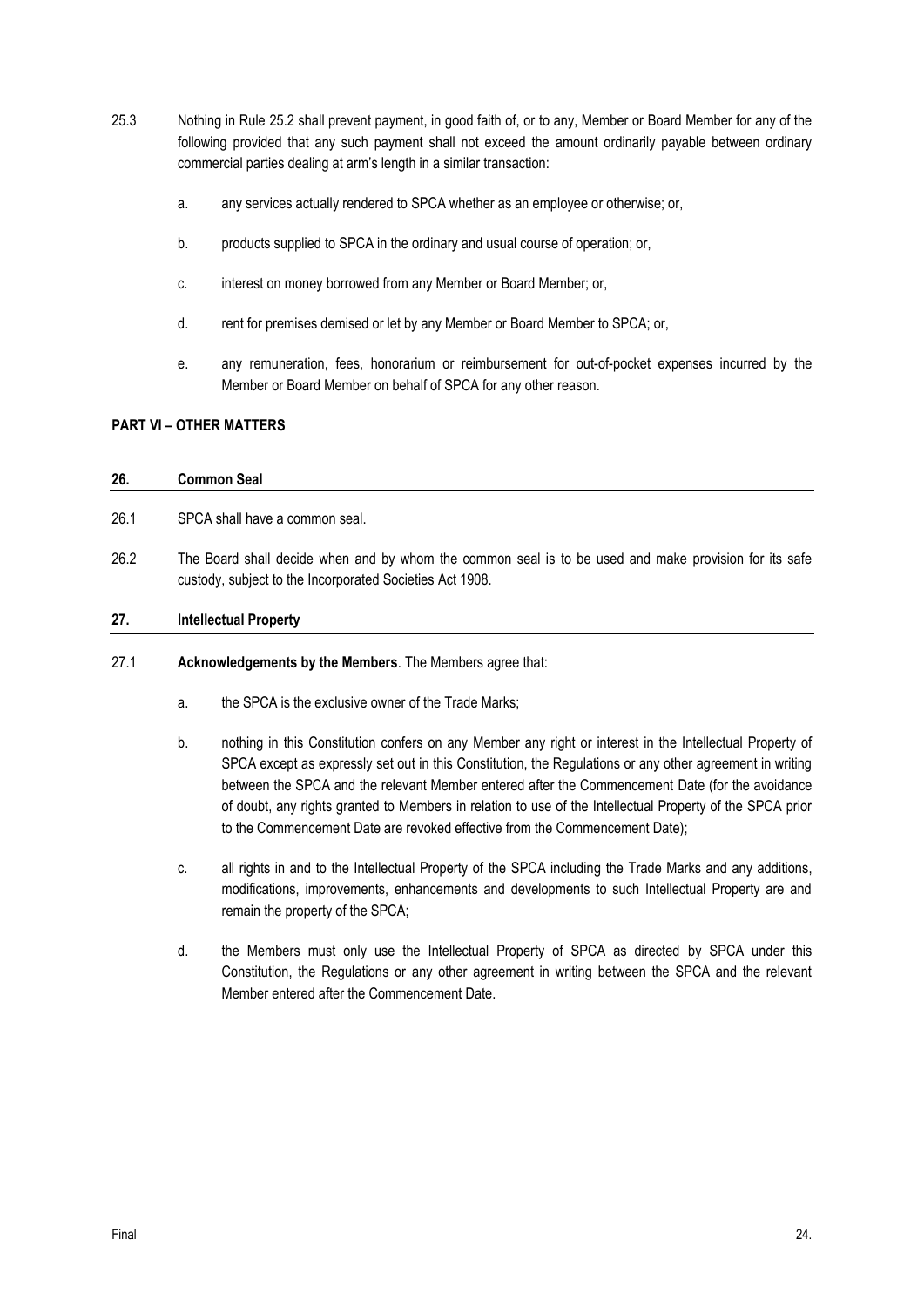## 27.2 **Members not to be a party.** A Member must not:

- a. be a party to any act, matter or thing which might prejudicially affect the Intellectual Property of the SPCA while, and after they cease to be, a Member; and
- b. object to, impede or prohibit the use or registration of:
	- i. any part of the Intellectual Property of the SPCA; or
	- ii. any improvement, derivation or variation of them, by SPCA.
- 27.3 **Assignment of Improvements.** If a Member develops or improves any Intellectual Property (including improving, enhancing or making developments in respect of any Intellectual property owned by SPCA) in conducting its business and/or operations, the Member must:
	- a. assign to SPCA all rights, title and interest in the Intellectual Property or part thereof; and
	- b. if SPCA obtains assignment of any of the Intellectual Property so developed, execute or procure execution of any document or agreement evidencing such assignment as may be required by SPCA.
- 27.4 **Use of Trade Marks:** Each Member must provide to SPCA for approval a representation of intended use of any part of the Trade Marks and each such member cannot vary, adapt or change that representation, including its colour scheme, once approved by SPCA without further written approval.
- 27.5 **Goodwill to vest in SPCA.** The Members agree that their use of the Intellectual Property of the SPCA and any goodwill resulting from such use will enure to the exclusive benefit of SPCA.
- 27.6 **Comply with directions.** Each Member must fully comply with all of SPCA's reasonable requirements regarding use, in part or in whole, of the Intellectual Property of SPCA.
- 27.7 **Application of Rule.** The provisions of this Rule 27, apply to all Members during and after the Transition Period.

## **28. Alteration to the Constitution**

- 28.1 Subject to Rule [28.2,](#page-24-1) this Constitution may only be amended, added to or repealed by Special Resolution either at a General Meeting or by Urgent Resolution.
- <span id="page-24-1"></span>28.2 Notice of an intention to alter this Constitution must be given to the CEO:
	- a. by a Member or the Board, no later than thirty (30) Days prior to a General Meeting; or,
	- b. by the Board, no later than seven (7) Days prior to an Urgent Resolution.

#### <span id="page-24-0"></span>**29. Regulations**

- 29.1 The Board may decide and amend such Regulations as it considers necessary or desirable. Such Regulations must be consistent with the Purposes of SPCA.
- 29.2 All Regulations shall be binding on SPCA, Board Members and the Members.
- 29.3 All Regulations and any amendments to the Regulations shall be notified to all Members as approved by the Board.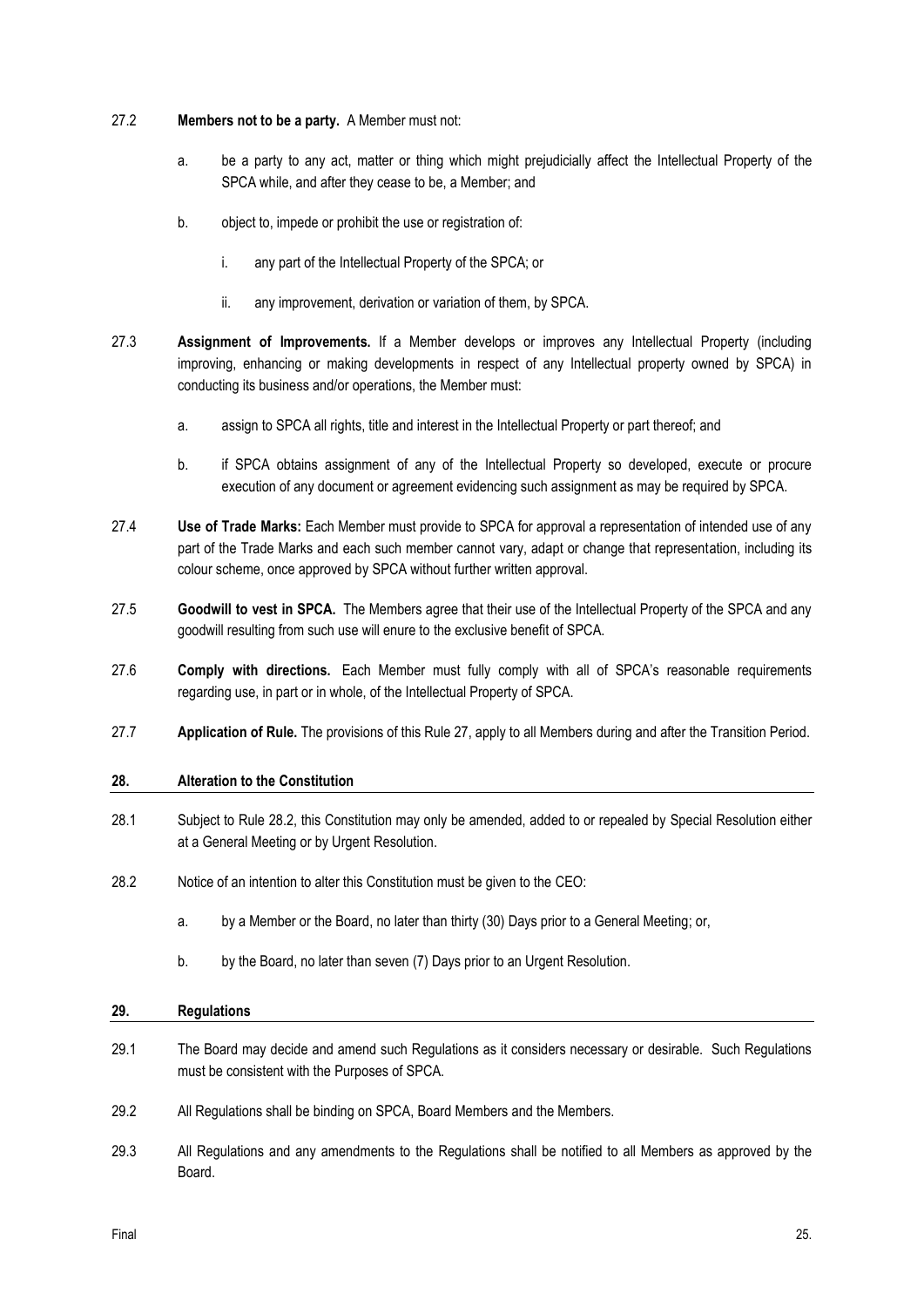| 29.4<br>To the extent of any inconsistency between any Regulations and this Constitution, this Constitution shall prevail. |  |
|----------------------------------------------------------------------------------------------------------------------------|--|
|----------------------------------------------------------------------------------------------------------------------------|--|

<span id="page-25-2"></span><span id="page-25-0"></span>

| 30.  |                     | <b>Liquidation or Dissolution</b>                                                                                                                                                                                                                                                                                                                                                      |  |
|------|---------------------|----------------------------------------------------------------------------------------------------------------------------------------------------------------------------------------------------------------------------------------------------------------------------------------------------------------------------------------------------------------------------------------|--|
| 30.1 | SPCA may be either: |                                                                                                                                                                                                                                                                                                                                                                                        |  |
|      | a.                  | dissolved by the Registrar of Incorporated Societies in accordance with the Incorporated Societies Act<br>1908; or,                                                                                                                                                                                                                                                                    |  |
|      | b.                  | placed into voluntary liquidation in accordance with Rule 30.2.                                                                                                                                                                                                                                                                                                                        |  |
| 30.2 |                     | SPCA may be placed into voluntarily liquidation if:                                                                                                                                                                                                                                                                                                                                    |  |
|      | a.                  | a Special Resolution is passed at a General Meeting to appoint a liquidator; and,                                                                                                                                                                                                                                                                                                      |  |
|      | b.                  | such resolution is confirmed by Special Resolution at a subsequent Special General Meeting, called for<br>that purpose, and held not earlier than thirty (30) Days after the date on which the resolution in Rule<br>30.2a was passed.                                                                                                                                                 |  |
|      |                     | Upon appointment of a liquidator the relevant provisions of the Incorporated Societies Act 1908 shall apply to the<br>liquidation of SPCA.                                                                                                                                                                                                                                             |  |
| 30.3 |                     | SPCA may be dissolved by the Registrar of Incorporated Societies (under the Incorporated Societies Act 1908) if:                                                                                                                                                                                                                                                                       |  |
|      | a.                  | a Special Resolution is passed at a General Meeting to that effect, and upon application being made for<br>dissolution to the Registrar; the Registrar decides to do so under the Incorporated Societies Act 1908; or,                                                                                                                                                                 |  |
|      | b.                  | the Registrar decides to do so under the Incorporated Societies Act 1908.                                                                                                                                                                                                                                                                                                              |  |
| 30.4 |                     | Any surplus assets of SPCA either on liquidation or dissolution, after payment of all costs, debts, and liabilities,<br>shall subject to any trust effecting the same, be disposed of by distributing, giving or transferring them to any<br>charitable body or bodies (including any society, trust or other entity) which has charitable objects similar to the<br>Purposes of SPCA. |  |
| 30.5 |                     | The body or bodies in Rule 30.4 shall be decided by the Members in a General Meeting at or before the time of<br>dissolution or liquidation. If the Members are unable to decide, the body or bodies shall be decided by the<br>liquidator (in the case of liquidation) or the Registrar of Incorporated Societies (in the case of dissolution).                                       |  |
| 31.  |                     | <b>Indemnity and Insurance</b>                                                                                                                                                                                                                                                                                                                                                         |  |
| 31.1 |                     | Each Board Member, the Patron, the CEO, and each employee and volunteer of SPCA ("Indemnified Party") is:                                                                                                                                                                                                                                                                              |  |
|      | а.                  | indemnified by SPCA from and against all losses and expenses incurred by the Indemnified Party or in                                                                                                                                                                                                                                                                                   |  |

b. is not liable for the acts or omissions of any other person being a Board Member, Patron, CEO, employee or volunteer, or for joining in any act or receipt or for any act of conformity or for any loss happening to SPCA,

unless due to the Indemnified Party's own wilful default.

<span id="page-25-1"></span>or about the discharge of the Indemnified Party's duties; and,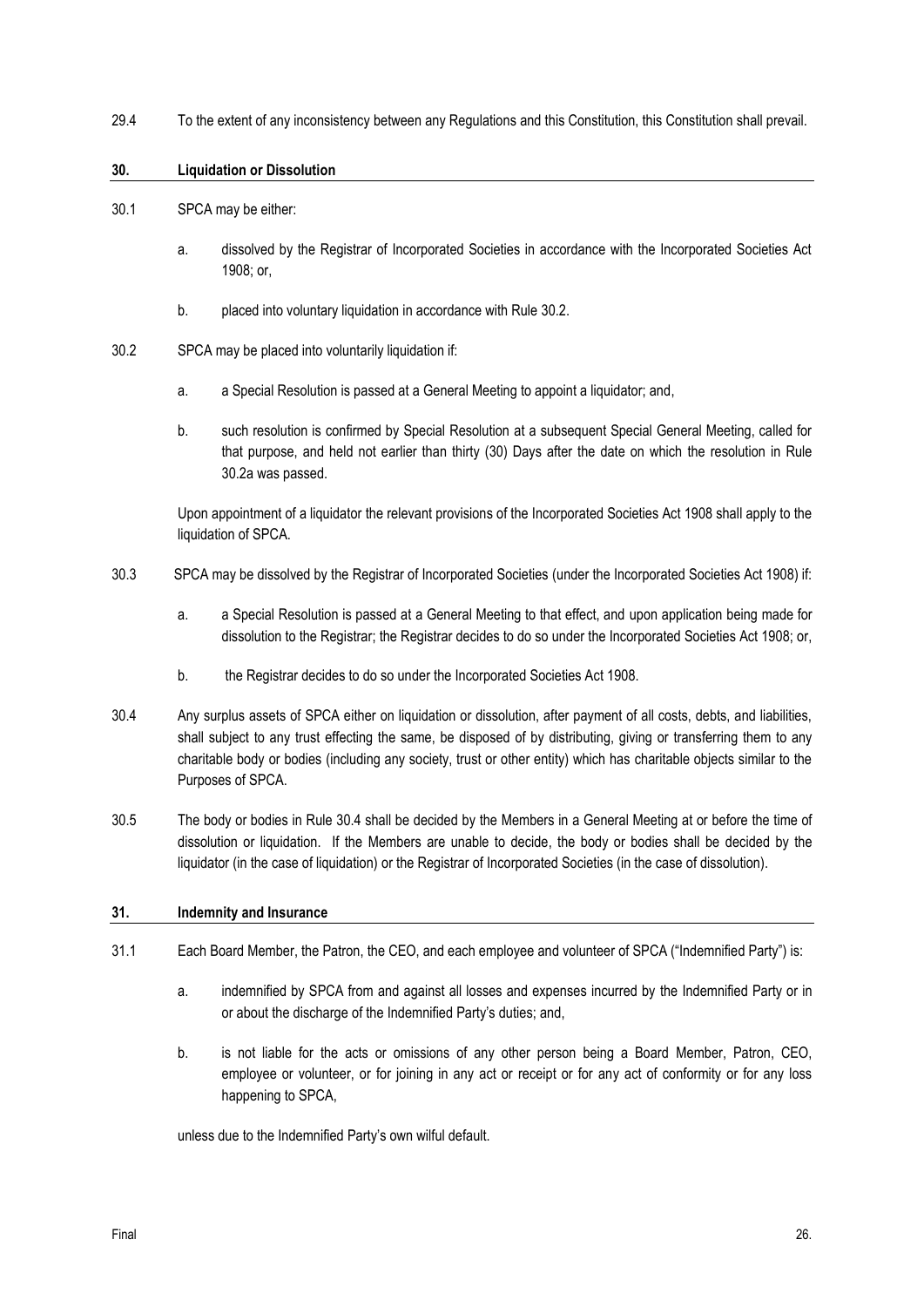- 31.2 SPCA shall, with the prior approval of the Board, effect insurance for all Board Members, the CEO and other officers of SPCA in respect of:
	- a. Liability (not being criminal liability) for any act or omission in his or her capacity as a Board Member, CEO or officer;
	- b. Costs incurred by that Board Member, CEO or officer in defending or settling any claim or proceeding relating to any such liability; and,
	- c. Costs incurred by that Board Member, CEO or officer in defending any criminal proceedings:
		- i. that have been brought against the Board Member, CEO or officer in relation to any act or omission in its capacity as a Board Member, CEO or officer; and
		- ii. in which he or she is acquitted.

#### <span id="page-26-1"></span><span id="page-26-0"></span>**32. Disputes Resolution**

If any dispute arises out of the interpretation of this Constitution or any matter arises which is not provided for in these Rules, then such dispute or matter shall be referred in writing to the Board, whose decision shall be final and binding.

#### 32.1 **Interpretation**

For the purposes of this section:

- a. "Complaint" shall be defined as any complaint, concern, or allegation about a member's conduct or behaviour; and
- b. "Grievance" shall be defined as any allegation of damage (caused by either the Society or a member) to the members rights and interests (either as a member or more generally).

#### 32.2 **Investigating and determining dispute**

The Board must, as soon as is reasonably practicable after receiving a Complaint or Grievance brought in accordance with this Constitution, investigate and determine the Complaint or Grievance.

#### 32.3 **Complaints**

- a. The Board must consider a Complaint.
- b. The member has a right to be heard before the Complaint is resolved, or any outcome is determined.
- c. The member will be fairly advised of all allegations concerning the member, with sufficient details and time given to enable the member to prepare a response.
- d. An oral hearing will be held if the Board considers that an oral hearing is needed to ensure an adequate hearing or is otherwise desirable.
- e. The member will be given a reasonable opportunity to be heard in writing or at an oral hearing (if one is held);
- f. The member's written statement or submissions will be considered by the Board.

#### 32.4 **Grievances**

- a. A member can raise a Grievance with the Board.
- b. The member will be heard before the Grievance is resolved, or any outcome is determined.
- c. An oral hearing of the Grievance will be held if the Board decides that an oral hearing is needed to ensure an adequate hearing or is otherwise desirable.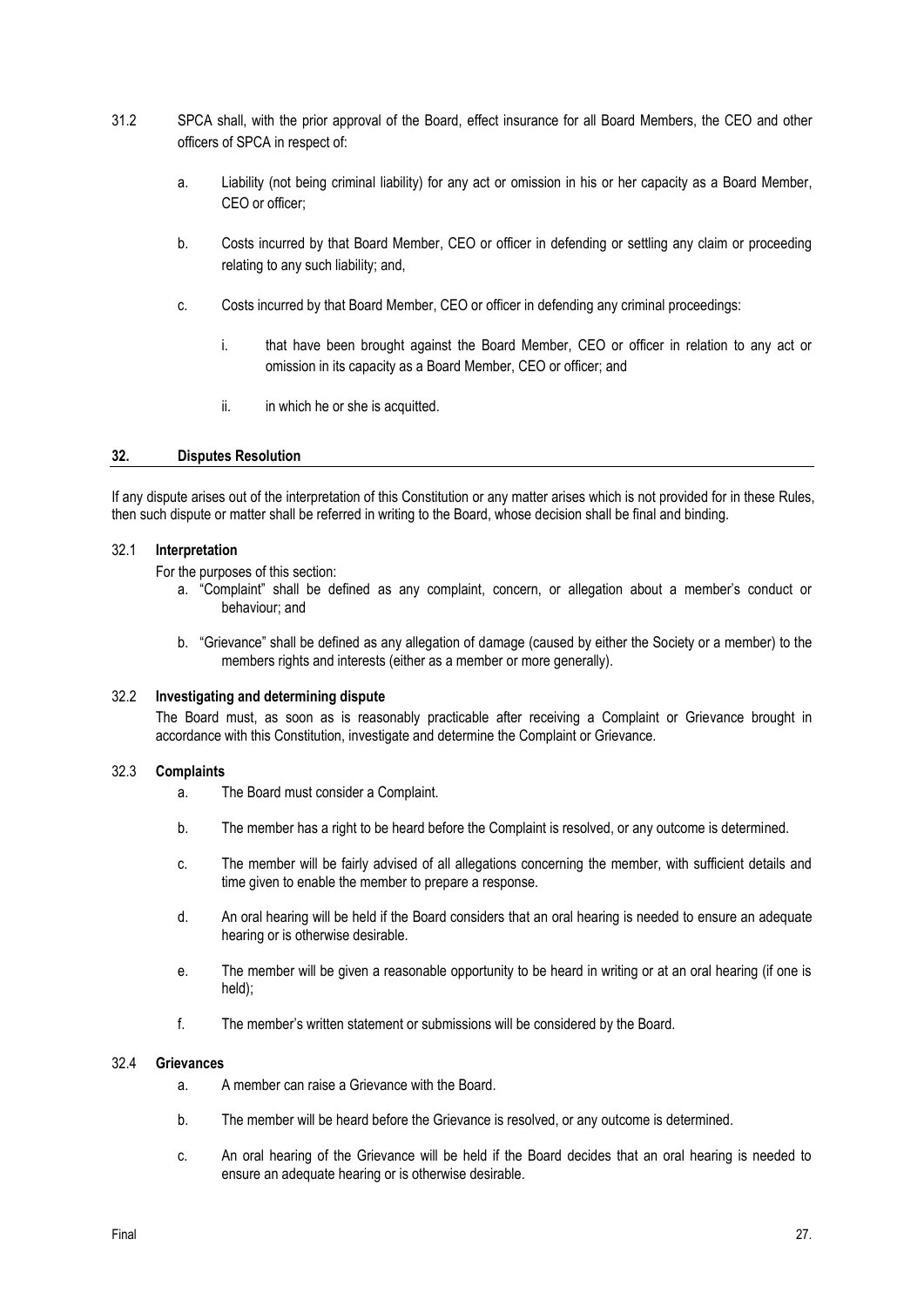d. The member's written statements or submissions will be considered by the Board.

## 32.5 **Board may decide to not progress matter**

Despite clauses 32.3 and 32.4 above, the Board may decide to not progress a Complaint or Grievance if: a. the Complaint or Grievance is trivial; or

- b. the Complaint or Grievance does not appear to disclose:
	- i. in the case of a Complaint, any material misconduct; or
	- ii. in the case of a Grievance, any material damage to a member's rights or interests.
- c. the Complaint or Grievance appears to be without foundation or there is no apparent evidence to support it; or
- d. the person who makes the Complaint or brings the Grievance has an insignificant interest in the matter; or
- e. the conduct, incident, event, or issue has already been investigated and dealt with by or on behalf of the Society.

## 32.6 **Board may refer matter**

The Board may refer a Complaint, Grievance, or other dispute to:

- a. a subcommittee or an external person to investigate and report; or
- b. a subcommittee, an arbitral tribunal, or an external person to investigate and make a decision.

## 32.7 **Decision makers**

A person may not act as a decision maker in relation to a Complaint, Grievance, or other dispute if two or more members of the Board or a complaints subcommittee consider that there are reasonable grounds to believe that the person may not be:

- a. impartial; or
- b. able to consider the matter without a predetermined view.

## <span id="page-27-0"></span>**PART VII – TRANSITION**

#### **33. Membership**

- 33.1 **Existing Members of Member Societies and Branches:** Existing Centre Members will be invited to apply to become Full Members of SPCA. The procedure in Rule 7.2 (Process) shall apply to the approval or otherwise of such persons to become Members except there will be no Membership Fee for the period to 30 June 2019. Nothing in this Rule affects the membership of an Existing Centre Member of their Member Society or Branch, until the Member Society or Branch is liquidated or dissolved.
- 33.2 **Existing Honorary Life Members of Member Societies and Branches**: Those persons who were life members for a period of 12 months or more prior to this Constitution coming into force, or honorary life members,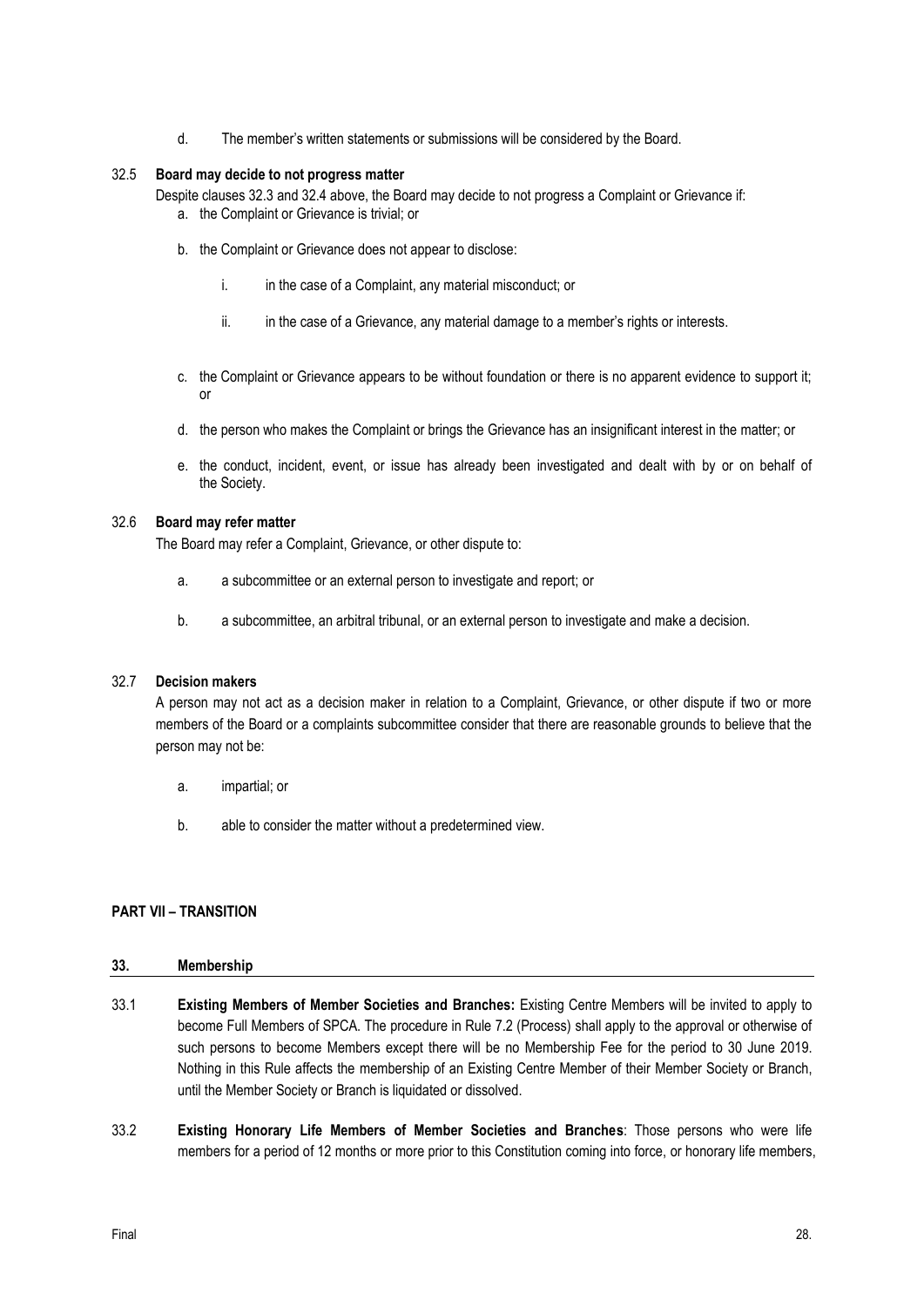of a Member Society or Branch, will be deemed to be, and recognised as, Honorary Life Members of SPCA, upon the Transfer of their Member Society or Branch into RNZSPCA.

- 33.3 **Existing Honorary Life Members of RNZSPCA**: Those persons who immediately prior to this Constitution coming into force were honorary life members of RNZSPCA under rule 7(f) of the Previous Constitution, shall continue to be Honorary Life Members of SPCA on the Commencement Date.
- 33.4 **Other Existing Members of RNZSPCA:** Those persons who, immediately prior to this Constitution coming into force, were members of RNZSPCA under the Previous Constitution in any of the following classes, shall be deemed to be Full Members of SPCA, on the Commencement Date:
	- a. supporting annual members;
	- b. supporting life members; and,
	- c. supporting corporate members.
- 33.5 **Existing Affiliated Societies**: Those organisations which immediately prior to this Constitution coming into force were Affiliated Societies of RNZSPCA (as defined in the Previous Constitution) shall cease to be Members of RNZSPCA on the Commencement Date.

## **34. Transition Board**

- 34.1 **Transition Board:** The Transition Board shall comprise of:
	- a. those persons who were elected to the Previous Board (in accordance with the Previous Constitution) at the 2017 AGM or whose term of office on the Previous Board continued beyond the 2017 AGM (provided they are not Ineligible under Rule 14.4), whose terms of office on the Transition Board shall commence on the Commencement Date ("Initial Transition Board Members"), and,
	- b. if not elected to the Previous Board as described in Rule 34.1, any of the three (3) persons designated in Rule 35.2a to be a member of the Inaugural Board; and,
	- c. those people, who will become members of the Inaugural Board (under Rule 35), who are subsequently appointed to the Transition Board by the Board Appointments Panel (in accordance with Rule 34.2) to replace some or all of the Initial Transition Board Members.
- 34.2 **Process for Appointment:** The Board Appointments Panel shall, in the manner set out below, replace, some or all of the Initial Transition Board Members with persons who are to become members of the Inaugural Board, during the period from the conclusion of the 2017 AGM to the conclusion of the 2018 AGM ("Board Transition Period") as follows:
	- a. the Board Appointments Panel shall decide the number of, and timetable by which, positions, on the Transition Board will be replaced during the Board Transition Period by taking into account the relevant factors in Rule 15.9 (Relevant Factors for Appointing Board Members), and shall notify the Transition Board of this timetable, by no later than two (2) months after the 2017 AGM;
	- b. subject to Rule 34.3 (Proviso), each of the three (3) persons designated in Rule 35.2a, shall not be replaced and, subject to this Constitution, will, if they agree to do so, remain as a member of the Transition Board and, once it commences, the Inaugural Board;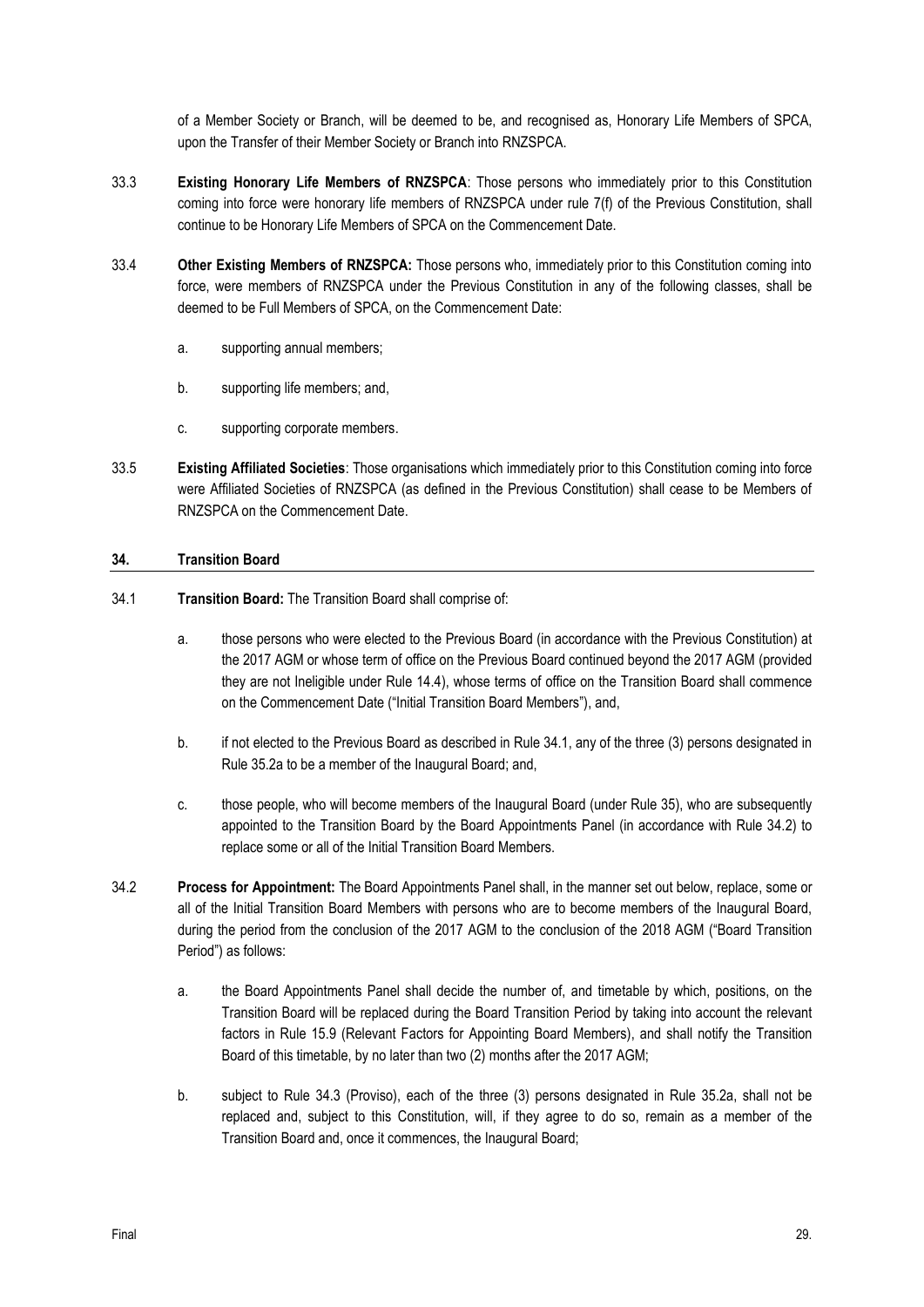- c. if any Casual Vacancy arises in any position on the Transition Board (Rule 14.8 Casual Vacancy Meaning), the Board Appointments Panel may fill such vacancy with a person who is to become a member of the Inaugural Board under Rule 35.2 (Composition)**;** and,
- d. the Board Appointments Panel shall carry out its responsibilities in accordance with Rule 15.7 during the Board Transition Period so that by the date the Inaugural Board commences, each Board Member of the Inaugural Board is appointed.
- 34.3 **Proviso**: From 1 August 2017, the persons described in Rule 35.2a, shall not be eligible to be appointed to, or to remain on, the Transition Board, unless the Member Society or Branch of which he or she was the Chairperson, has agreed in writing to Transfer into RNZSPCA in accordance with the Transition Regulations.
- 34.4 **Chairperson of the Transition Board:** The Chairperson of the Transition Board shall be the person elected as President of RNZSPCA (in accordance with the Previous Constitution), at the 2017 AGM, provided that he or she is not Ineligible (under Rule 14.4 - Ineligibility). In the event this person is Ineligible, the Vice-President of the RNZSPCA (elected in accordance with the Previous Constitution) will be the Chairperson of the Transition Board. In the event the Chairperson of the Transition Board is replaced on the Transition Board with another person by the Board Appointments Panel under Rule 34.2, one (1) of the three (3) persons described in Rule 35.2a shall be appointed as the Chairperson as decided by the Transition Board.
- 34.5 **Term of Office:** The term of office of a Transition Board Member will expire on the earlier of:
	- a. the date on which the Board Appointments Panel appoints a person to replace that Transition Board Member with another person (who is to become a member of the Inaugural Board) under Rule 35; or,
	- b. a casual vacancy arising in that Board Member's position on the Transition Board; or
	- c. 31 July 2017, if the Member Society or Branch of which they are a member, has not resolved its intention to Transfer into RNZSPCA in accordance with the Transition Regulation; or,
	- d. the conclusion of the 2018 AGM.

Any Transition Board Member may apply to become a Board Member on the Inaugural Board. The term in office on the Transition Board shall not be included in counting a term of office for the Inaugural Board or under Rule 14.7 (Maximum Term).

- 34.6 **Transition Board Quorum**: The quorum for a meeting or any decision of the Transition Board shall be four (4) Board Members.
- 34.7 **Application of Rules:** Except to the extent specified in this Constitution, all the Rules in this Constitution applicable to the Board shall apply to the Transition Board.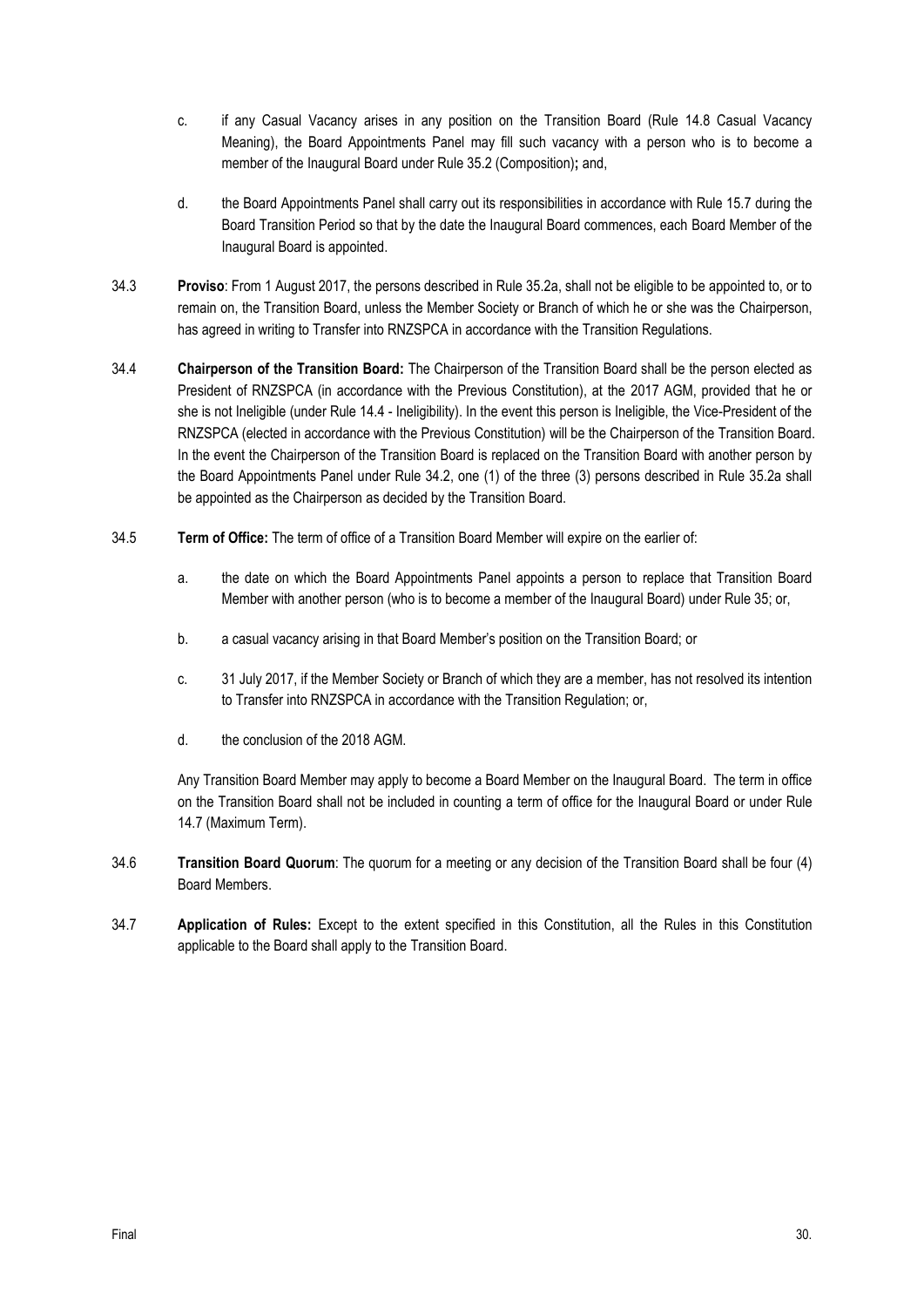#### <span id="page-30-0"></span>**35. Inaugural Board**

- <span id="page-30-1"></span>35.1 **Inaugural Board:** The Inaugural Board shall commence with effect from the conclusion of the 2018 AGM.
- 35.2 **Composition:** The Inaugural Board shall comprise of the following Board Members:
	- a. subject to Rule 35.3, three (3) persons being:
		- i. the person who, immediately prior to the 2017 AGM, is the Chairperson of SPCA Auckland;
		- ii. the person who, immediately prior to the 2017 AGM, is the Chairperson of Wellington SPCA; and,
		- iii. the person who, immediately prior to the 2017 AGM, is the Chairperson of SPCA Canterbury;

**provided that** if any of the persons described in (i) to (iii) of this Rule are not able or willing to be members of the Inaugural Board, the Board Appointments Panel shall appoint a Board Member to fill this position, which person must be from the Region in which the applicable Member Society or Branch specified in Rule 35.2 existed; and,

- b. four (4) to six (6) other persons (decided by the Board Appointments Panel) appointed by the Board Appointments Panel.
- 35.3 **Proviso**: The persons described in Rule 35.2a, shall not be eligible to be appointed to the Inaugural Board unless the Member Society or Branch of which he or she was the Chairperson, has fully completed its Transfer into RNZSPCA in accordance with the Transition Regulations. If such persons are not eligible under this Rule, the Board Appointments Panel shall appoint a replacement person from the Region in which the applicable Member Society or Branch specified in Rule 35.2 existed.
- 35.4 **Appointment of Other Members:** The other four (4) to six (6) members of the Inaugural Board specified in Rule 35.2b will be appointed by the Board Appointments Panel during the Board Transition Period as specified in Rule 34. The Board Appointments Panel shall undertake this appointment in accordance with Rule 16 (Board Appointment Process).
- 35.5 **Chairperson of the Inaugural Board:** The Chairperson of the Inaugural Board shall be decided by the Inaugural Board, from amongst its members, at the first Board meeting held after the 2018 AGM, in accordance with Rule 14.3 (Chairperson).
- 35.6 **Terms of Office of the Inaugural Board:** The Board Appointments Panel shall decide the term of office of each Member of the Inaugural Board to be either one (1) year, two (2) or three (3) years, to ensure a rotation in Board Members. A term of office as a Board Member of the Inaugural Board shall be counted in calculating any maximum term office under Rule 14.7 (Maximum Term).
- 35.7 **Ongoing Board:** Once the terms of office of the Inaugural Board Members expire, or a Casual Vacancy arises, the Board shall be appointed in accordance with this Constitution including for terms as specified in Rule 14.6 (Term of Office). For avoidance of doubt, once the terms of office of the three (3) Inaugural Board Members specified in Rule 35.2a expire or a Casual Vacancy in any one or more of these positions arises, there is no obligation for the Board Appointments Panel to appoint Board Members to the Board from the Member Societies and Branches specified in Rule 35.2 or from the Region in which the Member Society or Branch previously existed.
- 35.8 **Application of Rules**: Except to the extent specified in this Constitution, all Rules in this Constitution applicable to the Board, shall apply to the Inaugural Board.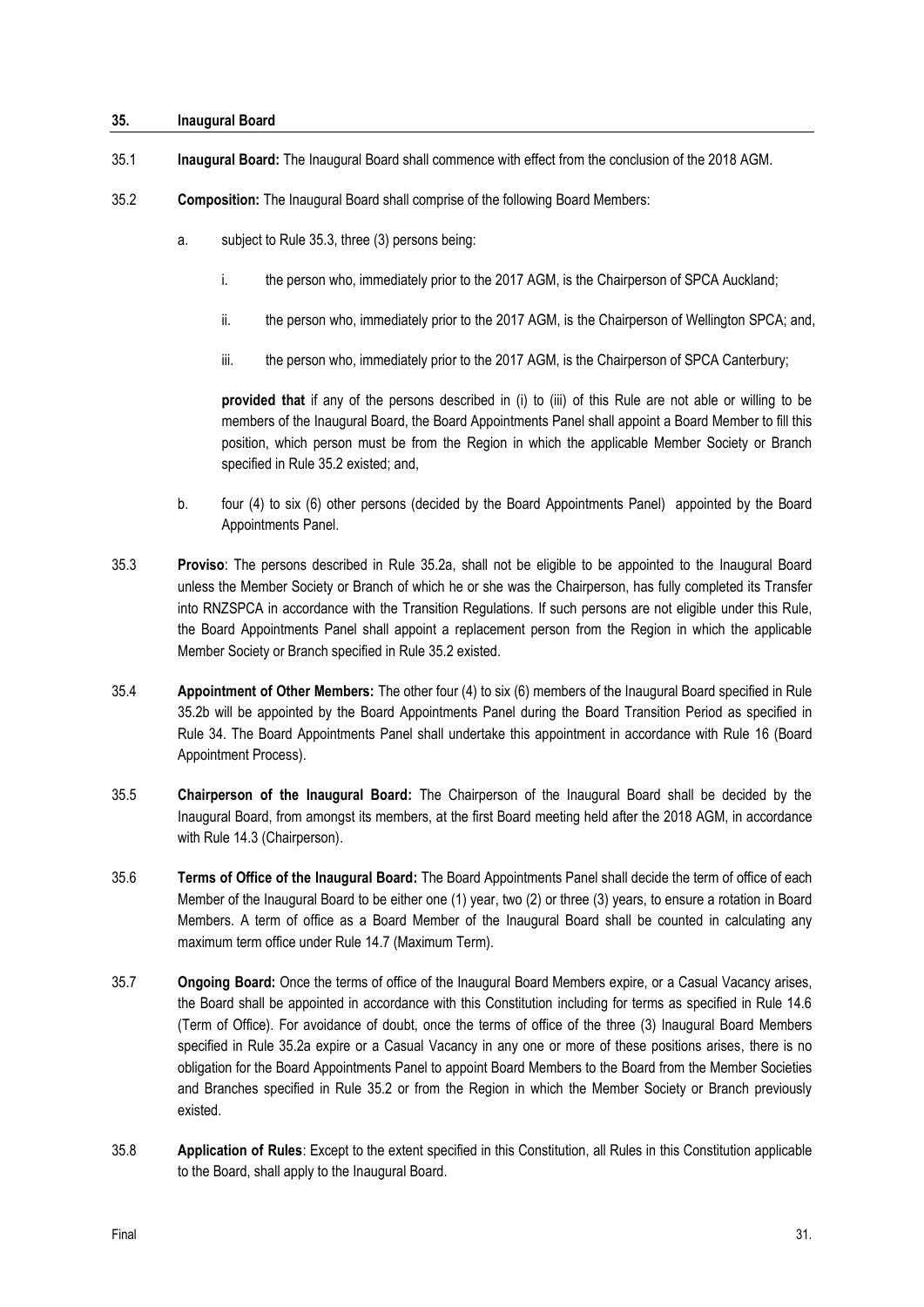## <span id="page-31-0"></span>**36. Transfer of Member Societies and Branches**

## 36.1 **Transfer Period:** The "Transfer Period" is the period:

- a. from the date this Constitution comes into force;
- b. until 31 October 2017 (unless a later date is approved by the Board in exceptional circumstances applicable to a Member Society or Branch as decided by the Board on a case by case basis).

The Transfer Period is the period during which each Member Society and Branch is required to:

- c. resolve whether or not to Transfer into RNZSPCA in accordance with Rule 36.2; and,
- d. if it resolves to do so, to undertake the Transfer, in accordance with Rule 36.3.
- 36.2 **Member Societies and Branches to Decide on Transfer:** Each Member Society and Branch shall, by no later than 31 July 2017, resolve in accordance with the Transition Regulations whether or not it intends to Transfer into RNZSPCA, unless a later date is otherwise approved by the Board in exceptional circumstances applicable to a Member Society or Branch as decided by the Board on a case by case basis.
- 36.3 **Member Societies and Branches to Transfer:** Each Member Society and Branch which resolves to Transfer into RNZSPCA must undertake the Transfer by no later than 31 October 2017 in accordance with the Transition Regulations, unless a later date is otherwise approved by the Board in exceptional circumstances applicable to a Member Society or Branch as decided by the Board decided by it on a case by case basis.
- 36.4 **Commencement:** By no later than 1 November 2017 (and on any subsequent later dates which may be approved by the Board for a specific Member Society or Branch under Rule 36.3), and with effect from the Transfer Date on which each Member Society and Branch Transferred into RNZSPCA, the RNZSPCA shall be fully responsible for the governance, management and operations of those Member Societies and Branches in accordance with this Constitution and the Regulations.
- 36.5 **Member Societies and Branches Not Transferring:** Any Member Society or Branch (including its Existing Branch Members) which decides not to Transfer into RNZSPCA, or does not Transfer into RNZSPCA, by midnight on 31 October 2017 (unless a later date is approved by the Board under Rule 36.3) in accordance with the Transition Regulations, shall cease to be a Member of RNZSPCA with immediate effect and shall:
	- a. not be entitled to use the Intellectual Property of SPCA and in particular not be entitled to be named as, or hold itself out in any way as, an "SPCA" or a "Society for the Prevention of Cruelty to Animals" or any other substantially similar name;
	- b. not employ or engage, or continue to employ or engage, any person as an inspector or auxiliary officer authorised by SPCA as an Approved Organisation under the Animal Welfare Act 1999;
	- c. be subject to all such other consequences of ceasing to be a Member as set out in Rule 12.6 (Consequences of Termination of Membership); and,
	- d. take all such steps that are reasonable and necessary to give effect to this Rule including the steps specified in the Transition Regulations.

This Rule shall also apply to every officer, committee member, employee, volunteer, agent and member of any such Member Society or Branch.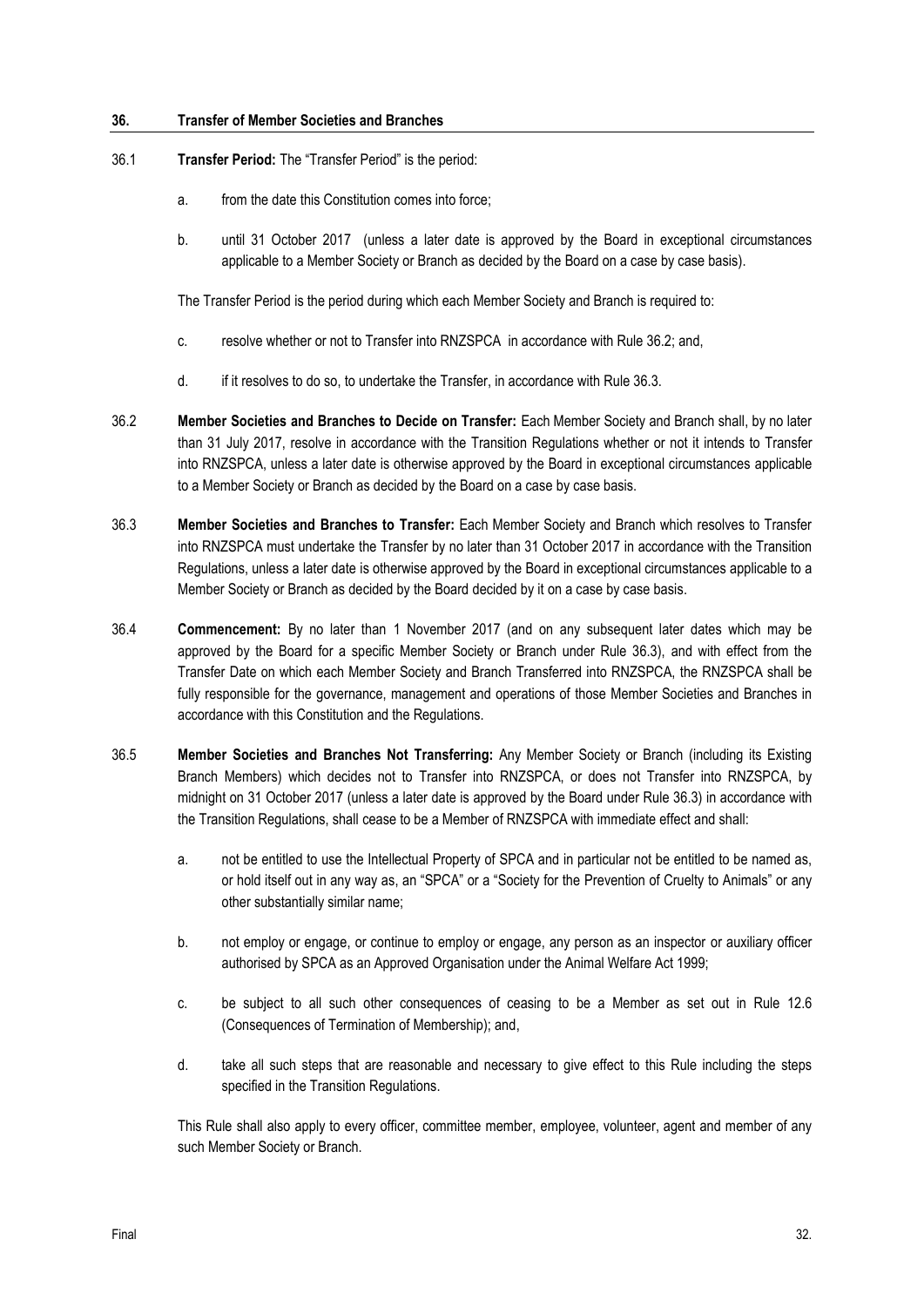This Rule shall survive the resignation, cessation or termination of membership of RNZSPCA and may be enforced by SPCA against any former Member Society or former Branch.

## 36.6 **Status of Member Societies and Branches During Transition:**

- a. Each Member Society and Branch (including its Existing Branch Members) shall, from the Commencement Date, continue to be a Member of SPCA, (subject to this Constitution, the Branch Rules (if a Branch) and the Regulations), until:
	- i. in the case of a Member Society, it resigns its membership of SPCA by giving not less than seven (7) Days' written notice to the CEO and paying any monies due to SPCA. This notice shall be accompanied by a certified copy of a resolution passed by a majority of the members of the Member Society at a general meeting of the Member Society. For avoidance of doubt a Branch cannot resign its membership of SPCA; or,
	- ii. in the case of a Member Society or Branch:
		- (a) it ceases to be a Member following the application of Rule 36.5 (Member Societies and Branches Not Transferring), or,
		- (b) it Transfers into RNZSPCA and is liquidated or dissolved, in accordance with this Constitution, the Regulations, and the Branch Rules (if a Branch).
	- iii. in the case of an Existing Branch Member, upon any one of the circumstances set out in this Rule 36.6ai or ii applying to the Branch of which the person is a member.

(referred to as the "Transition Period").

- b. The rules of a Member Society or Branch shall not be amended during the Transition Period so as to be inconsistent with this Constitution, the Regulations and the Branch Rules (if a Branch).
- c. Every Existing Branch Member during the Transition Period shall:
	- i. continue to be a member of SPCA unless they resign or are otherwise terminated in accordance with the constitution of the Branch, by the Branch to which they are a Member;
	- ii. be bound by this Constitution, the Branch Rules and the Regulations; and,
	- iii. if an officer of the Branch, take all reasonable steps to ensure the Branch complies with this Constitution and the Regulations.
- d. SPCA grants to each Member Society and Branch during the Transition Period a non-exclusive, nontransferable, royalty-free licence to use the Trade Marks in New Zealand solely for its operations.
- 36.7 **Entitlements of the Members During Transition**: During the Transition Period, each Member Society and Branch through its Delegate, is entitled to attend, speak and vote at any Special General Meetings of SPCA on behalf of the Member Society or Branch. For the Transition Period, every reference to a Member in the following Rules shall mean a Delegate of a Member Society and Branch, and shall not mean an Existing Centre Member, Full Member or Honorary Life Member: Rule 20.3 (Method General Meeting), Rule 20.8 (SGM), Rule 20.9 (Notice of SGM), Rule 20.10 (Minutes), Rule 20.11 (Errors), Rule 20.12 (Quorum), Rule 21.1 (Voting Entitlement), Rule 21.3 (Method of Voting) and Rule 22.1 (Urgent Resolutions of Members) except that the quorum for a Special General Meeting shall be twelve (12) Delegates. This Rule does not in any way limit the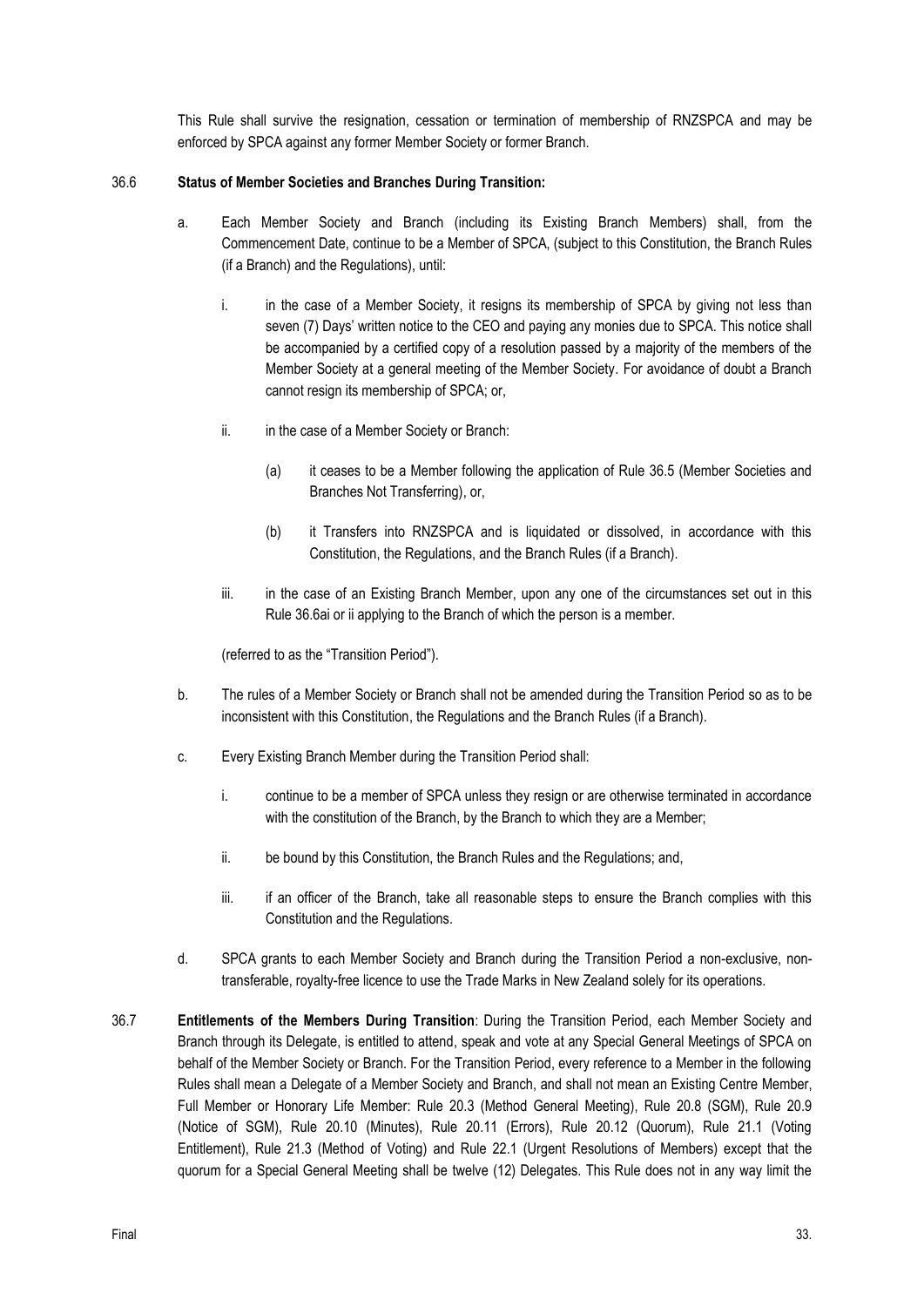rights of Existing Centre Members to become Full Members of SPCA during the Transition Period, but Full Members and Honorary Life Members shall have no right to vote at any Special General Meetings held or Urgent Resolutions proposed during the Transition Period.

- 36.8 **Obligations of Member Societies and Branches:** During the Transition Period, each Member Society and Branch (and every officer, committee member, employee, volunteer, agent or other person acting on its behalf), shall:
	- a. comply with this Constitution, the Branch Rules and the Regulations;
	- b. remain a charitable entity as defined in the Charites Act 2005;
	- c. use its best efforts to carry on the management and operations of the Member Society or Branch on a "business as usual" basis;
	- d. maintain a committee of four (4) or more members, to manage and control the affairs of the Member Society or Branch, and if a Branch, to do so in accordance with the Branch Rules, unless Rule 36.9 (Board Intervention) applies;
	- e. forward to the CEO, by a specified date or dates:
		- i. a copy of its annual report and financial accounts, as at the end of the financial year of the Member Society or Branch that immediately preceded each AGM of SPCA;
		- ii. financial information of the Member Society or Branch, as at 30 June 2017;
		- iii. a record of the names and contacts details of the members of the Member Society or Branch as at the end of the financial year of the Member Society or Branch that immediately preceded each AGM of SPCA;
		- iii. the names and addresses of all officers of the Member Society or Branch within one (1) month of the annual general meeting of the Member Society or Branch; and,
		- iv. such other information as agreed between the Member Society or Branch and SPCA in any agreement related to the proposed Transfer into SPCA in accordance with the Transition Regulations;
	- f. ensure all income, profits or other benefits made or received by it are applied in accordance with its constitution (including the Branch Rules, if a Branch), and this Constitution;
	- g. only use the Intellectual Property of SPCA in accordance with this Constitution, the Branch Rules (if a Branch), and the Regulations;
	- h. not make any public statement or communication which misrepresents any statement, policy or position of SPCA;
	- i. act in good faith to preserve its assets and not incur, or agree to incur, substantial liabilities and in particular not deplete, dissipate, sell, lend, lease, gift, or otherwise transfer or part with any fixed assets or substantial cash assets of the Member Society or Branch to any person or entity (except SPCA), or offer any fixed assets as security, unless the prior written agreement of the Board is obtained;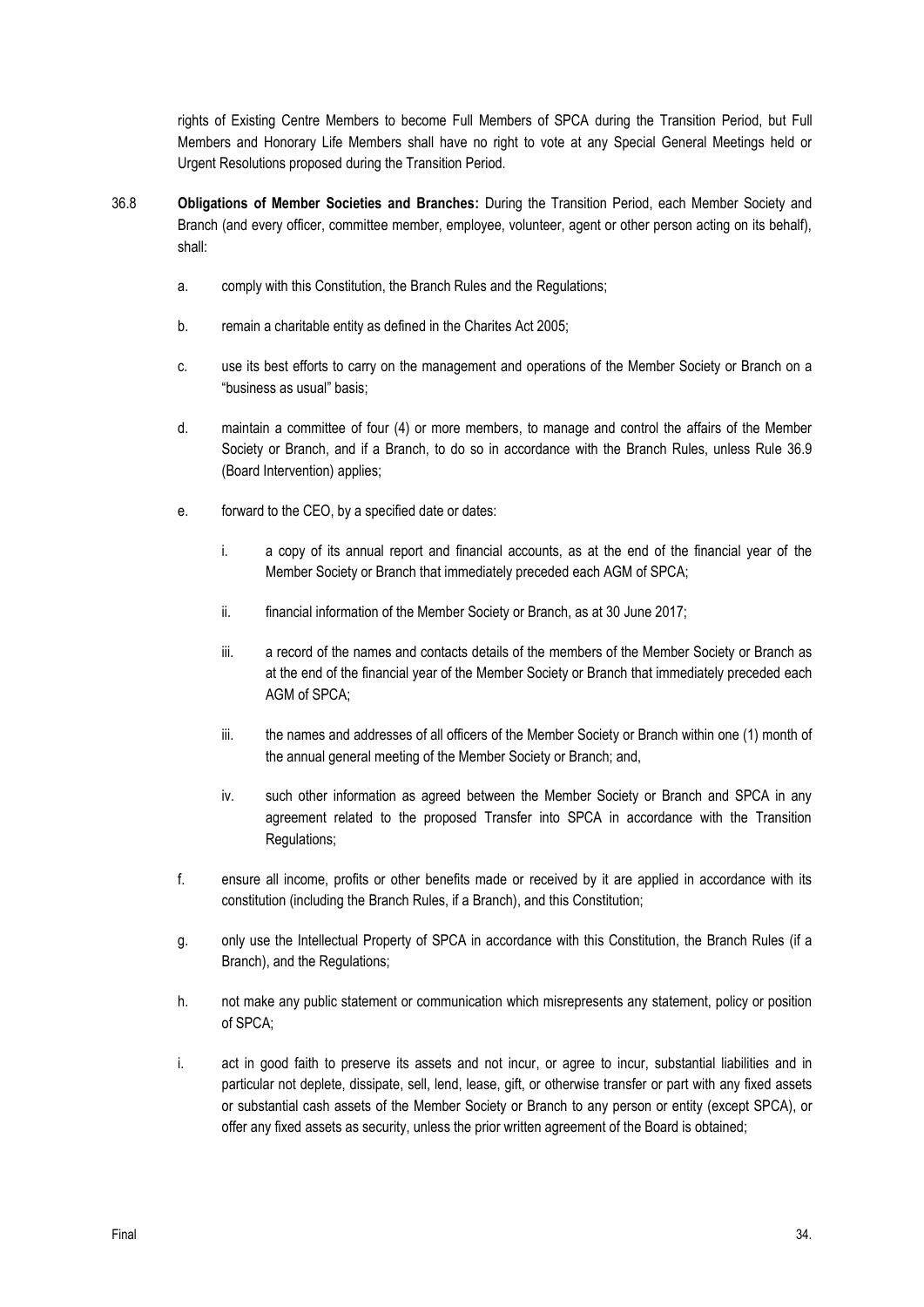- j. keep the property of the Member Society or Branch unencumbered and free from any charges whatsoever, unless the prior written agreement of the Board is obtained;
- k. keep the property of the Member Society or Branch in good order and repair at least to the standard they were on the Commencement Date, (fair wear and tear excepted);
- l. keep the property of the Member Society or Branch insured at no less than the same level of insurance that was in place on the Commencement Date and if requested, provide evidence of such insurance to the CEO;
- m. not commence any legal proceedings, unless the prior written agreement of the Board is obtained; and,
- n. not engage in any act which may damage the reputation of any Member Society, Branch, SPCA or the SPCA Movement.
- 36.9 **Board Intervention:** During the Transition Period, the Transition Board shall have the power to:
	- a. remove from office any officer of a Branch or any member of a Branch committee, for refusal or failure to comply with this Constitution, the Branch Rules or the Regulations. If this occurs, the Board may, in its discretion, appoint another member of the Branch to replace that officer or committee member; or;
	- b. place a Branch under the administration of SPCA or another Branch or Member Society, if a Branch committee has three (3) or less committee members. If this occurs the Branch committee shall be deemed to have vacated their office and the SPCA, other Branch or Member Society (as applicable) shall assume all the powers and responsibilities of the Branch committee under the Branch Rules;
	- c. terminate the membership of any Member.
- 36.10 **Application of Rules During Transition Period:** During the Transition Period, the following rules shall apply to Member Societies and Branches (and their members) where every reference to a Member includes a Member Society and Branch: Rule [9](#page-7-0) (Member Rights and Obligations), Rule [12.3](#page-8-4) (Other Grounds), Rule [12.4](#page-8-5) (Procedure), Rule [12.5](#page-8-6) (Board's decision) and Rule [12.6](#page-8-7) (Consequences of Termination of Membership). There shall be no right to call or hold a Special General Meetings of SPCA during the Transition Period and no Member, Member Society or Branch shall be entitled to requisition a Special General Meeting.

## **37. Change in Financial Year**

- 37.1 The change in the Financial Year shall take effect on the Commencement Date.
- 37.2 The Financial Year of RNZSPCA which commenced on 1 January 2017 shall cease on 30 June 2017.
- 37.3 The annual report and annual audited accounts of SPCA for the Financial Years ending 30 June 2017 and 30 June 2018 respectively shall be presented at the 2018 AGM.
- 37.4 The Auditor who is appointed at the 2017 AGM shall be the Auditor for the annual accounts of RNZSPCA for the Financial Year ending 30 June 2017.
- 37.5 The Auditor for the annual accounts for the financial year ending 30 June 2018 will be decided by the Board and reported to the Members at the 2018 AGM.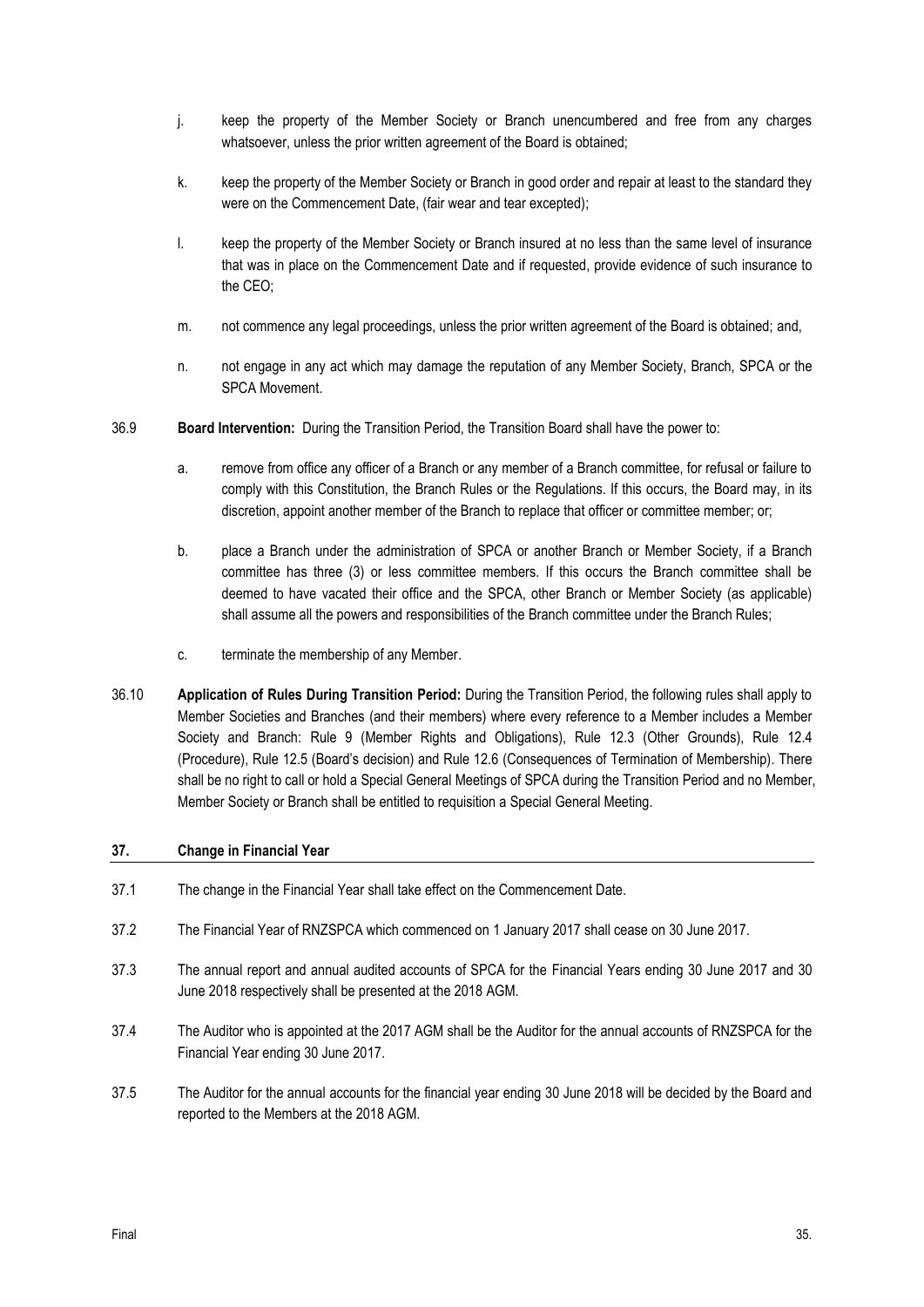#### **38. Branch Rules**

- 38.1 The Branch Rules shall continue in force and apply to each Branch and its members until the end of the Transition Period, as applicable to each Branch.
- 38.2 The revised Branch Rules adopted at the 2017 AGM (or any subsequent amendments) shall be adopted by each Branch in accordance with the Regulations.
- 38.3 All Branches (and members of Branches) must comply with the Branch Rules.

#### **39. By-Laws Revoked**

39.1 The By-Laws of SPCA which were in force immediately prior to the Commencement Date shall be revoked with effect on the Commencement Date.

## <span id="page-35-0"></span>**PART VIII – DEFINITIONS**

#### **40. Definitions**

40.1 The words and phrases used in this Constitution shall mean as follows:

**"2017 AGM"** means the AGM of RNZSPCA held on 17 June 2017.

**"2018 AGM'** means the AGM of SPCA held in 2018 on a date decided by the Board.

**"AGM"** means the Annual General Meeting of SPCA as described in Rule [20.1.](#page-18-3)

**"Animals"** has the meaning given to it in the Animal Welfare Act 1999.

**"Annual Financial Statements"** means the annual financial statements including a statement of financial positon and an income and expenditure statement for the Financial Year and such other statements as required under the Charities Act 2005 and any other legislation applicable to SPCA.

**"Annual Report"** means a report of the activities of SPCA in the preceding Financial Year.

**"Approved Organisation"** means an organisation declared to be an approved organisation under section 121 of the Animal Welfare Act 1999.

**"Auditor"** means a person, independent of SPCA, who is a qualified auditor under the Financial Reporting Act 2013.

**"Board Member"** means a person appointed by the Board Appointments Panel as a member of the Board under this Constitution.

**"Board"** means the Board of SPCA and includes the Transition Board and the Inaugural Board unless specified otherwise.

**"Board Appointments Panel"** means the panel described in Rule 15.

**"Board Members"** means the people specified in Rule 14.2 and includes members of the Transition Board and the Inaugural Board unless specified otherwise.

**"Board Transition Period"** means the period in which the Transition Board is in office as described in Rule 34.5.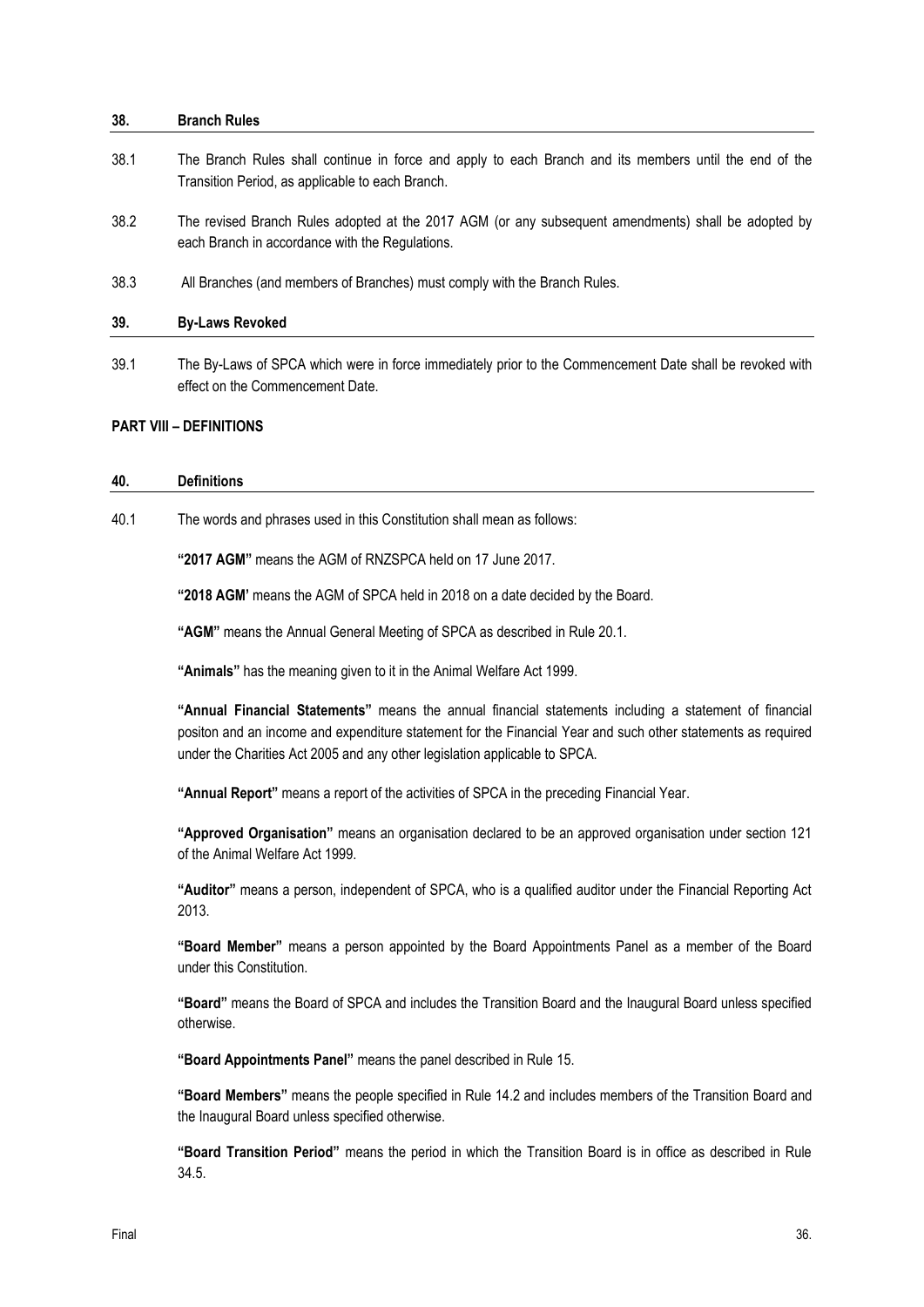**"Branch"** means any of the Branches listed in Schedule 1.

**"Branch Rules"** means the rules applicable to Branches as described in Rule 38.

**"CEO"** means the Chief Executive Officer of SPCA appointed under Rule 19.

**"Chairperson"** means the Chairperson of the Board, unless specified otherwise.

**"Commencement Date"** means the date on which this Constitution comes into effect, which is the date on which the Registrar of Incorporated Societies registered this Constitution (under section 21 of the Incorporated Societies Act 1908).

**"Constitution"** means this constitution.

**"Day"** means any day of the week (including Saturday, Sunday, and a public holiday). Where any action is required to be done by a specified time (such as thirty (30) Days) this means clear days, so it is to be calculated by excluding the date of the notice (or other relevant action) and the date of the meeting (or other relevant activity).

**"Delegate"** means a person appointed by a Member Society or Branch to represent it at any Special General Meeting held during the Transition Period. Each Member Society and Branch is entitled to appoint one (1) delegate and to notify SPCA of its delegate by the date notified by the CEO.

**"Existing Branch Members**" means members of a Branch as at the Commencement Date, (who were also deemed to be members of RNZSPCA under rule 21 of the Previous Constitution).

**"Existing Centre Members**" means the persons who are members of any Member Society and Existing Branch Members as at the Commencement Date

**"Financial Year"** means the financial year of SPCA as described in Rule 23.1 and Rule 37.2 in the Transition Period.

**"Full Member"** means a Member as described in Rule [7.](#page-5-2)

**"General Meeting"** means an AGM or a SGM.

**"Honorary Life Member"** means a Member as described in Rul[e 8.](#page-6-0)

**"Ineligible"** has the meaning given to it in Rule 14.4 (Ineligibility).

**"Intellectual Property"** means all patents, trademarks (whether registered or unregistered including but not limited to the Trade Marks), trade names, designs, domain names and all rights and property associated with such domain names (including but not limited to any related urls), social media accounts, trade secrets, inventions, formulae, models, plans, licences, know-how, databases, technical information, discoveries, ideas, underlying or proprietary data, research, results, reports, drawings, techniques, specifications, standards, methods, manuals, get-up, rights in computer software, copyright in works and all rights or forms of protection of a similar nature, whether or not registered, throughout the world, and (where applicable) the right, and any application, to register any of these rights.

**"Inaugural Board"** means the Board as defined in Rule 34.

**"Members"** means the members of SPCA as described in Rule [6](#page-5-1) and for the Transition Period only includes Member Societies and Branches (and Existing Branch Members) as described in Rule 36.5.

**"Membership Fee"** means the fee payable by Full Members as described in Rule 10.1 (Membership Fees).

**"Member Society"** means any of the incorporated societies listed in Schedule 2.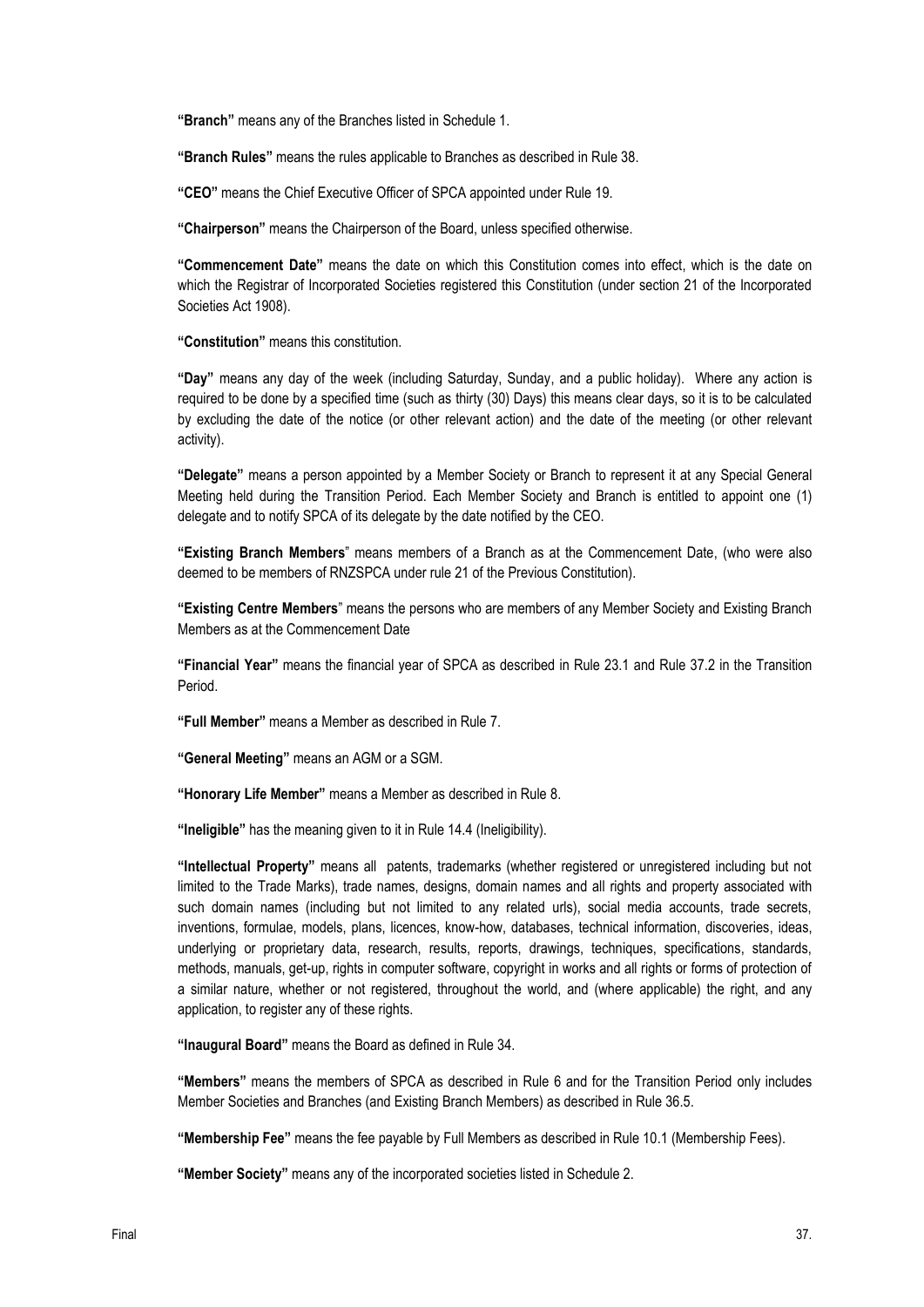**"Misconduct"** means conduct which is prohibited as set out in the Regulations.

**"Ordinary Resolution"** means a resolution passed by a majority of all the votes properly cast by Members, including Postal and Electronic Votes.

**"Patron"** means the individual appointed under Rul[e 13.1.](#page-9-2)

**"Postal and Electronic Votes"** means the methods of voting for General Meetings and Urgent Resolutions as described in Rule 21.5 (Postal or Electronic Voting) and Rule 22 (Urgent Resolutions of Members). For the avoidance of doubt a **Postal Vote** means a vote made on the voting form prescribed by the Board, in the manner prescribed by the Board and received by the Returning Officer by mail. An **Electronic Vote** means a vote made on the voting form prescribed by the Board, in the manner prescribed by the Board and received by the Returning Officer by email.

**"Previous Board"** means the members of the RNZSPCA National Board (as described in the Previous Constitution) who were in office, or who were elected to office, at the 2017 AGM at which this Constitution was adopted.

**"Previous Constitution"** means the constitution of RNZSPCA (last updated at the AGM of RNZSPCA held on 17 May 2015) which was in force immediately prior to the Commencement Date.

**"Proxy"** means an individual who is a Member who has been appointed to act as an agent for another individual Member at a General Meeting and to exercise that Member's vote(s) on their behalf.

"**Proxies**" means a person who holds more than one Proxy.

**"Purposes"** means the purposes of SPCA described under Rule 4.

**"Region"** means a geographical area of New Zealand as decided by the Board.

**"Register"** means the register of Members specified in Rule 11.

**"Regulations"** means any regulations decided by the Board under Rule 8.

**"Returning Officer"** means the person described in Rule 21.7.

**"Rule"** means a rule of this Constitution.

**"RNZSPCA"** and "**SPCA**" mean The Royal New Zealand Society for the Prevention of Cruelty to Animals Incorporated and includes its officers, employees and Board Members, unless specified otherwise.

**"SGM"** means a Special General Meeting of SPCA described in Rule 20.8.

**"Special Resolution"** means a resolution passed by two-thirds (2/3rds) of all the votes properly cast by Members including Postal and Electronic Votes.

**"SPCA Movement"** means the services, activities and programmes carried out by Member Societies and Branches (and former Member Societies and Branches) and SPCA.

**"SPCA Auckland"** means The Society for the Prevention of Cruelty to Animals Auckland Incorporated (registration number 222889).

**"SPCA Canterbury"** means the Canterbury Branch of the Royal New Zealand Society for the Prevention of Cruelty to Animals, Incorporated (registration number 219182).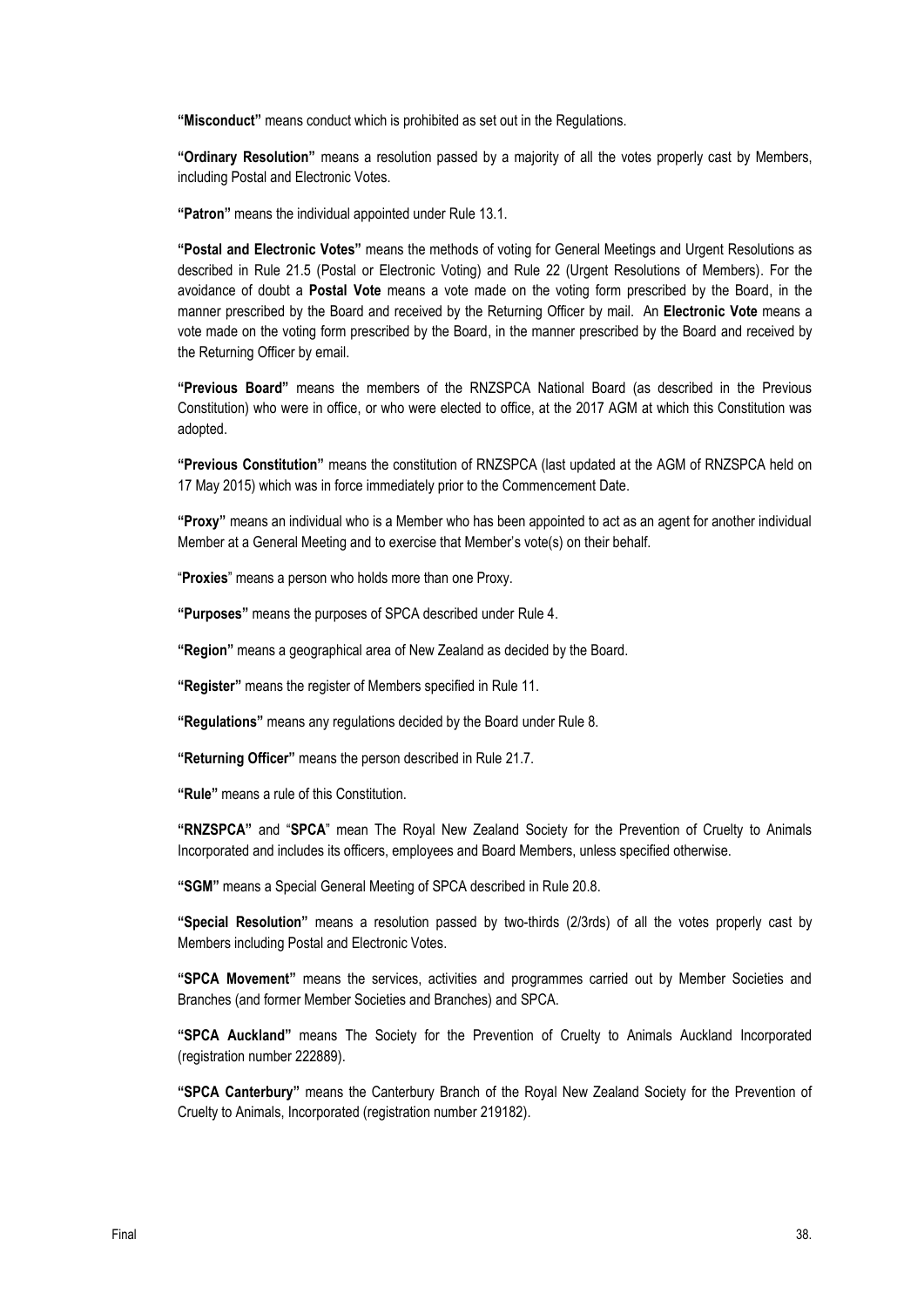**"Trade Marks"** means the trademarks "Society for the Prevention of Cruelty to Animals", "SPCA", "Royal Society for the Prevention of Cruelty to Animals", "RNZSPCA", and any other trademarks used by the SPCA in relation to the conduct of its business and/or operations.

**"Transfer"** and **"Transfer into RNZSPCA"** means the transfer of all the assets and liabilities of the Member Society or Branch to RNZSPCA and resolution of its members to dissolve or liquidate the Member Society or Branch, undertaken in accordance with this Constitution and the Transition Regulations.

**"Transfer Date"** means the date on which a Member Society or Branch completes its Transfer into RNZSPCA.

**"Transfer Period"** has the meaning given to it in Rule 36.1.

**"Transition Board"** means the Board as defined in Rul[e 35.1.](#page-30-1)

**"Transition Period"** has the meaning given to it in Rule 36.6a.

**"Transition Regulations"** means the Transition Regulations approved at the 2017 AGM and adopted by the Board, and which may be amended by the Board.

**"Urgent Resolution"** means a resolution of the Members made in accordance with Rule 22.

**"Volunteer"** for the purposes of Rule 14.4b (Ineligibility) only, means a person who volunteers in the operations of SPCA and does not include any other volunteer such as a volunteer on a regional or local sub-committee or group or a Board Member.

**"Wellington SPCA"** means the Wellington Society for the Prevention of Cruelty to Animals Incorporated (registration number 215312).

- 39.2 **Construction:** In this Constitution:
	- a. a gender includes all other genders;
	- b. the singular includes the plural and vice-versa:
	- c. any reference to legislation includes a modification or re-enactment of, legislation enacted in substitution of, or a regulation, order-in-council or other instrument from time to time issued or made under, that legislation;
	- d. any agreement includes that agreement as modified, supplemented, innovated or substituted from time to time;
	- e. a reference to persons includes an individual, company, corporation, partnership, firm, joint venture, association, trust, institution, governmental or other regulatory body, authority or entity, other body corporate, unincorporated body of persons; in each case whether or not incorporated (unless specified otherwise);
	- f. a reference to a person includes the legal personal representatives, successors and permitted assigns of that person;
	- g. a reference to a majority means a simple majority unless expressly specified otherwise;
	- h. headings and the contents page are for reference only and are to be ignored in construing this Constitution; and,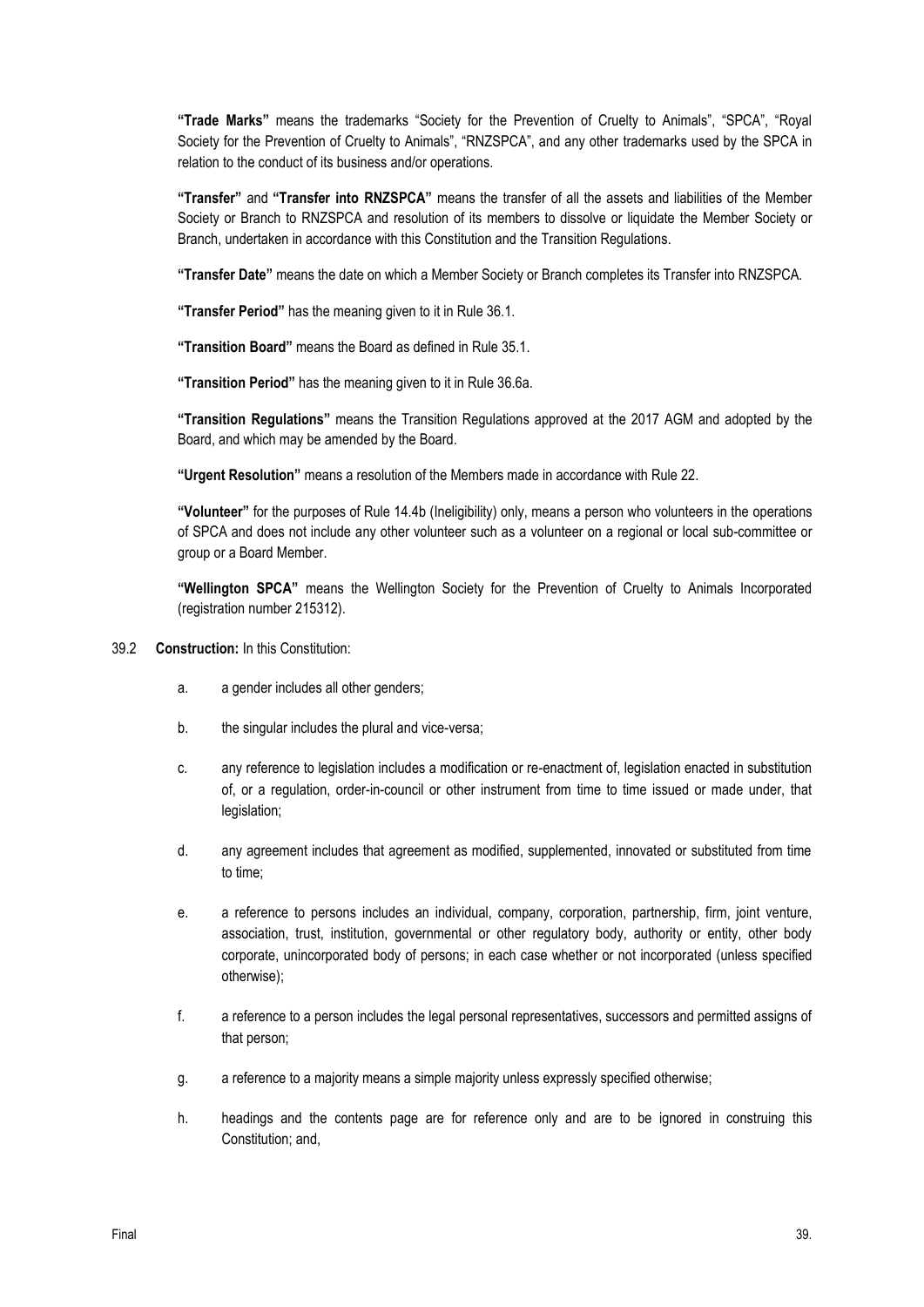- i. unless the Constitution or Regulations specify otherwise, any notice or notification to be given under this Constitution or the Regulations by a person ("notifying party") will be sufficiently given to the party to whom the notice is required to be sent ("receiving party") if it is given in writing and signed or authorised by an authorised person of the notifying party and delivered to the receiving party, by one of the following means:
	- i. by post to the last known address of the receiving party;
	- ii. by personal delivery, including by courier, to the published or last known physical address of the receiving party;
	- iii. by electronic mail, to the published or last known address of the receiving party.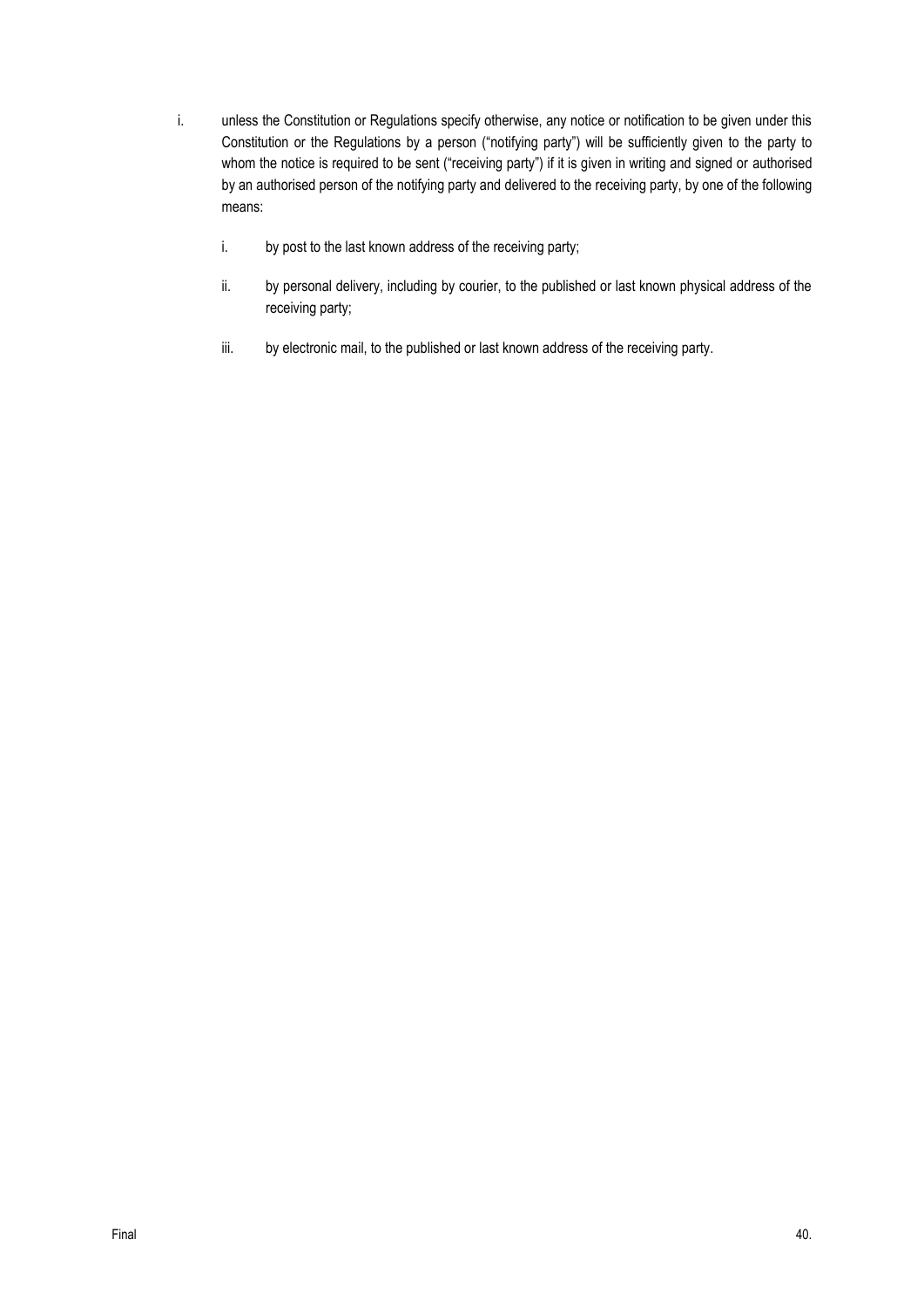## **SCHEDULE 1 – BRANCHES**

The following incorporated societies are Branches of RNZSPCA:

- Kaitaia & Districts Branch of the Royal New Zealand Society for the Prevention of Cruelty to Animals Incorporated (registration number 826632);
- The Bay of Islands Branch of the Royal New Zealand Society for the Prevention of Cruelty to Animals, Incorporated (registration number 442163);
- The Whangarei Branch of the Royal New Zealand Society for the Prevention of Cruelty to Animals Incorporated (registration number 223247);
- Tauranga Branch of the Royal New Zealand Society for the Prevention of Cruelty to Animals Incorporated (registration number 223662);
- Thames Branch of the Royal NZ Society for the Prevention of Cruelty to Animals Incorporated (registration number 213703);
- The Waiheke Branch of the Royal New Zealand Society for the Prevention of Cruelty to Animals Incorporated (registration number 223971);
- The Waihi Branch of the Royal New Zealand Society for the Prevention of Cruelty to Animals Incorporated (registration number 213419);
- Waikato Branch of the Royal New Zealand Society for the Prevention of Cruelty to Animals, Incorporated (registration number 214197);
- The Whakatane Branch of the Royal New Zealand Society for the Prevention of Cruelty to Animals Incorporated (registration number 215302);
- The Kawerau Branch of the Royal New Zealand Society for the Prevention of Cruelty to Animals Incorporated (registration number 222011);
- The Opotiki Branch of the Royal New Zealand Society for the Prevention of Cruelty to Animals Incorporated (registration number 214481);
- The Rotorua Branch of the Royal New Zealand Society for the Prevention of Cruelty to Animals Incorporated (registration number 213820);
- The South Waikato Branch of the Royal New Zealand Society for the Prevention of Cruelty to Animals Incorporated (registration number 1561782);
- The Gisborne SPCA Incorporated (registration number 214431);
- Hawkes Bay Branch of the Royal New Zealand Society for the Prevention of Cruelty to Animals, Incorporated (registration number 227371);
- The Hastings & Districts Branch of the Royal New Zealand Society for the Prevention of Cruelty to Animals Incorporated (registration number 227519);
- The Central Hawkes Bay Branch of the Royal New Zealand Society for the Prevention of Cruelty to Animals Incorporated (registration number 444456);
- Te Kuiti Branch of the Royal New Zealand Society for the Prevention of Cruelty to Animals Incorporated (registration number 213912);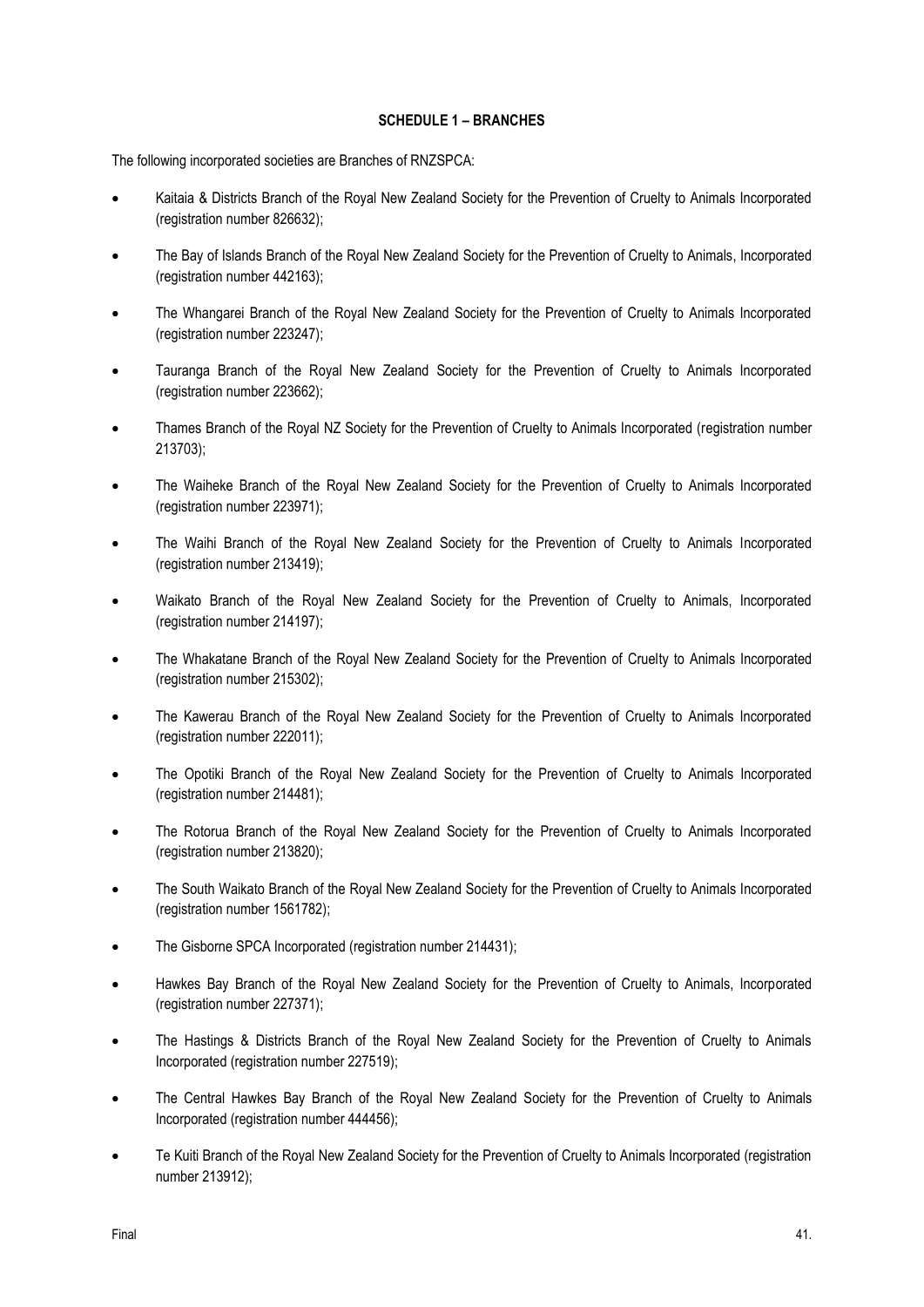- The Central King Country Branch of the Royal New Zealand Society for the Prevention of Cruelty to Animals Incorporated (registration number 213613);
- Taupo Branch of the Royal New Zealand Society for the Prevention of Cruelty to Animals Incorporated (registration number 227435);
- The Turangi Branch of the Royal New Zealand Society for the Prevention of Cruelty to Animals Incorporated (registration number 255176);
- The Horowhenua Branch of the Royal New Zealand Society for the Prevention of Cruelty to Animals, Incorporated (registration number 216652);
- The Feilding & Districts Branch of the Royal New Zealand Society for the Prevention of Cruelty to Animals Incorporated (registration number 218547);
- The Manawatu Branch of the Royal New Zealand Society for the Prevention of Cruelty to Animals Incorporated (registration number 215557);
- North Taranaki Branch of the Royal New Zealand Society for the Prevention of Cruelty to Animals Incorporated (registration number 214684);
- South Taranaki Branch of the Royal New Zealand Society for the Prevention of Cruelty to Animals Incorporated (registration number 219095);
- Wairarapa Branch of the Royal New Zealand Society for the Prevention of Cruelty to Animals Incorporated (registration number 1645077);
- The Wanganui Branch of the Royal New Zealand Society for the Prevention of Cruelty to Animals Incorporated (registration number 215338);
- The Marlborough Branch of the Royal New Zealand Society for the Prevention of Cruelty to Animals Incorporated (registration number 221092);
- The Motueka Branch of the Royal New Zealand Society for the Prevention of Cruelty to Animals Incorporated (registration number 225080);
- The Golden Bay Branch of the Royal New Zealand Society for the Prevention of Cruelty to Animals Incorporated (registration number 405051);
- Nelson Branch of the Royal NZ Society for the Prevention of Cruelty to Animals Incorporated (registration number 224990);
- Greymouth Branch of the Royal New Zealand Society for the Prevention of Cruelty to Animals Incorporated (registration number 218942);
- The Hokitika Branch of the Royal New Zealand Society for the Prevention of Cruelty to Animals Incorporated (registration number 242856);
- Buller Society for the Prevention of Cruelty to Animals Incorporated (registration number 238417);
- Canterbury Branch of the Royal New Zealand Society for the Prevention of Cruelty to Animals, Incorporated (registration number 219182);
- The North Otago Branch of the Royal New Zealand Society for the Prevention of Cruelty to Animals Incorporated (registration number 226449);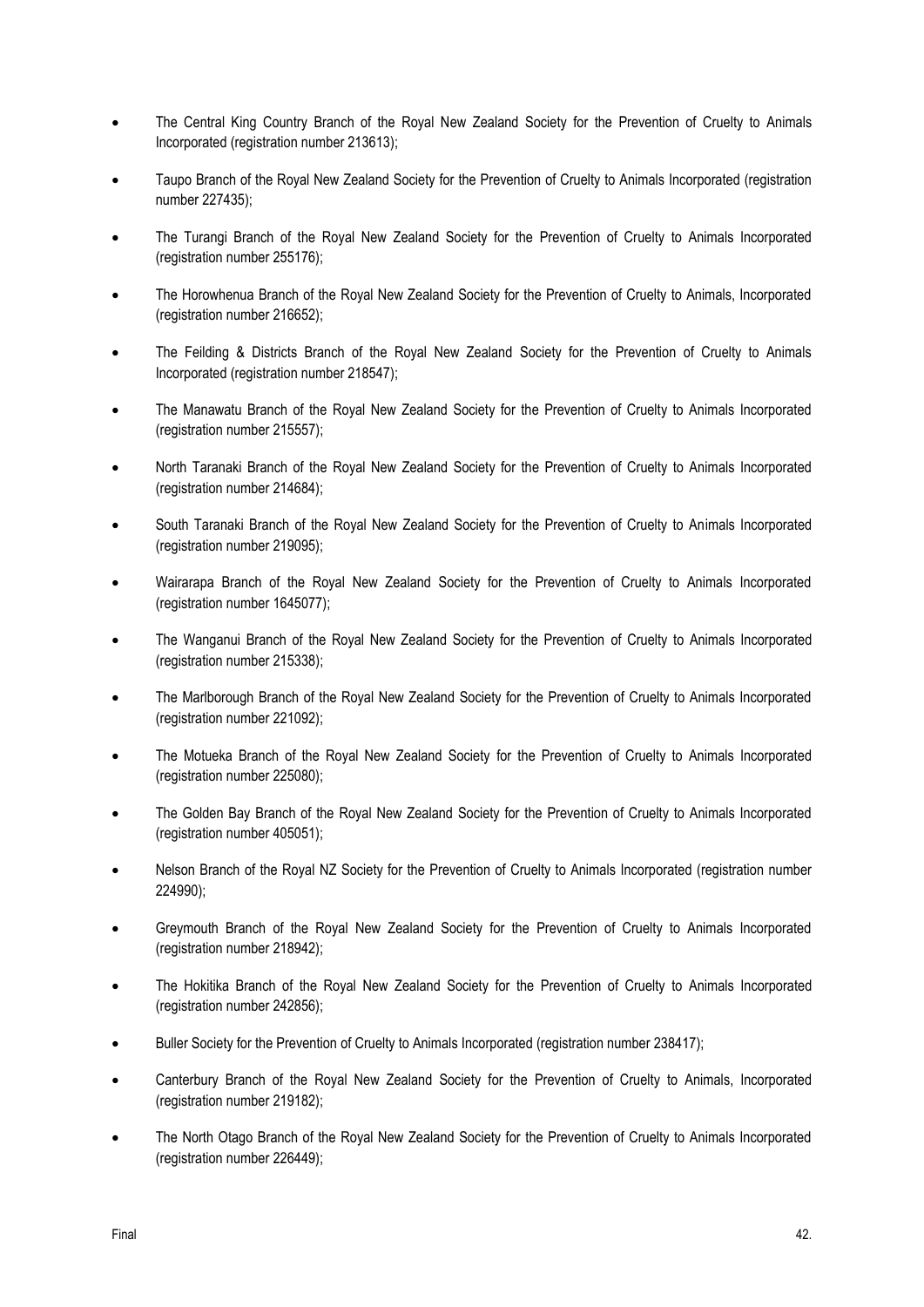• Southland Branch of the Royal New Zealand Society for the Prevention of Cruelty to Animals Incorporated (registration number 225424);